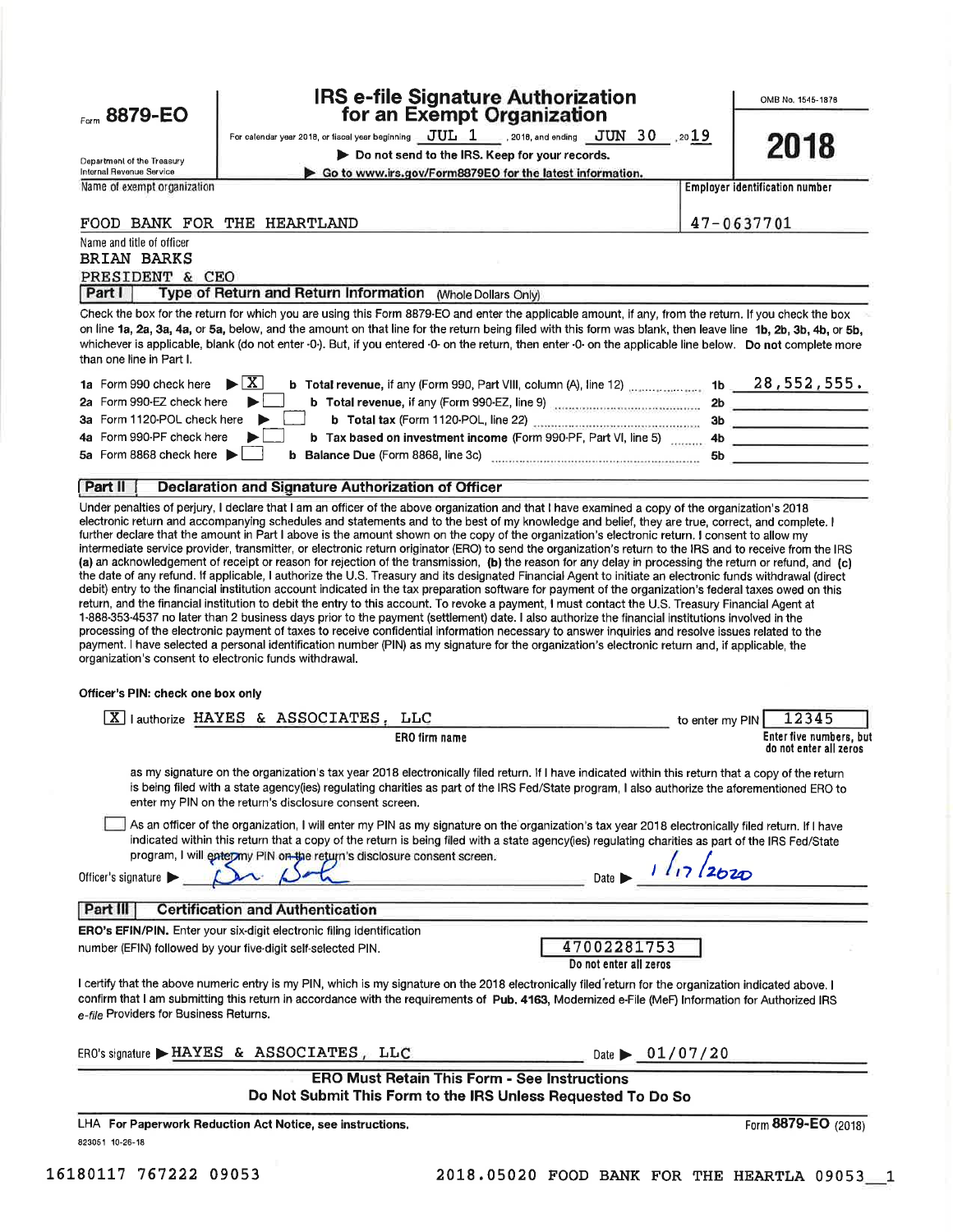|                         |                                  |                                                   |                                                                                                                                                                            |                                                      | EXTENDED TO MAY 15, 2020                                               |            |                                  |                                                     |                                                           |
|-------------------------|----------------------------------|---------------------------------------------------|----------------------------------------------------------------------------------------------------------------------------------------------------------------------------|------------------------------------------------------|------------------------------------------------------------------------|------------|----------------------------------|-----------------------------------------------------|-----------------------------------------------------------|
|                         |                                  |                                                   | <b>Return of Organization Exempt From Income Tax</b>                                                                                                                       |                                                      |                                                                        |            |                                  |                                                     | OMB No. 1545-0047                                         |
|                         |                                  | Form <b>990</b>                                   | Under section 501(c), 527, or 4947(a)(1) of the Internal Revenue Code (except private foundations)                                                                         |                                                      |                                                                        |            |                                  |                                                     |                                                           |
|                         |                                  | Department of the Treasury                        | Do not enter social security numbers on this form as it may be made public.                                                                                                |                                                      |                                                                        |            |                                  |                                                     | <b>Open to Public</b>                                     |
|                         |                                  | Internal Revenue Service                          |                                                                                                                                                                            |                                                      | Go to www.irs.gov/Form990 for instructions and the latest information. |            |                                  |                                                     | Inspection                                                |
|                         |                                  |                                                   | A For the 2018 calendar year, or tax year beginning                                                                                                                        | JUL 1, 2018                                          |                                                                        |            | and ending JUN 30, 2019          |                                                     |                                                           |
|                         | <b>B</b> Check if<br>applicable: |                                                   | <b>C</b> Name of organization                                                                                                                                              |                                                      |                                                                        |            |                                  | D Employer identification number                    |                                                           |
|                         | Address<br>change                |                                                   | FOOD BANK FOR THE HEARTLAND                                                                                                                                                |                                                      |                                                                        |            |                                  |                                                     |                                                           |
|                         | Name<br>change                   |                                                   | Doing business as                                                                                                                                                          |                                                      |                                                                        |            |                                  | 47-0637701                                          |                                                           |
|                         | Initial<br>return<br>Final       |                                                   | Number and street (or P.O. box if mail is not delivered to street address)<br>10525 J STREET                                                                               |                                                      |                                                                        | Room/suite | E Telephone number               |                                                     | $402 - 331 - 1213$                                        |
|                         | return/<br>termin-               |                                                   |                                                                                                                                                                            |                                                      |                                                                        |            | G Gross receipts \$              |                                                     | 28,615,947.                                               |
|                         | ated<br>Amended                  |                                                   | City or town, state or province, country, and ZIP or foreign postal code<br>68127<br>OMAHA, NE                                                                             |                                                      |                                                                        |            |                                  |                                                     |                                                           |
|                         | return<br>Applica-               |                                                   | F Name and address of principal officer: BRIAN BARKS                                                                                                                       |                                                      |                                                                        |            |                                  | H(a) Is this a group return<br>for subordinates?    | $\blacksquare$ Yes $\boxed{\text{X}}$ No                  |
|                         | tion<br>pending                  |                                                   | 10525 J STREET, OMAHA, NE 68127-1021                                                                                                                                       |                                                      |                                                                        |            |                                  | H(b) Are all subordinates included?                 | Yes<br>No                                                 |
|                         |                                  | Tax-exempt status: $\boxed{\mathbf{X}}$ 501(c)(3) |                                                                                                                                                                            | $501(c)$ $\left( \qquad \qquad \right)$ (insert no.) | $4947(a)(1)$ or                                                        |            | 527                              |                                                     | If "No," attach a list. (see instructions)                |
|                         |                                  |                                                   | J Website: WWW.FOODBANKHEARTLAND.ORG                                                                                                                                       |                                                      |                                                                        |            |                                  | $H(c)$ Group exemption number $\blacktriangleright$ |                                                           |
|                         |                                  | K Form of organization: $X$ Corporation           | Trust                                                                                                                                                                      | Association                                          | Other $\blacktriangleright$                                            |            |                                  |                                                     | L Year of formation: $1981$ M State of legal domicile: NE |
|                         | Part I                           | Summary                                           |                                                                                                                                                                            |                                                      |                                                                        |            |                                  |                                                     |                                                           |
|                         | 1.                               |                                                   | Briefly describe the organization's mission or most significant activities: TO PROVIDE EMERGENCY AND                                                                       |                                                      |                                                                        |            |                                  |                                                     |                                                           |
|                         |                                  |                                                   | SUPPLEMENTAL FOOD TO THE PEOPLE IN NEED IN NEBRASKA AND W. IOWA.                                                                                                           |                                                      |                                                                        |            |                                  |                                                     |                                                           |
| Governance              | 2                                | Check this box $\blacktriangleright$              | if the organization discontinued its operations or disposed of more than 25% of its net assets.                                                                            |                                                      |                                                                        |            |                                  |                                                     |                                                           |
|                         | 3                                |                                                   | Number of voting members of the governing body (Part VI, line 1a)                                                                                                          |                                                      |                                                                        |            |                                  | $\bf 3$                                             | 23                                                        |
|                         | 4                                |                                                   |                                                                                                                                                                            |                                                      |                                                                        |            |                                  | $\overline{\mathbf{4}}$                             | $\overline{23}$                                           |
|                         | 5                                |                                                   |                                                                                                                                                                            |                                                      |                                                                        |            |                                  | 5                                                   | 65                                                        |
| <b>Activities &amp;</b> |                                  |                                                   |                                                                                                                                                                            |                                                      |                                                                        |            |                                  | 6                                                   | 11823                                                     |
|                         | 6                                |                                                   |                                                                                                                                                                            |                                                      |                                                                        |            |                                  | <b>7a</b>                                           | 0.                                                        |
|                         |                                  |                                                   |                                                                                                                                                                            |                                                      |                                                                        |            |                                  | <b>7b</b>                                           | $\overline{0}$ .                                          |
|                         |                                  |                                                   |                                                                                                                                                                            |                                                      |                                                                        |            | <b>Prior Year</b>                |                                                     | <b>Current Year</b>                                       |
|                         |                                  |                                                   |                                                                                                                                                                            |                                                      |                                                                        |            | 25,462,011.                      |                                                     | 27,302,391.                                               |
|                         | 8                                |                                                   | Contributions and grants (Part VIII, line 1h)                                                                                                                              |                                                      |                                                                        |            |                                  | 940,970.                                            | 821, 110.                                                 |
| Revenue                 | 9                                |                                                   | Program service revenue (Part VIII, line 2g)                                                                                                                               |                                                      |                                                                        |            |                                  | 101, 293.                                           | 106, 512.                                                 |
|                         | 10                               |                                                   |                                                                                                                                                                            |                                                      |                                                                        |            |                                  | 357,548.                                            | 322, 542.                                                 |
|                         | 11                               |                                                   | Other revenue (Part VIII, column (A), lines 5, 6d, 8c, 9c, 10c, and 11e)                                                                                                   |                                                      |                                                                        |            | 26,861,822.                      |                                                     | 28, 552, 555.                                             |
|                         | 12                               |                                                   | Total revenue - add lines 8 through 11 (must equal Part VIII, column (A), line 12)                                                                                         |                                                      |                                                                        |            |                                  | 0.                                                  |                                                           |
|                         | 13                               |                                                   | Grants and similar amounts paid (Part IX, column (A), lines 1-3)                                                                                                           |                                                      |                                                                        |            |                                  | 0.                                                  | $0$ .<br>0.                                               |
|                         | 14                               |                                                   |                                                                                                                                                                            |                                                      |                                                                        |            |                                  |                                                     |                                                           |
|                         | 15                               |                                                   | Salaries, other compensation, employee benefits (Part IX, column (A), lines 5-10)                                                                                          |                                                      |                                                                        |            | 2,779,262.                       |                                                     | 3, 166, 444.                                              |
| Expenses                |                                  |                                                   |                                                                                                                                                                            |                                                      |                                                                        |            |                                  | 313,442.                                            | 442,508.                                                  |
|                         |                                  |                                                   | <b>b</b> Total fundraising expenses (Part IX, column (D), line 25)                                                                                                         |                                                      | 620, 567.                                                              |            |                                  |                                                     |                                                           |
|                         |                                  |                                                   |                                                                                                                                                                            |                                                      |                                                                        |            | 23,711,492.                      |                                                     | 24,824,154.                                               |
|                         | 18                               |                                                   | Total expenses. Add lines 13-17 (must equal Part IX, column (A), line 25) [                                                                                                |                                                      |                                                                        |            | 26,804,196.                      |                                                     | 28, 433, 106.                                             |
|                         | 19                               |                                                   |                                                                                                                                                                            |                                                      |                                                                        |            |                                  | 57,626.                                             | 119,449.                                                  |
| Assets or<br>dBalances  |                                  |                                                   |                                                                                                                                                                            |                                                      |                                                                        |            | <b>Beginning of Current Year</b> |                                                     | <b>End of Year</b>                                        |
|                         | 20                               | Total assets (Part X, line 16)                    |                                                                                                                                                                            |                                                      |                                                                        |            | 13,651,210.                      |                                                     | 14,033,531.                                               |
| Net.                    | 21                               |                                                   | Total liabilities (Part X, line 26)                                                                                                                                        |                                                      |                                                                        |            | 1,250,986.                       |                                                     | 1,487,872.                                                |
|                         | 22                               |                                                   |                                                                                                                                                                            |                                                      |                                                                        |            | 12,400,224.                      |                                                     | 12,545,659.                                               |
|                         | Part II                          | <b>Signature Block</b>                            |                                                                                                                                                                            |                                                      |                                                                        |            |                                  |                                                     |                                                           |
|                         |                                  |                                                   | Under penalties of perjury, I declare that I have examined this return, including accompanying schedules and statements, and to the best of my knowledge and belief, it is |                                                      |                                                                        |            |                                  |                                                     |                                                           |
|                         |                                  |                                                   | true, correct, and complete. Declaration of preparer (other than officer) is based on all information of which preparer has any knowledge.                                 |                                                      |                                                                        |            |                                  |                                                     |                                                           |
|                         |                                  |                                                   |                                                                                                                                                                            |                                                      |                                                                        |            |                                  |                                                     |                                                           |

| Sign     | Signature of officer                                                                                                   |                      | Date                     |                              |  |  |  |  |  |
|----------|------------------------------------------------------------------------------------------------------------------------|----------------------|--------------------------|------------------------------|--|--|--|--|--|
| Here     | BRIAN BARKS, PRESIDENT & CEO                                                                                           |                      |                          |                              |  |  |  |  |  |
|          | Type or print name and title                                                                                           |                      |                          |                              |  |  |  |  |  |
|          | Print/Type preparer's name                                                                                             | Preparer's signature | Date                     | <b>PTIN</b><br>Check         |  |  |  |  |  |
| Paid     | <b>FRANK HAYES</b>                                                                                                     | <b>FRANK HAYES</b>   | $01/07/20$ self-employed | P00139616                    |  |  |  |  |  |
| Preparer | Firm's name MAYES & ASSOCIATES, LLC                                                                                    |                      |                          | 47-0716239<br>Firm's $EIN$   |  |  |  |  |  |
| Use Only | Firm's address 1015 NORTH 98TH STREET;                                                                                 | SUITE 200            |                          |                              |  |  |  |  |  |
|          | <b>OMAHA, NE 68114</b>                                                                                                 |                      |                          | Phone no. $402 - 390 - 2480$ |  |  |  |  |  |
|          | $\overline{\mathrm{X}}$ Yes<br>May the IRS discuss this return with the preparer shown above? (see instructions)<br>No |                      |                          |                              |  |  |  |  |  |
|          | Form 990 (2018)<br>LHA For Paperwork Reduction Act Notice, see the separate instructions.<br>832001 12-31-18           |                      |                          |                              |  |  |  |  |  |

832001 12-31-18 LHA **For Paperwork Reduction Act Notice, see the separate instructions.**<br> **Back Contract Contract Contract Contract Contract Contract Contract Contract Contract Contract Contract Contr**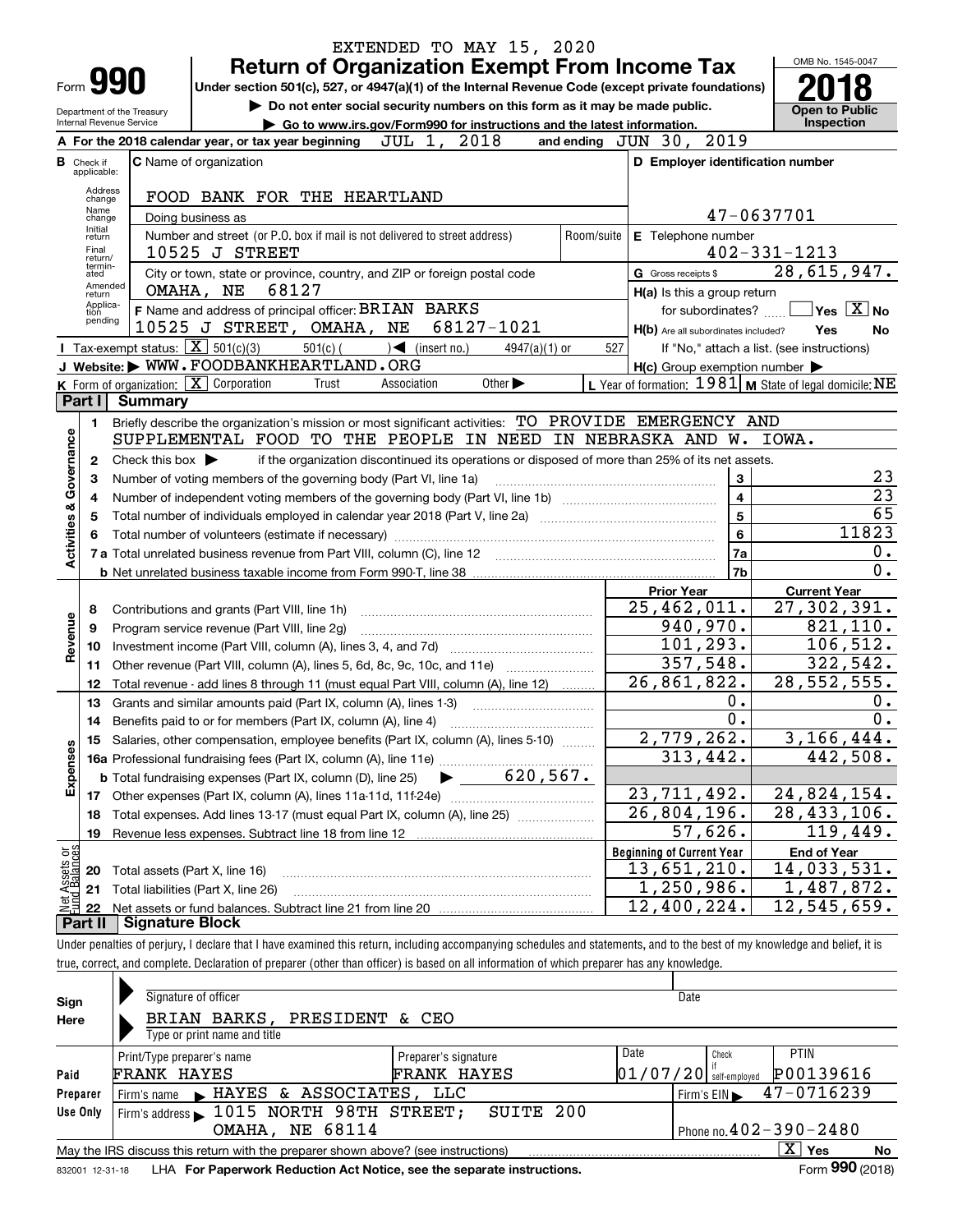|              | FOOD BANK FOR THE HEARTLAND<br>Form 990 (2018)                                                                                               | 47-0637701<br>Page 2                  |
|--------------|----------------------------------------------------------------------------------------------------------------------------------------------|---------------------------------------|
|              | <b>Statement of Program Service Accomplishments</b><br>Part III                                                                              |                                       |
|              |                                                                                                                                              |                                       |
| 1            | Briefly describe the organization's mission:                                                                                                 |                                       |
|              | TO PROVIDE EMERGENCY AND SUPPLEMENTAL FOOD TO THE PEOPLE IN NEED IN                                                                          |                                       |
|              | NEBRASKA AND WESTERN IOWA.                                                                                                                   |                                       |
|              |                                                                                                                                              |                                       |
| $\mathbf{2}$ | Did the organization undertake any significant program services during the year which were not listed on the                                 |                                       |
|              | prior Form 990 or 990-EZ?                                                                                                                    | $\exists$ Yes $\boxed{\text{X}}$ No   |
|              | If "Yes," describe these new services on Schedule O.                                                                                         |                                       |
| 3            | Did the organization cease conducting, or make significant changes in how it conducts, any program services?                                 | $\exists$ Yes $\boxed{\mathrm{X}}$ No |
|              | If "Yes," describe these changes on Schedule O.                                                                                              |                                       |
| 4            | Describe the organization's program service accomplishments for each of its three largest program services, as measured by expenses.         |                                       |
|              | Section 501(c)(3) and 501(c)(4) organizations are required to report the amount of grants and allocations to others, the total expenses, and |                                       |
|              | revenue, if any, for each program service reported.                                                                                          |                                       |
| 4а           | 27, 123, 757. including grants of \$15, 407, 235. ) (Revenue \$<br>) (Expenses \$<br>(Code:                                                  | 821, 110.                             |
|              | FOOD BANK FOR THE HEARTLAND, INC. IS A NONPROFIT ORGANIZATION THAT IS                                                                        |                                       |
|              | SUPPORTED PRIMARILY BY DONOR CONTRIBUTIONS OF FOOD AND MONEY.                                                                                | THE                                   |
|              | ORGANIZATION COLLECTS OR PURCHASES SURPLUS OR SALVAGEABLE FOOD AND                                                                           |                                       |
|              | REDISTRIBUTES IT TO AGENCIES.                                                                                                                |                                       |
|              |                                                                                                                                              |                                       |
|              |                                                                                                                                              |                                       |
|              |                                                                                                                                              |                                       |
|              |                                                                                                                                              |                                       |
|              |                                                                                                                                              |                                       |
|              |                                                                                                                                              |                                       |
|              |                                                                                                                                              |                                       |
|              |                                                                                                                                              |                                       |
| 4b           | $\text{(Code:}\n$ $\text{(Code:}\n$                                                                                                          | $\left($ Revenue \$ $\right)$         |
|              |                                                                                                                                              |                                       |
|              |                                                                                                                                              |                                       |
|              |                                                                                                                                              |                                       |
|              |                                                                                                                                              |                                       |
|              |                                                                                                                                              |                                       |
|              |                                                                                                                                              |                                       |
|              |                                                                                                                                              |                                       |
|              |                                                                                                                                              |                                       |
|              |                                                                                                                                              |                                       |
|              |                                                                                                                                              |                                       |
|              |                                                                                                                                              |                                       |
|              |                                                                                                                                              |                                       |
| 4c           | $\left(\text{Code:} \right)$ $\left(\text{Expenses $}\right)$<br>) (Revenue \$<br>including grants of \$                                     |                                       |
|              |                                                                                                                                              |                                       |
|              |                                                                                                                                              |                                       |
|              |                                                                                                                                              |                                       |
|              |                                                                                                                                              |                                       |
|              |                                                                                                                                              |                                       |
|              |                                                                                                                                              |                                       |
|              |                                                                                                                                              |                                       |
|              |                                                                                                                                              |                                       |
|              |                                                                                                                                              |                                       |
|              |                                                                                                                                              |                                       |
|              |                                                                                                                                              |                                       |
| 4d           | Other program services (Describe in Schedule O.)                                                                                             |                                       |
|              | (Expenses \$                                                                                                                                 |                                       |
| 4е           | including grants of \$<br>Revenue \$<br>27, 123, 757.<br>Total program service expenses                                                      |                                       |
|              |                                                                                                                                              | Form 990 (2018)                       |
|              | 832002 12-31-18                                                                                                                              |                                       |
|              | 2                                                                                                                                            |                                       |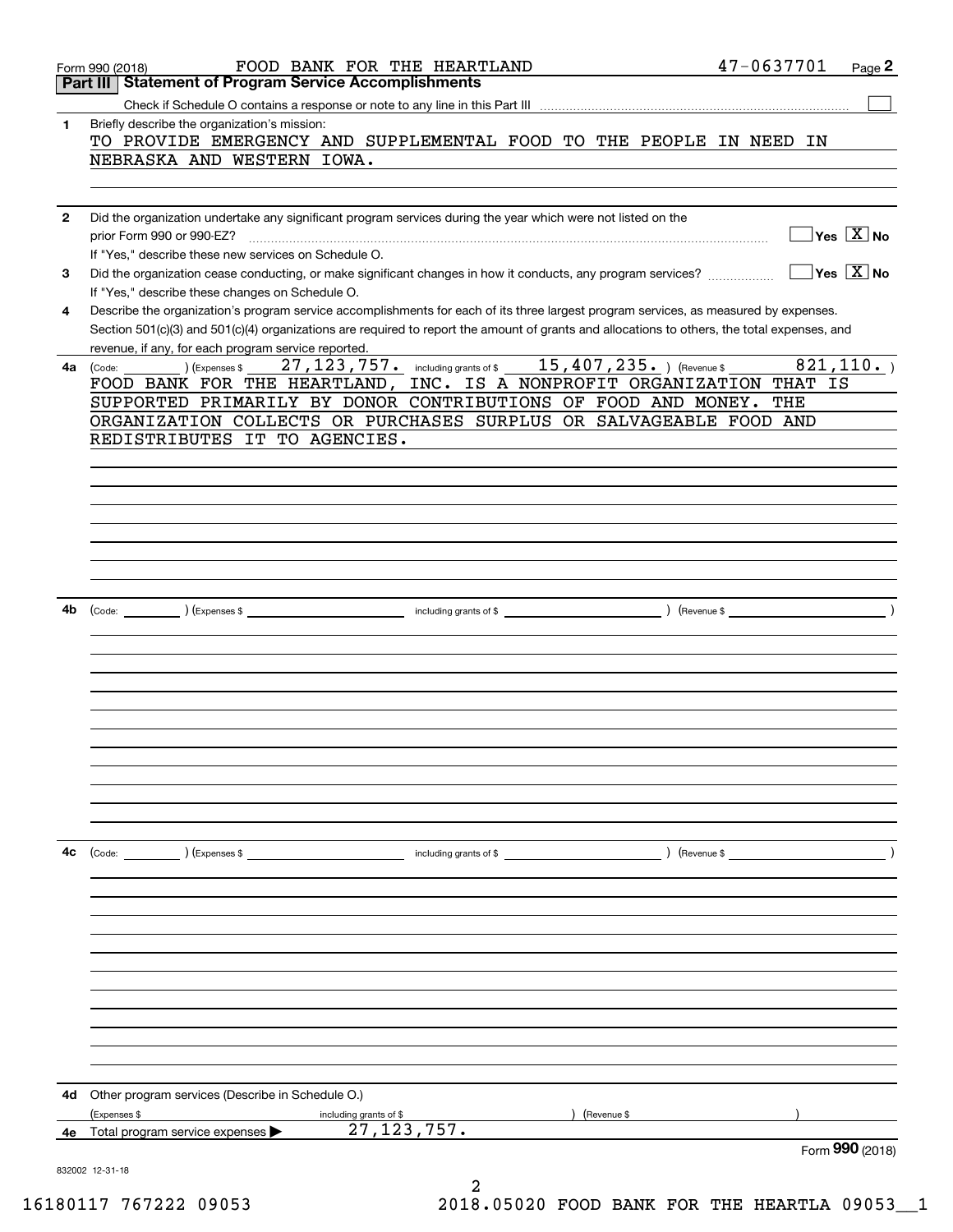| Form 990 (2018) |                                                  |  | FOOD BANK FOR THE HEARTLAND | 47-0637701 | Page $3$ |
|-----------------|--------------------------------------------------|--|-----------------------------|------------|----------|
|                 | <b>Part IV   Checklist of Required Schedules</b> |  |                             |            |          |

|     |                                                                                                                                                                         |                 | Yes | No                      |
|-----|-------------------------------------------------------------------------------------------------------------------------------------------------------------------------|-----------------|-----|-------------------------|
| 1   | Is the organization described in section $501(c)(3)$ or $4947(a)(1)$ (other than a private foundation)?                                                                 |                 |     |                         |
|     |                                                                                                                                                                         | 1.              | х   |                         |
| 2   |                                                                                                                                                                         | $\mathbf{2}$    |     | $\mathbf{X}$            |
| 3   | Did the organization engage in direct or indirect political campaign activities on behalf of or in opposition to candidates for                                         |                 |     |                         |
|     |                                                                                                                                                                         | 3               |     | x                       |
| 4   | Section 501(c)(3) organizations. Did the organization engage in lobbying activities, or have a section 501(h) election in effect                                        |                 |     |                         |
|     |                                                                                                                                                                         | 4               | X   |                         |
| 5   | Is the organization a section 501(c)(4), 501(c)(5), or 501(c)(6) organization that receives membership dues, assessments, or                                            |                 |     |                         |
|     |                                                                                                                                                                         | 5               |     | x                       |
| 6   | Did the organization maintain any donor advised funds or any similar funds or accounts for which donors have the right to                                               |                 |     |                         |
|     | provide advice on the distribution or investment of amounts in such funds or accounts? If "Yes," complete Schedule D, Part I                                            | 6               |     | x                       |
| 7   | Did the organization receive or hold a conservation easement, including easements to preserve open space,                                                               |                 |     |                         |
|     |                                                                                                                                                                         | $\overline{7}$  |     | x                       |
| 8   | Did the organization maintain collections of works of art, historical treasures, or other similar assets? If "Yes," complete                                            |                 |     | x                       |
|     |                                                                                                                                                                         | 8               |     |                         |
| 9   | Did the organization report an amount in Part X, line 21, for escrow or custodial account liability, serve as a custodian for                                           |                 |     |                         |
|     | amounts not listed in Part X; or provide credit counseling, debt management, credit repair, or debt negotiation services?                                               |                 |     | x                       |
| 10  | If "Yes," complete Schedule D, Part IV<br>Did the organization, directly or through a related organization, hold assets in temporarily restricted endowments, permanent | 9               |     |                         |
|     |                                                                                                                                                                         | 10              | х   |                         |
| 11  | If the organization's answer to any of the following questions is "Yes," then complete Schedule D, Parts VI, VII, VIII, IX, or X                                        |                 |     |                         |
|     | as applicable.                                                                                                                                                          |                 |     |                         |
|     | Did the organization report an amount for land, buildings, and equipment in Part X, line 10? If "Yes," complete Schedule D.                                             |                 |     |                         |
|     |                                                                                                                                                                         | 11a             | X   |                         |
| b   | Did the organization report an amount for investments - other securities in Part X, line 12 that is 5% or more of its total                                             |                 |     |                         |
|     |                                                                                                                                                                         | 11b             |     | x                       |
|     | c Did the organization report an amount for investments - program related in Part X, line 13 that is 5% or more of its total                                            |                 |     |                         |
|     |                                                                                                                                                                         | 11c             | X   |                         |
|     | d Did the organization report an amount for other assets in Part X, line 15 that is 5% or more of its total assets reported in                                          |                 |     |                         |
|     |                                                                                                                                                                         | 11d             |     | x                       |
|     |                                                                                                                                                                         | 11e             | X   |                         |
| f   | Did the organization's separate or consolidated financial statements for the tax year include a footnote that addresses                                                 |                 |     |                         |
|     | the organization's liability for uncertain tax positions under FIN 48 (ASC 740)? If "Yes," complete Schedule D, Part X                                                  | 11f             | х   |                         |
|     | 12a Did the organization obtain separate, independent audited financial statements for the tax year? If "Yes," complete                                                 |                 |     |                         |
|     | Schedule D, Parts XI and XII                                                                                                                                            | 12a             | X   |                         |
|     | <b>b</b> Was the organization included in consolidated, independent audited financial statements for the tax year?                                                      |                 |     |                         |
|     | If "Yes," and if the organization answered "No" to line 12a, then completing Schedule D, Parts XI and XII is optional                                                   | 12 <sub>b</sub> |     | 41                      |
| 13  |                                                                                                                                                                         | 13              |     | X                       |
| 14a | Did the organization maintain an office, employees, or agents outside of the United States?                                                                             | 14a             |     | X                       |
| b   | Did the organization have aggregate revenues or expenses of more than \$10,000 from grantmaking, fundraising, business,                                                 |                 |     |                         |
|     | investment, and program service activities outside the United States, or aggregate foreign investments valued at \$100,000                                              |                 |     |                         |
|     |                                                                                                                                                                         | 14b             |     | X                       |
| 15  | Did the organization report on Part IX, column (A), line 3, more than \$5,000 of grants or other assistance to or for any                                               |                 |     |                         |
|     |                                                                                                                                                                         | 15              |     | X.                      |
| 16  | Did the organization report on Part IX, column (A), line 3, more than \$5,000 of aggregate grants or other assistance to                                                |                 |     |                         |
|     |                                                                                                                                                                         | 16              |     | X.                      |
| 17  | Did the organization report a total of more than \$15,000 of expenses for professional fundraising services on Part IX,                                                 |                 |     |                         |
|     |                                                                                                                                                                         | 17              | X   |                         |
| 18  | Did the organization report more than \$15,000 total of fundraising event gross income and contributions on Part VIII, lines                                            |                 |     |                         |
|     |                                                                                                                                                                         | 18              | х   |                         |
| 19  | Did the organization report more than \$15,000 of gross income from gaming activities on Part VIII, line 9a? If "Yes."                                                  |                 |     |                         |
|     |                                                                                                                                                                         | 19              |     | X                       |
| 20a |                                                                                                                                                                         | 20a             |     | $\overline{\mathbf{X}}$ |
| b   | If "Yes" to line 20a, did the organization attach a copy of its audited financial statements to this return?                                                            | 20 <sub>b</sub> |     |                         |
| 21  | Did the organization report more than \$5,000 of grants or other assistance to any domestic organization or                                                             |                 |     |                         |
|     |                                                                                                                                                                         | 21              |     | x                       |
|     | 832003 12-31-18                                                                                                                                                         |                 |     | Form $990$ (2018)       |

3

832003 12-31-18

16180117 767222 09053 2018.05020 FOOD BANK FOR THE HEARTLA 09053\_\_1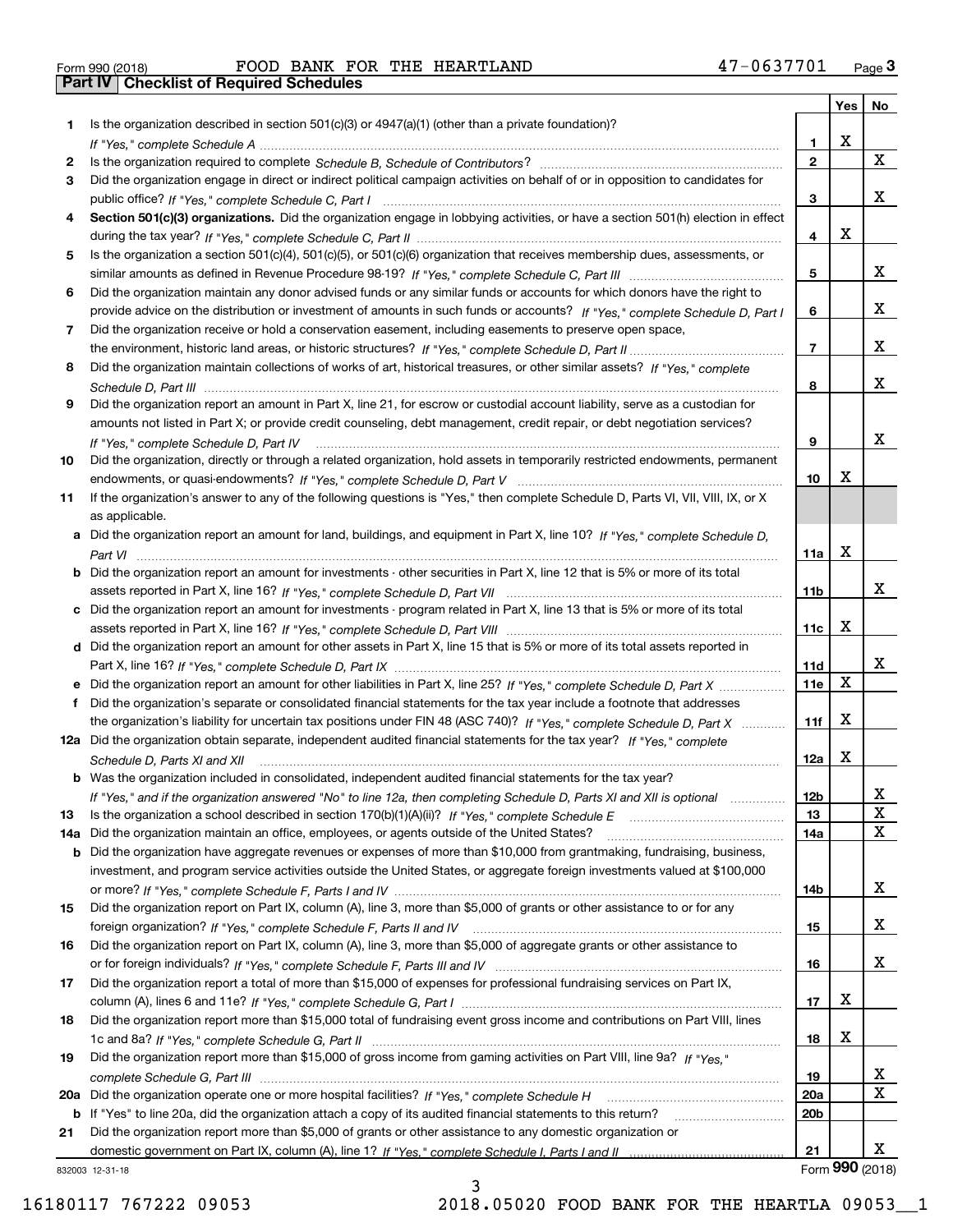Form 990 (2018) Page **4Part IV Checklist of Required Schedules** FOOD BANK FOR THE HEARTLAND 47-0637701

*(continued)*

|               |                                                                                                                                   |                 | Yes | No              |
|---------------|-----------------------------------------------------------------------------------------------------------------------------------|-----------------|-----|-----------------|
| 22            | Did the organization report more than \$5,000 of grants or other assistance to or for domestic individuals on                     |                 |     |                 |
|               |                                                                                                                                   | 22              |     | x               |
| 23            | Did the organization answer "Yes" to Part VII, Section A, line 3, 4, or 5 about compensation of the organization's current        |                 |     |                 |
|               | and former officers, directors, trustees, key employees, and highest compensated employees? If "Yes," complete                    |                 |     |                 |
|               |                                                                                                                                   | 23              | х   |                 |
|               | 24a Did the organization have a tax-exempt bond issue with an outstanding principal amount of more than \$100,000 as of the       |                 |     |                 |
|               | last day of the year, that was issued after December 31, 2002? If "Yes," answer lines 24b through 24d and complete                |                 |     |                 |
|               |                                                                                                                                   | 24a             |     | x               |
|               | <b>b</b> Did the organization invest any proceeds of tax-exempt bonds beyond a temporary period exception?                        | 24 <sub>b</sub> |     |                 |
|               | c Did the organization maintain an escrow account other than a refunding escrow at any time during the year to defease            |                 |     |                 |
|               |                                                                                                                                   | 24c             |     |                 |
|               | d Did the organization act as an "on behalf of" issuer for bonds outstanding at any time during the year?                         | 24d             |     |                 |
|               | 25a Section 501(c)(3), 501(c)(4), and 501(c)(29) organizations. Did the organization engage in an excess benefit                  |                 |     |                 |
|               |                                                                                                                                   | 25a             |     | x               |
|               | b Is the organization aware that it engaged in an excess benefit transaction with a disqualified person in a prior year, and      |                 |     |                 |
|               | that the transaction has not been reported on any of the organization's prior Forms 990 or 990-EZ? If "Yes." complete             |                 |     |                 |
|               | Schedule L. Part I                                                                                                                | 25 <sub>b</sub> |     | х               |
| 26            | Did the organization report any amount on Part X, line 5, 6, or 22 for receivables from or payables to any current or             |                 |     |                 |
|               | former officers, directors, trustees, key employees, highest compensated employees, or disqualified persons? If "Yes."            |                 |     |                 |
|               |                                                                                                                                   | 26              |     | х               |
| 27            | Did the organization provide a grant or other assistance to an officer, director, trustee, key employee, substantial              |                 |     |                 |
|               | contributor or employee thereof, a grant selection committee member, or to a 35% controlled entity or family member               |                 |     |                 |
|               |                                                                                                                                   | 27              |     | х               |
| 28            | Was the organization a party to a business transaction with one of the following parties (see Schedule L, Part IV                 |                 |     |                 |
|               | instructions for applicable filing thresholds, conditions, and exceptions):                                                       |                 |     |                 |
|               |                                                                                                                                   | <b>28a</b>      | х   |                 |
|               | b A family member of a current or former officer, director, trustee, or key employee? If "Yes," complete Schedule L, Part IV      | 28b             |     | X               |
|               | c An entity of which a current or former officer, director, trustee, or key employee (or a family member thereof) was an officer, |                 |     |                 |
|               |                                                                                                                                   | 28c             | x   |                 |
| 29            |                                                                                                                                   | 29              | Χ   |                 |
| 30            | Did the organization receive contributions of art, historical treasures, or other similar assets, or qualified conservation       |                 |     |                 |
|               |                                                                                                                                   | 30              |     | x               |
| 31            | Did the organization liquidate, terminate, or dissolve and cease operations?                                                      |                 |     |                 |
|               |                                                                                                                                   | 31              |     | x               |
| 32            | Did the organization sell, exchange, dispose of, or transfer more than 25% of its net assets? If "Yes," complete                  |                 |     |                 |
|               |                                                                                                                                   | 32              |     | х               |
| 33            | Did the organization own 100% of an entity disregarded as separate from the organization under Regulations                        |                 |     |                 |
|               |                                                                                                                                   | 33              |     | х               |
| 34            | Was the organization related to any tax-exempt or taxable entity? If "Yes," complete Schedule R, Part II, III, or IV, and         |                 |     |                 |
|               |                                                                                                                                   | 34              |     | x               |
|               | 35a Did the organization have a controlled entity within the meaning of section 512(b)(13)?                                       | 35a             |     | X               |
|               | b If "Yes" to line 35a, did the organization receive any payment from or engage in any transaction with a controlled entity       |                 |     |                 |
|               |                                                                                                                                   | 35b             |     |                 |
| 36            | Section 501(c)(3) organizations. Did the organization make any transfers to an exempt non-charitable related organization?        |                 |     |                 |
|               |                                                                                                                                   | 36              |     | x               |
| 37            | Did the organization conduct more than 5% of its activities through an entity that is not a related organization                  |                 |     |                 |
|               | and that is treated as a partnership for federal income tax purposes? If "Yes," complete Schedule R, Part VI                      | 37              |     | x               |
| 38            | Did the organization complete Schedule O and provide explanations in Schedule O for Part VI, lines 11b and 19?                    |                 |     |                 |
|               | Note. All Form 990 filers are required to complete Schedule O                                                                     | 38              | х   |                 |
| <b>Part V</b> | <b>Statements Regarding Other IRS Filings and Tax Compliance</b>                                                                  |                 |     |                 |
|               | Check if Schedule O contains a response or note to any line in this Part V                                                        |                 |     |                 |
|               |                                                                                                                                   |                 | Yes | No.             |
|               | 1a Enter the number reported in Box 3 of Form 1096. Enter -0- if not applicable<br>1a                                             |                 |     |                 |
|               | 0<br><b>b</b> Enter the number of Forms W-2G included in line 1a. Enter -0- if not applicable<br>1b                               |                 |     |                 |
|               | c Did the organization comply with backup withholding rules for reportable payments to vendors and reportable gaming              |                 |     |                 |
|               | (gambling) winnings to prize winners?                                                                                             | 1c              |     |                 |
|               | 832004 12-31-18                                                                                                                   |                 |     | Form 990 (2018) |
|               | 4                                                                                                                                 |                 |     |                 |
|               |                                                                                                                                   |                 |     |                 |

16180117 767222 09053 2018.05020 FOOD BANK FOR THE HEARTLA 09053\_\_1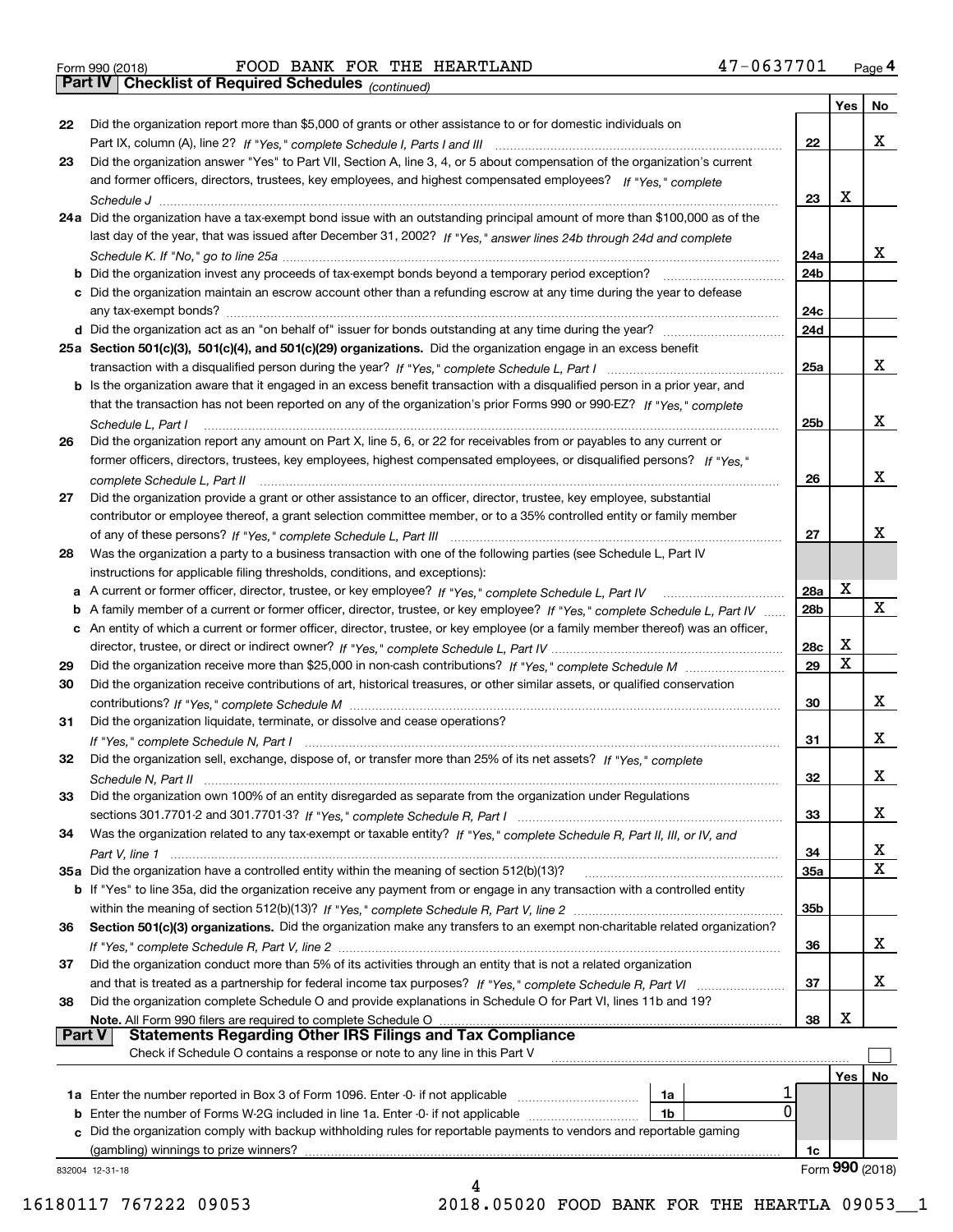|               | 47-0637701<br>FOOD BANK FOR THE HEARTLAND<br>Form 990 (2018)                                                                                                               |                |     | $_{\text{Page}}$ 5 |  |  |
|---------------|----------------------------------------------------------------------------------------------------------------------------------------------------------------------------|----------------|-----|--------------------|--|--|
| <b>Part V</b> | Statements Regarding Other IRS Filings and Tax Compliance (continued)                                                                                                      |                |     |                    |  |  |
|               |                                                                                                                                                                            |                | Yes | No                 |  |  |
|               | 2a Enter the number of employees reported on Form W-3, Transmittal of Wage and Tax Statements,                                                                             |                |     |                    |  |  |
|               | 65<br>filed for the calendar year ending with or within the year covered by this return<br>2a                                                                              |                |     |                    |  |  |
|               |                                                                                                                                                                            | 2b             |     | х                  |  |  |
|               |                                                                                                                                                                            |                |     |                    |  |  |
| За            | Did the organization have unrelated business gross income of \$1,000 or more during the year?                                                                              | 3a             |     | х                  |  |  |
|               |                                                                                                                                                                            | 3 <sub>b</sub> |     |                    |  |  |
|               | 4a At any time during the calendar year, did the organization have an interest in, or a signature or other authority over, a                                               |                |     |                    |  |  |
|               |                                                                                                                                                                            | 4a             |     | x                  |  |  |
|               | <b>b</b> If "Yes," enter the name of the foreign country: $\blacktriangleright$                                                                                            |                |     |                    |  |  |
|               | See instructions for filing requirements for FinCEN Form 114, Report of Foreign Bank and Financial Accounts (FBAR).                                                        |                |     |                    |  |  |
| 5a            | Was the organization a party to a prohibited tax shelter transaction at any time during the tax year?                                                                      | 5а             |     | х                  |  |  |
| b             |                                                                                                                                                                            | 5 <sub>b</sub> |     | X                  |  |  |
| с             |                                                                                                                                                                            | 5c             |     |                    |  |  |
|               | 6a Does the organization have annual gross receipts that are normally greater than \$100,000, and did the organization solicit                                             |                |     |                    |  |  |
|               | any contributions that were not tax deductible as charitable contributions?                                                                                                | 6a             |     | x                  |  |  |
|               | <b>b</b> If "Yes," did the organization include with every solicitation an express statement that such contributions or gifts                                              |                |     |                    |  |  |
|               | were not tax deductible?                                                                                                                                                   | 6b             |     |                    |  |  |
| 7             | Organizations that may receive deductible contributions under section 170(c).                                                                                              |                |     |                    |  |  |
| а             | Did the organization receive a payment in excess of \$75 made partly as a contribution and partly for goods and services provided to the payor?                            | 7a             | x   |                    |  |  |
| b             | If "Yes," did the organization notify the donor of the value of the goods or services provided?                                                                            | 7b             | X   |                    |  |  |
| с             | Did the organization sell, exchange, or otherwise dispose of tangible personal property for which it was required                                                          |                |     |                    |  |  |
|               |                                                                                                                                                                            | 7c             |     | х                  |  |  |
|               | 7d<br>d If "Yes," indicate the number of Forms 8282 filed during the year [11,111] The set response to the number of Forms 8282 filed during the year                      |                |     |                    |  |  |
| е             |                                                                                                                                                                            | 7e             |     | х                  |  |  |
| f             | Did the organization, during the year, pay premiums, directly or indirectly, on a personal benefit contract?                                                               | 7f<br>7g       |     | X                  |  |  |
|               | If the organization received a contribution of qualified intellectual property, did the organization file Form 8899 as required?<br>g                                      |                |     |                    |  |  |
| h             | If the organization received a contribution of cars, boats, airplanes, or other vehicles, did the organization file a Form 1098-C?                                         | 7h             |     |                    |  |  |
| 8             | Sponsoring organizations maintaining donor advised funds. Did a donor advised fund maintained by the                                                                       |                |     |                    |  |  |
|               | sponsoring organization have excess business holdings at any time during the year?                                                                                         | 8              |     |                    |  |  |
| 9             | Sponsoring organizations maintaining donor advised funds.                                                                                                                  |                |     |                    |  |  |
| а             | Did the sponsoring organization make any taxable distributions under section 4966?                                                                                         | 9а<br>9b       |     |                    |  |  |
| b<br>10       | Did the sponsoring organization make a distribution to a donor, donor advisor, or related person?<br>Section 501(c)(7) organizations. Enter:                               |                |     |                    |  |  |
|               | 10a<br>a Initiation fees and capital contributions included on Part VIII, line 12 [111] [11] [11] Initiation fees and capital contributions included on Part VIII, line 12 |                |     |                    |  |  |
|               | 10 <sub>b</sub><br>Gross receipts, included on Form 990, Part VIII, line 12, for public use of club facilities                                                             |                |     |                    |  |  |
| 11            | Section 501(c)(12) organizations. Enter:                                                                                                                                   |                |     |                    |  |  |
| a             | Gross income from members or shareholders<br>11a                                                                                                                           |                |     |                    |  |  |
| b             | Gross income from other sources (Do not net amounts due or paid to other sources against                                                                                   |                |     |                    |  |  |
|               | 11b                                                                                                                                                                        |                |     |                    |  |  |
|               | 12a Section 4947(a)(1) non-exempt charitable trusts. Is the organization filing Form 990 in lieu of Form 1041?                                                             | 12a            |     |                    |  |  |
|               | 12 <sub>b</sub><br><b>b</b> If "Yes," enter the amount of tax-exempt interest received or accrued during the year                                                          |                |     |                    |  |  |
| 13            | Section 501(c)(29) qualified nonprofit health insurance issuers.                                                                                                           |                |     |                    |  |  |
| a             | Is the organization licensed to issue qualified health plans in more than one state?                                                                                       | 13a            |     |                    |  |  |
|               | Note. See the instructions for additional information the organization must report on Schedule O.                                                                          |                |     |                    |  |  |
| b             | Enter the amount of reserves the organization is required to maintain by the states in which the                                                                           |                |     |                    |  |  |
|               | 13 <sub>b</sub>                                                                                                                                                            |                |     |                    |  |  |
|               | 13c                                                                                                                                                                        |                |     |                    |  |  |
| 14a           | Did the organization receive any payments for indoor tanning services during the tax year?                                                                                 | 14a            |     | x                  |  |  |
|               |                                                                                                                                                                            | 14b            |     |                    |  |  |
| 15            | Is the organization subject to the section 4960 tax on payment(s) of more than \$1,000,000 in remuneration or                                                              |                |     |                    |  |  |
|               |                                                                                                                                                                            | 15             |     | х                  |  |  |
|               | If "Yes," see instructions and file Form 4720, Schedule N.                                                                                                                 |                |     |                    |  |  |
| 16            | Is the organization an educational institution subject to the section 4968 excise tax on net investment income?                                                            | 16             |     | х                  |  |  |
|               | If "Yes," complete Form 4720, Schedule O.                                                                                                                                  |                |     |                    |  |  |

Form (2018) **990**

832005 12-31-18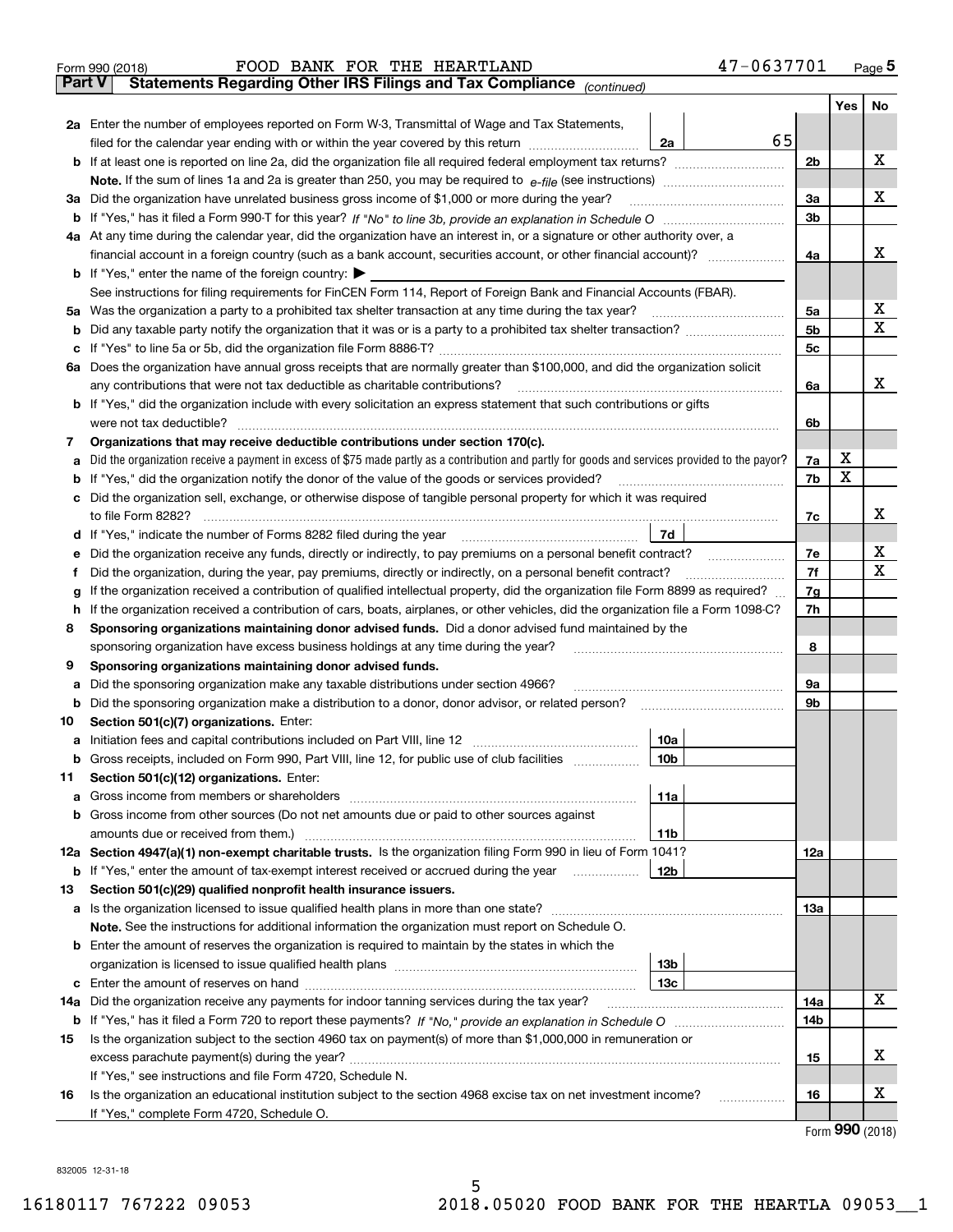|  | Form 990 (2018) |  |
|--|-----------------|--|
|  |                 |  |

FOOD BANK FOR THE HEARTLAND 47-0637701

*For each "Yes" response to lines 2 through 7b below, and for a "No" response to line 8a, 8b, or 10b below, describe the circumstances, processes, or changes in Schedule O. See instructions.* Form 990 (2018) **Form 990 (2018)** FOOD BANK FOR THE HEARTLAND **1998 1-0637701 Page 6**<br>**Part VI Governance, Management, and Disclosure** For each "Yes" response to lines 2 through 7b below, and for a "No" response

|        | Check if Schedule O contains a response or note to any line in this Part VI                                                                                                   |    |    |                 |                 | $\boxed{\text{X}}$ |
|--------|-------------------------------------------------------------------------------------------------------------------------------------------------------------------------------|----|----|-----------------|-----------------|--------------------|
|        | <b>Section A. Governing Body and Management</b>                                                                                                                               |    |    |                 |                 |                    |
|        |                                                                                                                                                                               |    |    |                 | Yes             | No                 |
|        | <b>1a</b> Enter the number of voting members of the governing body at the end of the tax year                                                                                 | 1a | 23 |                 |                 |                    |
|        | If there are material differences in voting rights among members of the governing body, or if the governing                                                                   |    |    |                 |                 |                    |
|        | body delegated broad authority to an executive committee or similar committee, explain in Schedule O.                                                                         |    |    |                 |                 |                    |
| b      | Enter the number of voting members included in line 1a, above, who are independent                                                                                            | 1b | 23 |                 |                 |                    |
| 2      | Did any officer, director, trustee, or key employee have a family relationship or a business relationship with any other                                                      |    |    |                 |                 |                    |
|        | officer, director, trustee, or key employee?                                                                                                                                  |    | .  | 2               |                 | х                  |
| 3      | Did the organization delegate control over management duties customarily performed by or under the direct supervision                                                         |    |    |                 |                 |                    |
|        |                                                                                                                                                                               |    |    | 3               |                 | x                  |
| 4      | Did the organization make any significant changes to its governing documents since the prior Form 990 was filed?                                                              |    |    | 4               |                 | $\mathbf X$        |
| 5      |                                                                                                                                                                               |    |    | 5               |                 | $\mathbf X$        |
| 6      | Did the organization have members or stockholders?                                                                                                                            |    |    | 6               |                 | X                  |
| 7a     | Did the organization have members, stockholders, or other persons who had the power to elect or appoint one or                                                                |    |    |                 |                 |                    |
|        | more members of the governing body?                                                                                                                                           |    |    | 7a              |                 | х                  |
|        | b Are any governance decisions of the organization reserved to (or subject to approval by) members, stockholders, or                                                          |    |    |                 |                 |                    |
|        | persons other than the governing body?                                                                                                                                        |    |    | 7b              |                 | х                  |
|        | Did the organization contemporaneously document the meetings held or written actions undertaken during the year by the following:                                             |    |    |                 |                 |                    |
| 8      |                                                                                                                                                                               |    |    |                 | х               |                    |
| a      |                                                                                                                                                                               |    |    | 8a              | X               |                    |
| b<br>9 |                                                                                                                                                                               |    |    | 8b              |                 |                    |
|        | Is there any officer, director, trustee, or key employee listed in Part VII, Section A, who cannot be reached at the                                                          |    |    | 9               |                 | x                  |
|        |                                                                                                                                                                               |    |    |                 |                 |                    |
|        | <b>Section B. Policies</b> (This Section B requests information about policies not required by the Internal Revenue Code.)                                                    |    |    |                 |                 |                    |
|        |                                                                                                                                                                               |    |    |                 | Yes             | No<br>х            |
|        |                                                                                                                                                                               |    |    | 10a             |                 |                    |
|        | <b>b</b> If "Yes," did the organization have written policies and procedures governing the activities of such chapters, affiliates,                                           |    |    | 10 <sub>b</sub> |                 |                    |
|        | and branches to ensure their operations are consistent with the organization's exempt purposes?                                                                               |    |    |                 | X               |                    |
|        | 11a Has the organization provided a complete copy of this Form 990 to all members of its governing body before filing the form?                                               |    |    | 11a             |                 |                    |
| b      | Describe in Schedule O the process, if any, used by the organization to review this Form 990.                                                                                 |    |    |                 |                 |                    |
| 12a    | Did the organization have a written conflict of interest policy? If "No," go to line 13                                                                                       |    |    | 12a             | х<br>X          |                    |
| b      |                                                                                                                                                                               |    |    | 12 <sub>b</sub> |                 |                    |
| с      | Did the organization regularly and consistently monitor and enforce compliance with the policy? If "Yes," describe                                                            |    |    |                 |                 |                    |
|        | in Schedule O how this was done encourance and the control of the control of the control of the control of the                                                                |    |    | 12c             | х<br>X          |                    |
| 13     | Did the organization have a written whistleblower policy?                                                                                                                     |    |    | 13              |                 |                    |
| 14     | Did the organization have a written document retention and destruction policy?                                                                                                |    |    | 14              | X               |                    |
| 15     | Did the process for determining compensation of the following persons include a review and approval by independent                                                            |    |    |                 |                 |                    |
|        | persons, comparability data, and contemporaneous substantiation of the deliberation and decision?                                                                             |    |    |                 |                 |                    |
| а      | The organization's CEO, Executive Director, or top management official manufactured content content of the organization's CEO, Executive Director, or top management official |    |    | 15a             | х               |                    |
| b      | Other officers or key employees of the organization                                                                                                                           |    |    | 15b             | х               |                    |
|        | If "Yes" to line 15a or 15b, describe the process in Schedule O (see instructions).                                                                                           |    |    |                 |                 |                    |
|        | 16a Did the organization invest in, contribute assets to, or participate in a joint venture or similar arrangement with a                                                     |    |    |                 |                 |                    |
|        | taxable entity during the year?                                                                                                                                               |    |    | 16a             |                 | x                  |
|        | b If "Yes," did the organization follow a written policy or procedure requiring the organization to evaluate its participation                                                |    |    |                 |                 |                    |
|        | in joint venture arrangements under applicable federal tax law, and take steps to safeguard the organization's                                                                |    |    |                 |                 |                    |
|        | exempt status with respect to such arrangements?<br><b>Section C. Disclosure</b>                                                                                              |    |    | 16b             |                 |                    |
|        |                                                                                                                                                                               |    |    |                 |                 |                    |
| 17     | NONE<br>List the states with which a copy of this Form 990 is required to be filed $\blacktriangleright$                                                                      |    |    |                 |                 |                    |
| 18     | Section 6104 requires an organization to make its Forms 1023 (1024 or 1024-A if applicable), 990, and 990-T (Section 501(c)(3)s only) available                               |    |    |                 |                 |                    |
|        | for public inspection. Indicate how you made these available. Check all that apply.                                                                                           |    |    |                 |                 |                    |
|        | $\lfloor X \rfloor$ Own website<br>$\lfloor x \rfloor$ Upon request<br>$X$ Other (explain in Schedule O)<br>Another's website                                                 |    |    |                 |                 |                    |
| 19     | Describe in Schedule O whether (and if so, how) the organization made its governing documents, conflict of interest policy, and financial                                     |    |    |                 |                 |                    |
|        | statements available to the public during the tax year.                                                                                                                       |    |    |                 |                 |                    |
| 20     | State the name, address, and telephone number of the person who possesses the organization's books and records                                                                |    |    |                 |                 |                    |
|        | ALEXANDRA GOSWAMI, DIRECTOR OF FINANCE AND ACCOUNTING - 402-331-1213                                                                                                          |    |    |                 |                 |                    |
|        | 68127-1021<br>10525 J STREET,<br>OMAHA,<br>NE                                                                                                                                 |    |    |                 |                 |                    |
|        | 832006 12-31-18                                                                                                                                                               |    |    |                 | Form 990 (2018) |                    |
|        | 6                                                                                                                                                                             |    |    |                 |                 |                    |

16180117 767222 09053 2018.05020 FOOD BANK FOR THE HEARTLA 09053\_\_1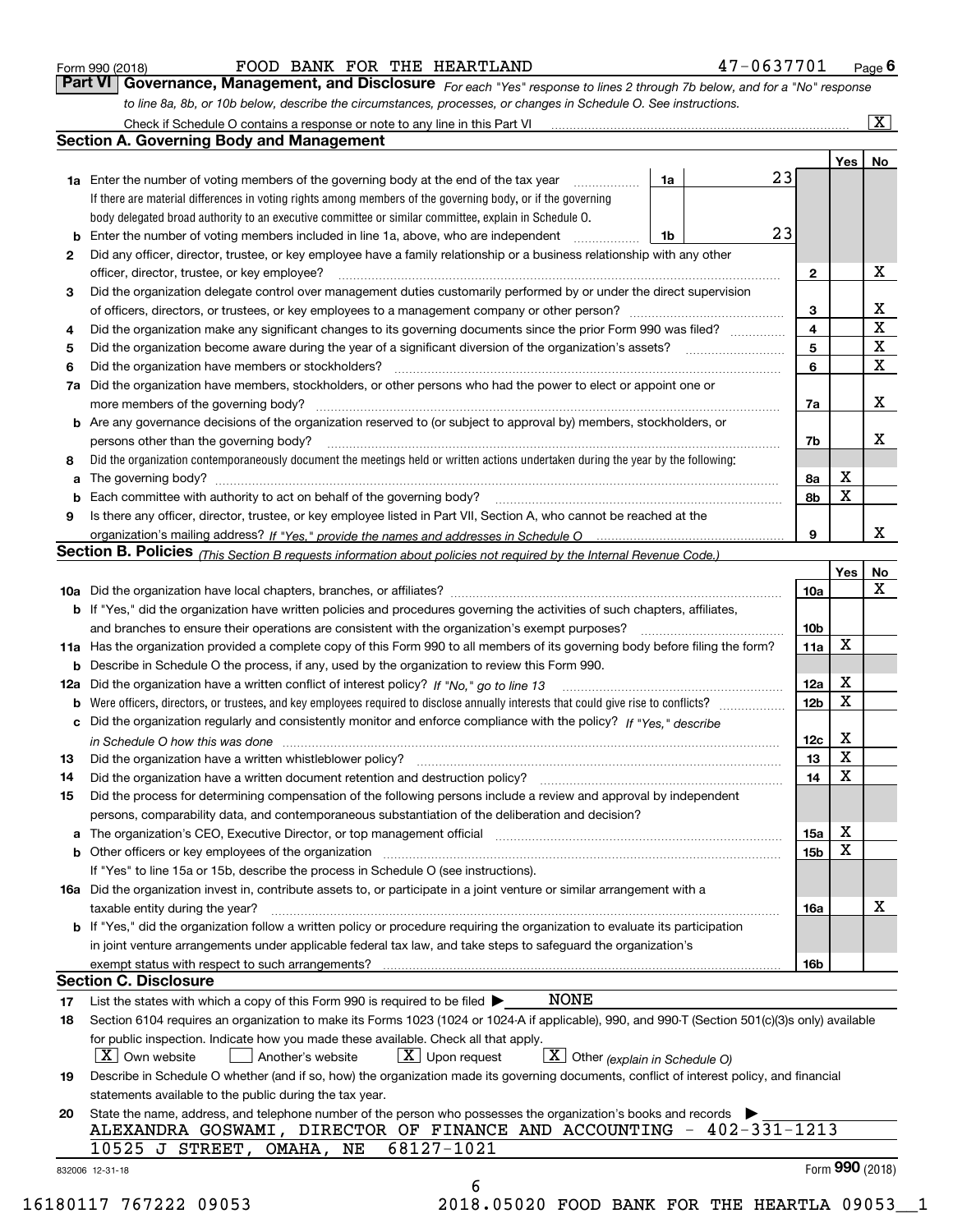$\mathcal{L}^{\text{max}}$ 

## **7Part VII Compensation of Officers, Directors, Trustees, Key Employees, Highest Compensated Employees, and Independent Contractors**

Check if Schedule O contains a response or note to any line in this Part VII

**Section A. Officers, Directors, Trustees, Key Employees, and Highest Compensated Employees**

**1a**  Complete this table for all persons required to be listed. Report compensation for the calendar year ending with or within the organization's tax year.

**•** List all of the organization's current officers, directors, trustees (whether individuals or organizations), regardless of amount of compensation.

● List all of the organization's **current** key employees, if any. See instructions for definition of "key employee." Enter -0- in columns  $(D)$ ,  $(E)$ , and  $(F)$  if no compensation was paid.

**•** List the organization's five current highest compensated employees (other than an officer, director, trustee, or key employee) who received report-

 $\bullet$  List all of the organization's **former** officers, key employees, and highest compensated employees who received more than \$100,000 of able compensation (Box 5 of Form W-2 and/or Box 7 of Form 1099-MISC) of more than \$100,000 from the organization and any related organizations. reportable compensation from the organization and any related organizations.

**•** List all of the organization's former directors or trustees that received, in the capacity as a former director or trustee of the organization, more than \$10,000 of reportable compensation from the organization and any related organizations.

List persons in the following order: individual trustees or directors; institutional trustees; officers; key employees; highest compensated employees; and former such persons.

Check this box if neither the organization nor any related organization compensated any current officer, director, or trustee.  $\mathcal{L}^{\text{max}}$ 

| (A)                       | (B)                      |                                |                       |          | (C)          |                                  |        | (D)             | (E)             | (F)                         |
|---------------------------|--------------------------|--------------------------------|-----------------------|----------|--------------|----------------------------------|--------|-----------------|-----------------|-----------------------------|
| Name and Title            | Average                  |                                |                       | Position |              | (do not check more than one      |        | Reportable      | Reportable      | Estimated                   |
|                           | hours per                |                                |                       |          |              | box, unless person is both an    |        | compensation    | compensation    | amount of                   |
|                           | week                     |                                |                       |          |              | officer and a director/trustee)  |        | from            | from related    | other                       |
|                           | (list any                |                                |                       |          |              |                                  |        | the             | organizations   | compensation                |
|                           | hours for                |                                |                       |          |              |                                  |        | organization    | (W-2/1099-MISC) | from the                    |
|                           | related<br>organizations |                                |                       |          |              |                                  |        | (W-2/1099-MISC) |                 | organization<br>and related |
|                           | below                    |                                |                       |          |              |                                  |        |                 |                 | organizations               |
|                           | line)                    | Individual trustee or director | Institutional trustee | Officer  | Key employee | Highest compensated<br> employee | Former |                 |                 |                             |
| MARY BALLUFF<br>(1)       | 1.00                     |                                |                       |          |              |                                  |        |                 |                 |                             |
| <b>CHAIR</b>              |                          | X                              |                       | X        |              |                                  |        | 0.              | $\mathbf 0$ .   | 0.                          |
| NATE CHRIST<br>(2)        | 1.00                     |                                |                       |          |              |                                  |        |                 |                 |                             |
| <b>BOARD TREASURER</b>    |                          | X                              |                       | X        |              |                                  |        | 0.              | $\mathbf 0$ .   | $0$ .                       |
| <b>JEFF AUSTIN</b><br>(3) | 1.00                     |                                |                       |          |              |                                  |        |                 |                 |                             |
| <b>BOARD MEMBER</b>       |                          | X                              |                       |          |              |                                  |        | 0.              | $\mathbf 0$ .   | $0$ .                       |
| ROGER DEAL<br>(4)         | 1.00                     |                                |                       |          |              |                                  |        |                 |                 |                             |
| <b>BOARD MEMBER</b>       |                          | X                              |                       |          |              |                                  |        | 0.              | $\mathbf 0$ .   | $0$ .                       |
| ZAC FREDRICKSON<br>(5)    | 1.00                     |                                |                       |          |              |                                  |        |                 |                 |                             |
| <b>BOARD MEMBER</b>       |                          | X                              |                       |          |              |                                  |        | 0.              | $\mathbf 0$ .   | $\mathbf 0$ .               |
| CRAIG KINNISON<br>(6)     | 1.00                     |                                |                       |          |              |                                  |        |                 |                 |                             |
| <b>BOARD SECRETARY</b>    |                          | X                              |                       | X        |              |                                  |        | 0.              | $\mathbf 0$ .   | $0$ .                       |
| DENISE MCCAULEY<br>(7)    | 1.00                     |                                |                       |          |              |                                  |        |                 |                 |                             |
| CHAIR-ELECT               |                          | X                              |                       | X        |              |                                  |        | 0.              | $\mathbf 0$ .   | $0$ .                       |
| TOM MCLAUGHLIN<br>(8)     | 1.00                     |                                |                       |          |              |                                  |        |                 |                 |                             |
| <b>BOARD MEMBER</b>       |                          | X                              |                       |          |              |                                  |        | 0.              | $\mathbf 0$ .   | $0$ .                       |
| MELISSA TAYLOR<br>(9)     | 1.00                     |                                |                       |          |              |                                  |        |                 |                 |                             |
| <b>BOARD MEMBER</b>       |                          | X                              |                       |          |              |                                  |        | 0.              | $\mathbf 0$ .   | $0$ .                       |
| (10) SUSIE NELSON         | 1.00                     |                                |                       |          |              |                                  |        |                 |                 |                             |
| <b>BOARD MEMBER</b>       |                          | X                              |                       |          |              |                                  |        | 0.              | 0.              | $\mathbf 0$ .               |
| (11) CHAD WERNER          | 1.00                     |                                |                       |          |              |                                  |        |                 |                 |                             |
| <b>BOARD MEMBER</b>       |                          | X                              |                       |          |              |                                  |        | 0.              | 0.              | $0$ .                       |
| (12) JIM WINTERSCHEID     | 1.00                     |                                |                       |          |              |                                  |        |                 |                 |                             |
| <b>BOARD MEMBER</b>       |                          | X                              |                       |          |              |                                  |        | 0.              | 0.              | 0.                          |
| (13) DAVID ULFERTS        | 1.00                     |                                |                       |          |              |                                  |        |                 |                 |                             |
| <b>BOARD MEMBER</b>       |                          | X                              |                       |          |              |                                  |        | 0.              | 0.              | 0.                          |
| (14) ERIC ARNESON         | 1.00                     |                                |                       |          |              |                                  |        |                 |                 |                             |
| BOARD MEMBER              |                          | X                              |                       |          |              |                                  |        | 0.              | 0.              | 0.                          |
| (15) TOM BURKE            | 1.00                     |                                |                       |          |              |                                  |        |                 |                 |                             |
| BOARD MEMBER              |                          | X                              |                       |          |              |                                  |        | $\mathbf 0$ .   | $\mathbf 0$ .   | 0.                          |
| (16) MATTHEW DEBOER       | 1.00                     |                                |                       |          |              |                                  |        |                 |                 |                             |
| BOARD MEMBER              |                          | x                              |                       |          |              |                                  |        | 0.              | $\mathbf 0$ .   | $0_{.}$                     |
| (17) RICK HANSEN          | 1.00                     |                                |                       |          |              |                                  |        |                 |                 |                             |
| BOARD MEMBER              |                          | x                              |                       |          |              |                                  |        | 0.              | $\mathbf 0$ .   | 0.                          |
| 832007 12-31-18           |                          |                                |                       |          |              |                                  |        |                 |                 | Form 990 (2018)             |

832007 12-31-18

16180117 767222 09053 2018.05020 FOOD BANK FOR THE HEARTLA 09053\_\_1

7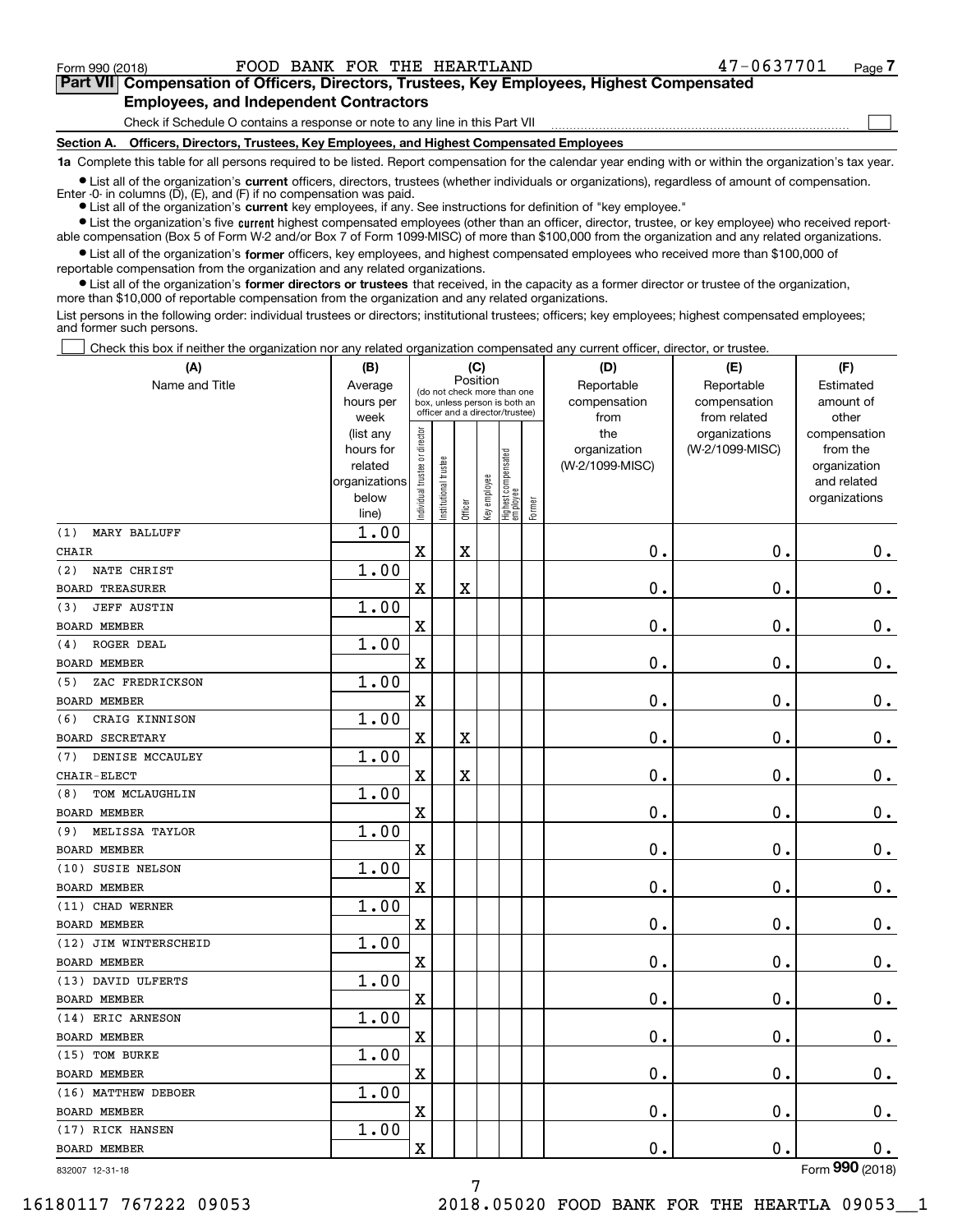| FOOD BANK FOR THE HEARTLAND<br>Form 990 (2018)                                                                                                                                                                                                                           |                                                                      |                                                                                                 |                            |         |                 |                                   |        |                                           | 47-0637701                                        |                  |                     | Page 8                                                                   |
|--------------------------------------------------------------------------------------------------------------------------------------------------------------------------------------------------------------------------------------------------------------------------|----------------------------------------------------------------------|-------------------------------------------------------------------------------------------------|----------------------------|---------|-----------------|-----------------------------------|--------|-------------------------------------------|---------------------------------------------------|------------------|---------------------|--------------------------------------------------------------------------|
| <b>Part VII</b><br>Section A. Officers, Directors, Trustees, Key Employees, and Highest Compensated Employees (continued)                                                                                                                                                |                                                                      |                                                                                                 |                            |         |                 |                                   |        |                                           |                                                   |                  |                     |                                                                          |
| (A)<br>Name and title                                                                                                                                                                                                                                                    | (B)<br>Average<br>hours per<br>week                                  | (do not check more than one<br>box, unless person is both an<br>officer and a director/trustee) |                            |         | (C)<br>Position |                                   |        | (D)<br>Reportable<br>compensation<br>from | (E)<br>Reportable<br>compensation<br>from related |                  |                     | (F)<br>Estimated<br>amount of<br>other                                   |
|                                                                                                                                                                                                                                                                          | (list any<br>hours for<br>related<br>organizations<br>below<br>line) | Individual trustee or director                                                                  | trustee<br>Institutional t | Officer | Key employee    | Highest compensated<br>  employee | Former | the<br>organization<br>(W-2/1099-MISC)    | organizations<br>(W-2/1099-MISC)                  |                  |                     | compensation<br>from the<br>organization<br>and related<br>organizations |
| (18) STEVE HUTCHINSON<br><b>BOARD MEMBER</b>                                                                                                                                                                                                                             | 1.00                                                                 | $\mathbf x$                                                                                     |                            |         |                 |                                   |        | 0.                                        |                                                   | 0.               |                     | 0.                                                                       |
| (19) ELIZABETH MURPHY                                                                                                                                                                                                                                                    | 1.00                                                                 |                                                                                                 |                            |         |                 |                                   |        |                                           |                                                   |                  |                     |                                                                          |
| <b>BOARD MEMBER</b>                                                                                                                                                                                                                                                      |                                                                      | $\mathbf X$                                                                                     |                            |         |                 |                                   |        | 0.                                        |                                                   | 0.               |                     | 0.                                                                       |
| (20) PAMELA TUMA<br><b>BOARD MEMBER</b>                                                                                                                                                                                                                                  | 1.00                                                                 | $\mathbf X$                                                                                     |                            |         |                 |                                   |        | 0.                                        |                                                   | 0.               |                     | 0.                                                                       |
| (21) SUSAN VIOLI                                                                                                                                                                                                                                                         | 1.00                                                                 |                                                                                                 |                            |         |                 |                                   |        |                                           |                                                   |                  |                     |                                                                          |
| <b>BOARD MEMBER</b>                                                                                                                                                                                                                                                      |                                                                      | $\mathbf x$                                                                                     |                            |         |                 |                                   |        | 0.                                        |                                                   | 0.               |                     | 0.                                                                       |
| (22) STEVEN WALLACE                                                                                                                                                                                                                                                      | 1.00                                                                 |                                                                                                 |                            |         |                 |                                   |        |                                           |                                                   |                  |                     |                                                                          |
| <b>BOARD MEMBER</b><br>(23) BRIAN BARKS                                                                                                                                                                                                                                  | 50.00                                                                | $\mathbf x$                                                                                     |                            |         |                 |                                   |        | 0.                                        |                                                   | 0.               |                     | 0.                                                                       |
| PRESIDENT AND CEO                                                                                                                                                                                                                                                        |                                                                      |                                                                                                 |                            | X       |                 |                                   |        | 98,595.                                   |                                                   | 0.               |                     | 3,667.                                                                   |
| (24) SUSAN OGBORN                                                                                                                                                                                                                                                        | 0.00                                                                 |                                                                                                 |                            |         |                 |                                   |        |                                           |                                                   |                  |                     |                                                                          |
| FORMER PRESIDENT AND CEO                                                                                                                                                                                                                                                 |                                                                      |                                                                                                 |                            |         |                 |                                   | X      | 115,901.                                  |                                                   | 0.               |                     | 10, 282.                                                                 |
|                                                                                                                                                                                                                                                                          |                                                                      |                                                                                                 |                            |         |                 |                                   |        |                                           |                                                   |                  |                     |                                                                          |
|                                                                                                                                                                                                                                                                          |                                                                      |                                                                                                 |                            |         |                 |                                   |        |                                           |                                                   |                  |                     |                                                                          |
|                                                                                                                                                                                                                                                                          |                                                                      |                                                                                                 |                            |         |                 |                                   |        | 214,496.                                  |                                                   | 0.               |                     | 13,949.                                                                  |
| c Total from continuation sheets to Part VII, Section A                                                                                                                                                                                                                  |                                                                      |                                                                                                 |                            |         |                 |                                   |        | 0.                                        |                                                   | 0.               |                     | 0.                                                                       |
|                                                                                                                                                                                                                                                                          |                                                                      |                                                                                                 |                            |         |                 |                                   |        | $\overline{214,496}$ .                    |                                                   | $\overline{0}$ . |                     | 13,949.                                                                  |
| Total number of individuals (including but not limited to those listed above) who received more than \$100,000 of reportable<br>2                                                                                                                                        |                                                                      |                                                                                                 |                            |         |                 |                                   |        |                                           |                                                   |                  |                     | ı                                                                        |
| compensation from the organization $\blacktriangleright$                                                                                                                                                                                                                 |                                                                      |                                                                                                 |                            |         |                 |                                   |        |                                           |                                                   |                  |                     | No<br>Yes                                                                |
| Did the organization list any former officer, director, or trustee, key employee, or highest compensated employee on<br>3                                                                                                                                                |                                                                      |                                                                                                 |                            |         |                 |                                   |        |                                           |                                                   |                  |                     |                                                                          |
| line 1a? If "Yes," complete Schedule J for such individual manufactured contained and the Ves," complete Schedule J for such individual<br>For any individual listed on line 1a, is the sum of reportable compensation and other compensation from the organization<br>4 |                                                                      |                                                                                                 |                            |         |                 |                                   |        |                                           |                                                   |                  | 3                   | х                                                                        |
|                                                                                                                                                                                                                                                                          |                                                                      |                                                                                                 |                            |         |                 |                                   |        |                                           |                                                   |                  | 4                   | x                                                                        |
| Did any person listed on line 1a receive or accrue compensation from any unrelated organization or individual for services<br>5                                                                                                                                          |                                                                      |                                                                                                 |                            |         |                 |                                   |        |                                           |                                                   |                  |                     |                                                                          |
| <b>Section B. Independent Contractors</b>                                                                                                                                                                                                                                |                                                                      |                                                                                                 |                            |         |                 |                                   |        |                                           |                                                   |                  | 5                   | x                                                                        |
| Complete this table for your five highest compensated independent contractors that received more than \$100,000 of compensation from<br>1                                                                                                                                |                                                                      |                                                                                                 |                            |         |                 |                                   |        |                                           |                                                   |                  |                     |                                                                          |
| the organization. Report compensation for the calendar year ending with or within the organization's tax year.                                                                                                                                                           |                                                                      |                                                                                                 |                            |         |                 |                                   |        |                                           |                                                   |                  |                     |                                                                          |
| (A)<br>Name and business address                                                                                                                                                                                                                                         |                                                                      |                                                                                                 |                            |         |                 |                                   |        | (B)<br>Description of services            |                                                   |                  | (C)<br>Compensation |                                                                          |
| RKD ALPHA DOG                                                                                                                                                                                                                                                            |                                                                      |                                                                                                 |                            |         |                 |                                   |        | DIRECT MAIL                               |                                                   |                  |                     |                                                                          |
| 8001 S. 13TH STREET, LINCOLN, NE 68512                                                                                                                                                                                                                                   |                                                                      |                                                                                                 |                            |         |                 |                                   |        | MARKETING SERVICES                        |                                                   |                  |                     | 485,688.                                                                 |
|                                                                                                                                                                                                                                                                          |                                                                      |                                                                                                 |                            |         |                 |                                   |        |                                           |                                                   |                  |                     |                                                                          |
|                                                                                                                                                                                                                                                                          |                                                                      |                                                                                                 |                            |         |                 |                                   |        |                                           |                                                   |                  |                     |                                                                          |
|                                                                                                                                                                                                                                                                          |                                                                      |                                                                                                 |                            |         |                 |                                   |        |                                           |                                                   |                  |                     |                                                                          |
|                                                                                                                                                                                                                                                                          |                                                                      |                                                                                                 |                            |         |                 |                                   |        |                                           |                                                   |                  |                     |                                                                          |
|                                                                                                                                                                                                                                                                          |                                                                      |                                                                                                 |                            |         |                 |                                   |        |                                           |                                                   |                  |                     |                                                                          |
| $\mathbf{2}$<br>Total number of independent contractors (including but not limited to those listed above) who received more than<br>\$100,000 of compensation from the organization                                                                                      |                                                                      |                                                                                                 |                            |         | 1               |                                   |        |                                           |                                                   |                  |                     |                                                                          |
|                                                                                                                                                                                                                                                                          |                                                                      |                                                                                                 |                            |         |                 |                                   |        |                                           |                                                   |                  |                     | Form 990 (2018)                                                          |

832008 12-31-18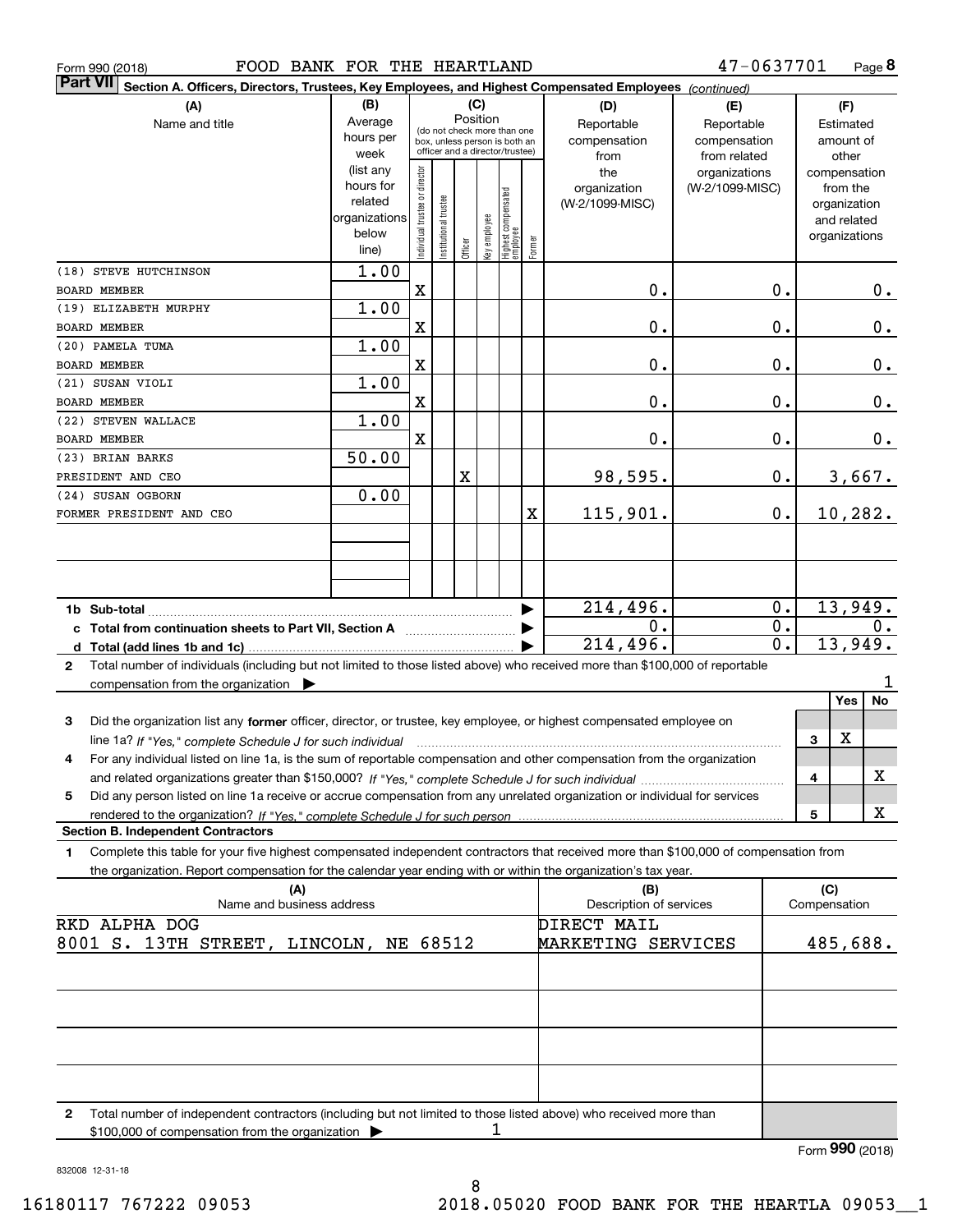|                                                           | <b>Part VIII</b> | <b>Statement of Revenue</b>                                                                                            |                |                |                      |                      |                            |                             |                                         |
|-----------------------------------------------------------|------------------|------------------------------------------------------------------------------------------------------------------------|----------------|----------------|----------------------|----------------------|----------------------------|-----------------------------|-----------------------------------------|
|                                                           |                  | Check if Schedule O contains a response or note to any line in this Part VIII                                          |                |                |                      | (A)<br>Total revenue | (B)<br>Related or          | $\overline{C}$<br>Unrelated | (D)<br>Revenuè excluded                 |
|                                                           |                  |                                                                                                                        |                |                |                      |                      | exempt function<br>revenue | business<br>revenue         | from tax under<br>sections<br>512 - 514 |
|                                                           |                  | 1 a Federated campaigns                                                                                                |                | 1a             |                      |                      |                            |                             |                                         |
|                                                           | b                | Membership dues                                                                                                        |                | 1b             |                      |                      |                            |                             |                                         |
|                                                           |                  | c Fundraising events                                                                                                   |                | 1c             |                      |                      |                            |                             |                                         |
|                                                           |                  | d Related organizations                                                                                                |                | 1 <sub>d</sub> |                      |                      |                            |                             |                                         |
|                                                           |                  | e Government grants (contributions)                                                                                    |                | 1e             | 6,016,489.           |                      |                            |                             |                                         |
|                                                           |                  | f All other contributions, gifts, grants, and                                                                          |                |                |                      |                      |                            |                             |                                         |
|                                                           |                  | similar amounts not included above                                                                                     |                | 1f             | 21, 285, 902.        |                      |                            |                             |                                         |
| Contributions, Gifts, Grants<br>and Other Similar Amounts | a                | Noncash contributions included in lines 1a-1f: \$                                                                      |                |                | 15,407,235.          |                      |                            |                             |                                         |
|                                                           | h                |                                                                                                                        |                |                |                      | 27, 302, 391.        |                            |                             |                                         |
|                                                           |                  |                                                                                                                        |                |                | <b>Business Code</b> |                      |                            |                             |                                         |
|                                                           | 2a               | PURCHASED PRODUCT                                                                                                      |                |                | 424000               | 441,964.             | 441,964.                   |                             |                                         |
|                                                           | b                | <b>AGENCY HANDLING FEES</b>                                                                                            |                |                | 493000               | 379,146.             | 379,146.                   |                             |                                         |
|                                                           | с                |                                                                                                                        |                |                |                      |                      |                            |                             |                                         |
|                                                           | d                | <u> 1989 - Johann Barbara, martxa alemaniar arg</u>                                                                    |                |                |                      |                      |                            |                             |                                         |
| Program Service<br>Revenue                                | е                |                                                                                                                        |                |                |                      |                      |                            |                             |                                         |
|                                                           |                  | f All other program service revenue                                                                                    |                |                |                      |                      |                            |                             |                                         |
|                                                           | a                |                                                                                                                        |                |                |                      | 821,110.             |                            |                             |                                         |
|                                                           | 3                | Investment income (including dividends, interest, and                                                                  |                |                |                      |                      |                            |                             |                                         |
|                                                           |                  |                                                                                                                        |                |                |                      | 106,512.             |                            |                             | 106, 512.                               |
|                                                           | 4                | Income from investment of tax-exempt bond proceeds                                                                     |                |                |                      |                      |                            |                             |                                         |
|                                                           | 5                |                                                                                                                        |                |                |                      |                      |                            |                             |                                         |
|                                                           |                  |                                                                                                                        | (i) Real       |                | (ii) Personal        |                      |                            |                             |                                         |
|                                                           |                  | 6 a Gross rents                                                                                                        |                |                |                      |                      |                            |                             |                                         |
|                                                           | b                | Less: rental expenses                                                                                                  |                |                |                      |                      |                            |                             |                                         |
|                                                           | с                | Rental income or (loss)                                                                                                |                |                |                      |                      |                            |                             |                                         |
|                                                           |                  |                                                                                                                        |                |                |                      |                      |                            |                             |                                         |
|                                                           |                  | 7 a Gross amount from sales of                                                                                         | (i) Securities |                | (ii) Other           |                      |                            |                             |                                         |
|                                                           |                  | assets other than inventory                                                                                            |                |                |                      |                      |                            |                             |                                         |
|                                                           |                  | <b>b</b> Less: cost or other basis                                                                                     |                |                |                      |                      |                            |                             |                                         |
|                                                           |                  | and sales expenses  [                                                                                                  |                |                |                      |                      |                            |                             |                                         |
|                                                           |                  |                                                                                                                        |                |                |                      |                      |                            |                             |                                         |
|                                                           |                  |                                                                                                                        |                |                |                      |                      |                            |                             |                                         |
|                                                           |                  | 8 a Gross income from fundraising events (not                                                                          |                |                |                      |                      |                            |                             |                                         |
| <b>Other Revenue</b>                                      |                  | including \$                                                                                                           |                |                |                      |                      |                            |                             |                                         |
|                                                           |                  | contributions reported on line 1c). See                                                                                |                |                |                      |                      |                            |                             |                                         |
|                                                           |                  |                                                                                                                        |                |                | 385,934.             |                      |                            |                             |                                         |
|                                                           |                  |                                                                                                                        |                | $\mathbf b$    | 63,392.              |                      |                            |                             |                                         |
|                                                           |                  | c Net income or (loss) from fundraising events                                                                         |                |                | <u></u> ▶            | 322,542.             |                            |                             | 322,542.                                |
|                                                           |                  | 9 a Gross income from gaming activities. See                                                                           |                |                |                      |                      |                            |                             |                                         |
|                                                           |                  |                                                                                                                        |                |                |                      |                      |                            |                             |                                         |
|                                                           |                  |                                                                                                                        |                | $\mathbf b$    |                      |                      |                            |                             |                                         |
|                                                           |                  |                                                                                                                        |                |                |                      |                      |                            |                             |                                         |
|                                                           |                  | 10 a Gross sales of inventory, less returns                                                                            |                |                |                      |                      |                            |                             |                                         |
|                                                           |                  |                                                                                                                        |                |                |                      |                      |                            |                             |                                         |
|                                                           |                  | <b>b</b> Less: cost of goods sold $\begin{bmatrix} b & b \end{bmatrix}$                                                |                |                |                      |                      |                            |                             |                                         |
|                                                           |                  |                                                                                                                        |                |                |                      |                      |                            |                             |                                         |
|                                                           |                  | Miscellaneous Revenue                                                                                                  |                |                | <b>Business Code</b> |                      |                            |                             |                                         |
|                                                           | 11 a             |                                                                                                                        |                |                |                      |                      |                            |                             |                                         |
|                                                           | b                | <u> 1980 - Jan Sterling and Sterling and Sterling and Sterling and Sterling and Sterling and Sterling and Sterling</u> |                |                |                      |                      |                            |                             |                                         |
|                                                           | с                | <u> 1989 - Jan Sterling von Berger von Berger von Berger von Berger von Berger von Berger von Berger von Berger</u>    |                |                |                      |                      |                            |                             |                                         |
|                                                           | d                |                                                                                                                        |                |                |                      |                      |                            |                             |                                         |
|                                                           |                  |                                                                                                                        |                |                |                      |                      |                            |                             |                                         |
|                                                           | 12               |                                                                                                                        |                |                |                      | 28, 552, 555.        | 821,110.                   | 0.                          | 429,054.                                |
|                                                           | 832009 12-31-18  |                                                                                                                        |                |                |                      |                      |                            |                             | Form 990 (2018)                         |

Form 990 (2018) FOOD BANK FOR THE HEARTLAND 4) 一0 6 3 / / 0 L Page

FOOD BANK FOR THE HEARTLAND

**9**

47-0637701

832009 12-31-18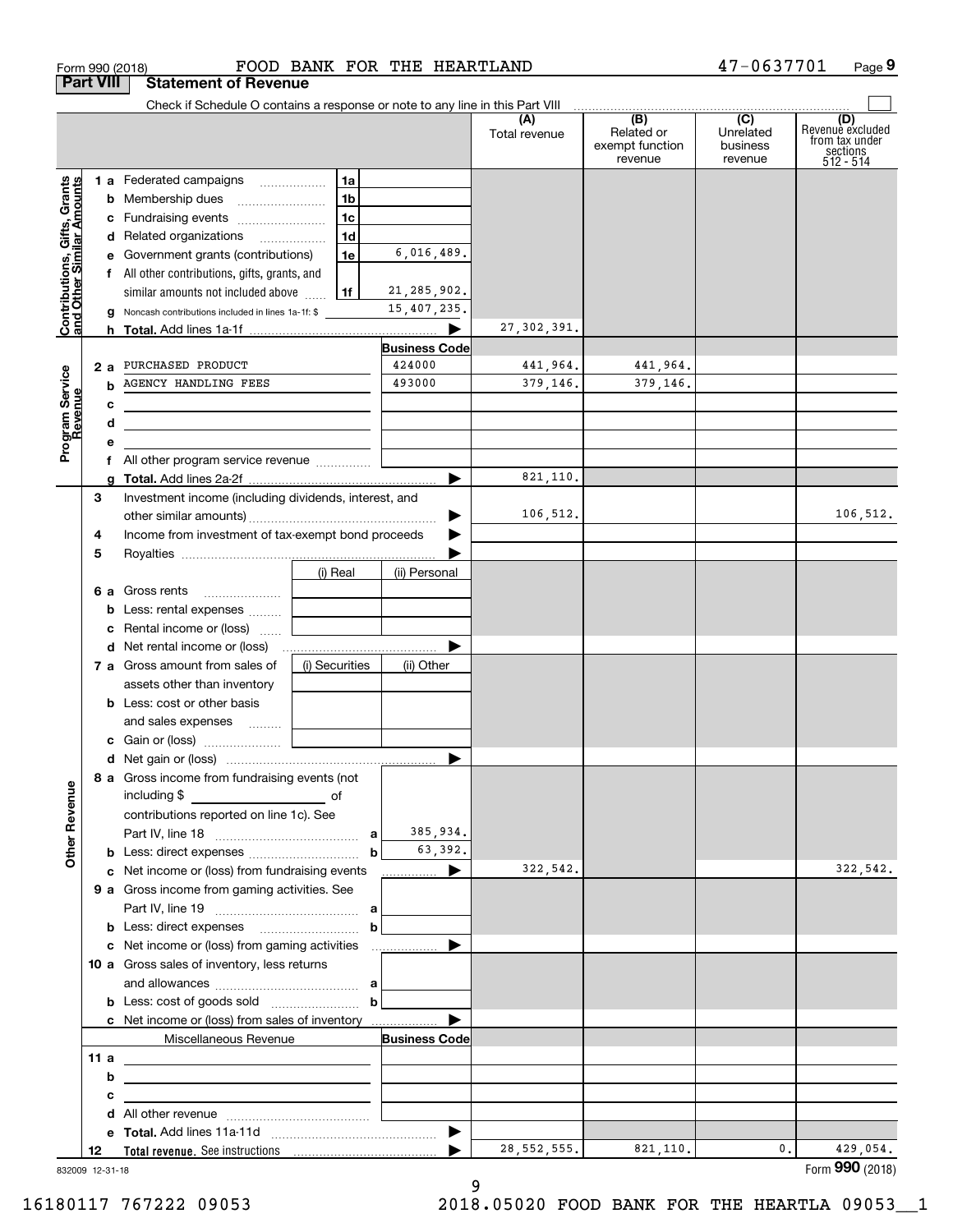Form 990 (2018) Page **Part IX Statement of Functional Expenses** FOOD BANK FOR THE HEARTLAND 47-0637701

*Section 501(c)(3) and 501(c)(4) organizations must complete all columns. All other organizations must complete column (A).*

|              | Do not include amounts reported on lines 6b,<br>7b, 8b, 9b, and 10b of Part VIII.               | (A)<br>Total expenses | (B)<br>Program service<br>expenses | $\overline{C}$<br>Management and<br>general expenses | (D)<br>Fundraising<br>expenses |  |  |  |  |
|--------------|-------------------------------------------------------------------------------------------------|-----------------------|------------------------------------|------------------------------------------------------|--------------------------------|--|--|--|--|
| 1.           | Grants and other assistance to domestic organizations                                           |                       |                                    |                                                      |                                |  |  |  |  |
|              | and domestic governments. See Part IV, line 21                                                  |                       |                                    |                                                      |                                |  |  |  |  |
| $\mathbf{2}$ | Grants and other assistance to domestic                                                         |                       |                                    |                                                      |                                |  |  |  |  |
|              | individuals. See Part IV, line 22                                                               |                       |                                    |                                                      |                                |  |  |  |  |
| 3            | Grants and other assistance to foreign                                                          |                       |                                    |                                                      |                                |  |  |  |  |
|              | organizations, foreign governments, and foreign                                                 |                       |                                    |                                                      |                                |  |  |  |  |
|              | individuals. See Part IV, lines 15 and 16                                                       |                       |                                    |                                                      |                                |  |  |  |  |
| 4            | Benefits paid to or for members                                                                 |                       |                                    |                                                      |                                |  |  |  |  |
| 5            | Compensation of current officers, directors,                                                    |                       |                                    |                                                      |                                |  |  |  |  |
|              | trustees, and key employees                                                                     | 102,262.              | 80,788.                            | 15,339.                                              | 6,135.                         |  |  |  |  |
| 6            | Compensation not included above, to disqualified                                                |                       |                                    |                                                      |                                |  |  |  |  |
|              | persons (as defined under section 4958(f)(1)) and                                               |                       |                                    |                                                      |                                |  |  |  |  |
|              | persons described in section 4958(c)(3)(B)                                                      |                       |                                    |                                                      |                                |  |  |  |  |
| 7            |                                                                                                 | 2, 273, 309.          | 1,795,914.                         | 364,752.                                             | 112,643.                       |  |  |  |  |
| 8            | Pension plan accruals and contributions (include                                                |                       |                                    |                                                      |                                |  |  |  |  |
|              | section 401(k) and 403(b) employer contributions)                                               |                       |                                    |                                                      |                                |  |  |  |  |
| 9            |                                                                                                 | 606,672.              | $\frac{479,271.}{145,519.}$        | 97,067.                                              | $\frac{30,334}{9,210}$ .       |  |  |  |  |
| 10           |                                                                                                 | 184, 201.             |                                    | $\overline{29,472.}$                                 |                                |  |  |  |  |
| 11           | Fees for services (non-employees):                                                              |                       |                                    |                                                      |                                |  |  |  |  |
| a            |                                                                                                 |                       |                                    |                                                      |                                |  |  |  |  |
| b            |                                                                                                 |                       |                                    |                                                      |                                |  |  |  |  |
| c            |                                                                                                 |                       |                                    |                                                      |                                |  |  |  |  |
| d            |                                                                                                 |                       |                                    |                                                      |                                |  |  |  |  |
| е            | Professional fundraising services. See Part IV, line 17                                         | 442,508.              |                                    |                                                      | 442,508.                       |  |  |  |  |
| f            | Investment management fees                                                                      | 24,518.               |                                    | 24,518.                                              |                                |  |  |  |  |
| g            | Other. (If line 11g amount exceeds 10% of line 25,                                              |                       |                                    |                                                      |                                |  |  |  |  |
|              | column (A) amount, list line 11g expenses on Sch O.)                                            | 124,700.              | 97,395.                            | 20,804.                                              | 6,501.                         |  |  |  |  |
| 12           |                                                                                                 |                       |                                    |                                                      |                                |  |  |  |  |
| 13           |                                                                                                 |                       |                                    |                                                      |                                |  |  |  |  |
| 14           |                                                                                                 |                       |                                    |                                                      |                                |  |  |  |  |
| 15           |                                                                                                 |                       |                                    |                                                      |                                |  |  |  |  |
| 16           |                                                                                                 |                       |                                    |                                                      |                                |  |  |  |  |
| 17           | Travel                                                                                          |                       |                                    |                                                      |                                |  |  |  |  |
| 18           | Payments of travel or entertainment expenses                                                    |                       |                                    |                                                      |                                |  |  |  |  |
|              | for any federal, state, or local public officials                                               | 46,392.               | 36,649.                            | 7,423.                                               | 2,320.                         |  |  |  |  |
| 19           | Conferences, conventions, and meetings                                                          |                       |                                    |                                                      |                                |  |  |  |  |
| 20           | Interest                                                                                        |                       |                                    |                                                      |                                |  |  |  |  |
| 21           | Depreciation, depletion, and amortization                                                       | 370, 178.             | 369,938.                           | 19,889.                                              | $-19,649.$                     |  |  |  |  |
| 22<br>23     | Insurance                                                                                       | 101, 549.             | 80, 224.                           | 16, 248.                                             | 5,077.                         |  |  |  |  |
| 24           | Other expenses. Itemize expenses not covered                                                    |                       |                                    |                                                      |                                |  |  |  |  |
|              | above. (List miscellaneous expenses in line 24e. If line                                        |                       |                                    |                                                      |                                |  |  |  |  |
|              | 24e amount exceeds 10% of line 25, column (A)<br>amount, list line 24e expenses on Schedule O.) |                       |                                    |                                                      |                                |  |  |  |  |
| a            | FOOD DISTRIBUTED TO AGE                                                                         | 20,993,216.           | 20,993,216.                        |                                                      |                                |  |  |  |  |
| b            | <b>BACK PACK</b>                                                                                | 943,822.              | 943,822.                           |                                                      |                                |  |  |  |  |
|              | VEHICLE EXPENSE                                                                                 | 343,048.              | 271,008.                           | 54,887.                                              | 17, 153.                       |  |  |  |  |
| d            | <b>SNAP</b>                                                                                     | 315,517.              | 315, 517.                          |                                                      |                                |  |  |  |  |
|              | e All other expenses                                                                            | 1,561,214.            | 1,514,496.                         | 38,383.                                              | 8,335.                         |  |  |  |  |
| 25           | Total functional expenses. Add lines 1 through 24e                                              | 28, 433, 106.         | 27, 123, 757.                      | 688,782.                                             | 620, 567.                      |  |  |  |  |
| 26           | Joint costs. Complete this line only if the organization                                        |                       |                                    |                                                      |                                |  |  |  |  |
|              | reported in column (B) joint costs from a combined                                              |                       |                                    |                                                      |                                |  |  |  |  |
|              | educational campaign and fundraising solicitation.                                              |                       |                                    |                                                      |                                |  |  |  |  |
|              | Check here $\blacktriangleright$<br>if following SOP 98-2 (ASC 958-720)                         |                       |                                    |                                                      |                                |  |  |  |  |

10

832010 12-31-18

16180117 767222 09053 2018.05020 FOOD BANK FOR THE HEARTLA 09053\_\_1

Form (2018) **990**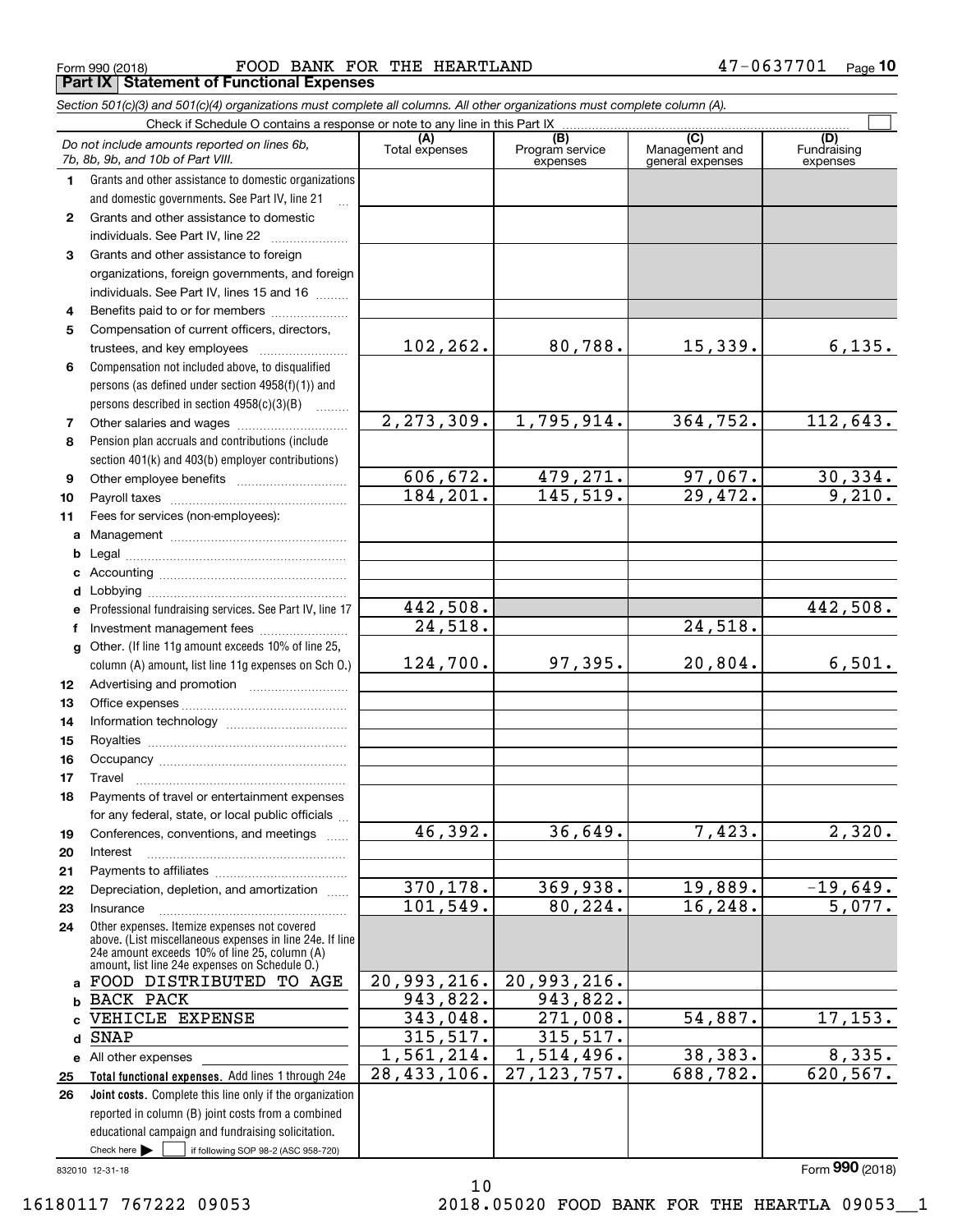#### Form 990 (2018) FOOD BANK FOR THE HEARTLAND 4 7-0 6 3 7 7 0 1 Page

**11**

 $\overline{\Box}$ 

|                             |    | Check if Schedule O contains a response or note to any line in this Part X                                                                                                                                                    |            |                          |                          |                |                             |
|-----------------------------|----|-------------------------------------------------------------------------------------------------------------------------------------------------------------------------------------------------------------------------------|------------|--------------------------|--------------------------|----------------|-----------------------------|
|                             |    |                                                                                                                                                                                                                               |            |                          | (A)<br>Beginning of year |                | (B)<br>End of year          |
|                             | 1  |                                                                                                                                                                                                                               |            |                          | 1,940,266.               | $\mathbf{1}$   | 2,034,868.                  |
|                             | 2  |                                                                                                                                                                                                                               |            |                          | 602, 197.                | $\overline{2}$ | 629,509.                    |
|                             | З  |                                                                                                                                                                                                                               |            |                          | 264,809.                 | $\mathbf{3}$   | 19,000.                     |
|                             | 4  |                                                                                                                                                                                                                               |            |                          | 443,342.                 | $\overline{4}$ | 533,716.                    |
|                             | 5  | Loans and other receivables from current and former officers, directors,                                                                                                                                                      |            |                          |                          |                |                             |
|                             |    | trustees, key employees, and highest compensated employees. Complete                                                                                                                                                          |            |                          |                          |                |                             |
|                             |    | Part II of Schedule L                                                                                                                                                                                                         |            |                          |                          | 5              |                             |
|                             | 6  | Loans and other receivables from other disqualified persons (as defined under                                                                                                                                                 |            |                          |                          |                |                             |
|                             |    | section 4958(f)(1)), persons described in section 4958(c)(3)(B), and contributing                                                                                                                                             |            |                          |                          |                |                             |
|                             |    | employers and sponsoring organizations of section 501(c)(9) voluntary                                                                                                                                                         |            |                          |                          |                |                             |
|                             |    | employees' beneficiary organizations (see instr). Complete Part II of Sch L                                                                                                                                                   |            |                          |                          | 6              |                             |
| Assets                      | 7  |                                                                                                                                                                                                                               |            |                          |                          | $\overline{7}$ |                             |
|                             | 8  |                                                                                                                                                                                                                               |            |                          | 1,218,068.               | 8              | 1,784,610.                  |
|                             | 9  | Prepaid expenses and deferred charges                                                                                                                                                                                         |            |                          | 179,966.                 | $\mathbf{9}$   | 116,055.                    |
|                             |    | 10a Land, buildings, and equipment: cost or other                                                                                                                                                                             |            |                          |                          |                |                             |
|                             |    | basis. Complete Part VI of Schedule D  10a                                                                                                                                                                                    |            | 8,849,115.<br>2,816,729. |                          |                |                             |
|                             |    | <u>  10b</u><br><b>b</b> Less: accumulated depreciation                                                                                                                                                                       | 6,249,334. | 10 <sub>c</sub>          | 6,032,386.               |                |                             |
|                             | 11 |                                                                                                                                                                                                                               |            | 11                       |                          |                |                             |
|                             | 12 |                                                                                                                                                                                                                               |            |                          |                          | 12             |                             |
|                             | 13 |                                                                                                                                                                                                                               |            |                          | 2,626,357.               | 13             | 2,751,747.                  |
|                             | 14 |                                                                                                                                                                                                                               |            |                          | 14                       |                |                             |
|                             | 15 |                                                                                                                                                                                                                               |            |                          | 126,871.                 | 15             | 131,640.                    |
|                             | 16 |                                                                                                                                                                                                                               |            |                          | 13,651,210.              | 16             | 14,033,531.                 |
|                             | 17 |                                                                                                                                                                                                                               |            | 811,976.                 | 17                       | 525,974.       |                             |
|                             | 18 |                                                                                                                                                                                                                               |            | 18                       |                          |                |                             |
|                             | 19 | Deferred revenue manual contracts and contracts are all the manual contracts and contracts are all the contracts of the contracts of the contracts of the contracts of the contracts of the contracts of the contracts of the |            |                          | 305,814.                 | 19             | 833,505.                    |
|                             | 20 |                                                                                                                                                                                                                               |            |                          |                          | 20             |                             |
|                             | 21 | Escrow or custodial account liability. Complete Part IV of Schedule D                                                                                                                                                         |            | 1.1.1.1.1.1.1.1.1.1      |                          | 21             |                             |
|                             | 22 | Loans and other payables to current and former officers, directors, trustees,                                                                                                                                                 |            |                          |                          |                |                             |
| Liabilities                 |    | key employees, highest compensated employees, and disqualified persons.                                                                                                                                                       |            |                          |                          |                |                             |
|                             |    | Complete Part II of Schedule L                                                                                                                                                                                                |            |                          |                          | 22             |                             |
|                             | 23 | Secured mortgages and notes payable to unrelated third parties                                                                                                                                                                |            |                          |                          | 23             |                             |
|                             | 24 |                                                                                                                                                                                                                               |            |                          |                          | 24             |                             |
|                             | 25 | Other liabilities (including federal income tax, payables to related third                                                                                                                                                    |            |                          |                          |                |                             |
|                             |    | parties, and other liabilities not included on lines 17-24). Complete Part X of                                                                                                                                               |            |                          | 133,196.                 | 25             | 128, 393.                   |
|                             | 26 | Schedule D<br>Total liabilities. Add lines 17 through 25                                                                                                                                                                      |            |                          | 1, 250, 986.             | 26             | 1,487,872.                  |
|                             |    | Organizations that follow SFAS 117 (ASC 958), check here $\blacktriangleright \boxed{X}$ and                                                                                                                                  |            |                          |                          |                |                             |
|                             |    | complete lines 27 through 29, and lines 33 and 34.                                                                                                                                                                            |            |                          |                          |                |                             |
|                             | 27 | Unrestricted net assets                                                                                                                                                                                                       |            |                          | 11, 134, 044.            | 27             | 11, 139, 328.               |
|                             | 28 | Temporarily restricted net assets                                                                                                                                                                                             |            |                          | 1, 266, 180.             | 28             | 1,406,331.                  |
|                             | 29 | Permanently restricted net assets                                                                                                                                                                                             |            |                          |                          | 29             |                             |
|                             |    | Organizations that do not follow SFAS 117 (ASC 958), check here ▶                                                                                                                                                             |            |                          |                          |                |                             |
|                             |    | and complete lines 30 through 34.                                                                                                                                                                                             |            |                          |                          |                |                             |
| Net Assets or Fund Balances | 30 |                                                                                                                                                                                                                               |            |                          | 30                       |                |                             |
|                             | 31 | Paid-in or capital surplus, or land, building, or equipment fund                                                                                                                                                              |            |                          |                          | 31             |                             |
|                             | 32 | Retained earnings, endowment, accumulated income, or other funds                                                                                                                                                              |            | 1.1.1.1.1.1.1.1.1        |                          | 32             |                             |
|                             | 33 | Total net assets or fund balances                                                                                                                                                                                             |            |                          | 12,400,224.              | 33             | $\overline{12}$ , 545, 659. |
|                             | 34 | Total liabilities and net assets/fund balances                                                                                                                                                                                |            |                          | 13,651,210.              | 34             | 14,033,531.                 |
|                             |    |                                                                                                                                                                                                                               |            |                          |                          |                | $000$ $(0010)$              |

Form (2018) **990**

#### 11 16180117 767222 09053 2018.05020 FOOD BANK FOR THE HEARTLA 09053\_\_1

#### 832011 12-31-18

**Part X Balance Sheet**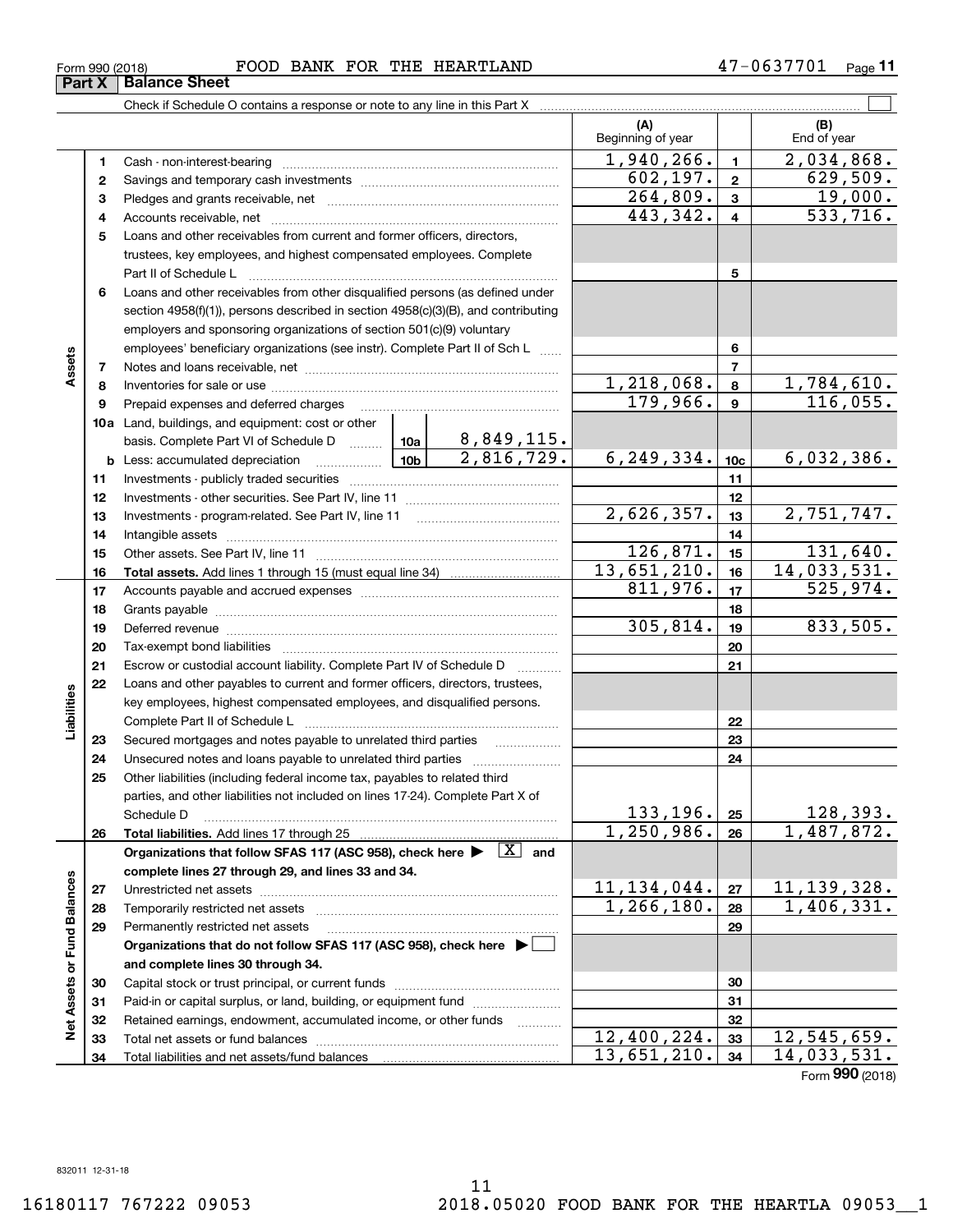|    | FOOD BANK FOR THE HEARTLAND<br>Form 990 (2018)                                                                                  |                | 47-0637701     |                      | Page $12$ |
|----|---------------------------------------------------------------------------------------------------------------------------------|----------------|----------------|----------------------|-----------|
|    | Part XI<br><b>Reconciliation of Net Assets</b>                                                                                  |                |                |                      |           |
|    | Check if Schedule O contains a response or note to any line in this Part XI                                                     |                |                |                      |           |
|    |                                                                                                                                 |                |                |                      |           |
| 1  |                                                                                                                                 | $\mathbf{1}$   | $28,552,555$ . |                      |           |
| 2  | Total expenses (must equal Part IX, column (A), line 25)                                                                        | $\overline{2}$ | 28,433,106.    |                      |           |
| 3  | Revenue less expenses. Subtract line 2 from line 1                                                                              | 3              |                |                      | 119,449.  |
| 4  |                                                                                                                                 | 4              | 12,400,224.    |                      |           |
| 5  | Net unrealized gains (losses) on investments                                                                                    |                |                | $\overline{2}5,986.$ |           |
| 6  | Donated services and use of facilities                                                                                          | 6              |                |                      |           |
| 7  | Investment expenses                                                                                                             | $\overline{7}$ |                |                      |           |
| 8  | Prior period adjustments                                                                                                        | 8              |                |                      |           |
| 9  | Other changes in net assets or fund balances (explain in Schedule O)                                                            | 9              |                |                      | 0.        |
| 10 | Net assets or fund balances at end of year. Combine lines 3 through 9 (must equal Part X, line 33,                              |                |                |                      |           |
|    | column (B))                                                                                                                     | 10             | 12,545,659.    |                      |           |
|    | Part XII Financial Statements and Reporting                                                                                     |                |                |                      |           |
|    |                                                                                                                                 |                |                |                      |           |
|    |                                                                                                                                 |                |                | Yes                  | No        |
| 1  | $\boxed{\mathbf{X}}$ Accrual<br>Accounting method used to prepare the Form 990: <u>June</u> Cash<br>Other                       |                |                |                      |           |
|    | If the organization changed its method of accounting from a prior year or checked "Other," explain in Schedule O.               |                |                |                      |           |
|    | 2a Were the organization's financial statements compiled or reviewed by an independent accountant?                              |                | 2a             |                      | х         |
|    | If "Yes," check a box below to indicate whether the financial statements for the year were compiled or reviewed on a            |                |                |                      |           |
|    | separate basis, consolidated basis, or both:                                                                                    |                |                |                      |           |
|    | Separate basis<br>Consolidated basis<br>Both consolidated and separate basis                                                    |                |                |                      |           |
|    | <b>b</b> Were the organization's financial statements audited by an independent accountant?                                     |                | 2 <sub>b</sub> | x                    |           |
|    | If "Yes," check a box below to indicate whether the financial statements for the year were audited on a separate basis,         |                |                |                      |           |
|    | consolidated basis, or both:                                                                                                    |                |                |                      |           |
|    | $ \mathbf{X} $ Separate basis<br>Consolidated basis<br>Both consolidated and separate basis                                     |                |                |                      |           |
|    | c If "Yes" to line 2a or 2b, does the organization have a committee that assumes responsibility for oversight of the audit,     |                |                |                      |           |
|    | review, or compilation of its financial statements and selection of an independent accountant?                                  |                | 2c             | X                    |           |
|    | If the organization changed either its oversight process or selection process during the tax year, explain in Schedule O.       |                |                |                      |           |
|    | 3a As a result of a federal award, was the organization required to undergo an audit or audits as set forth in the Single Audit |                |                |                      |           |
|    |                                                                                                                                 |                | 3a             | х                    |           |
|    | b If "Yes," did the organization undergo the required audit or audits? If the organization did not undergo the required audit   |                |                |                      |           |
|    |                                                                                                                                 |                | 3b             | X<br>nnn             |           |

Form (2018) **990**

832012 12-31-18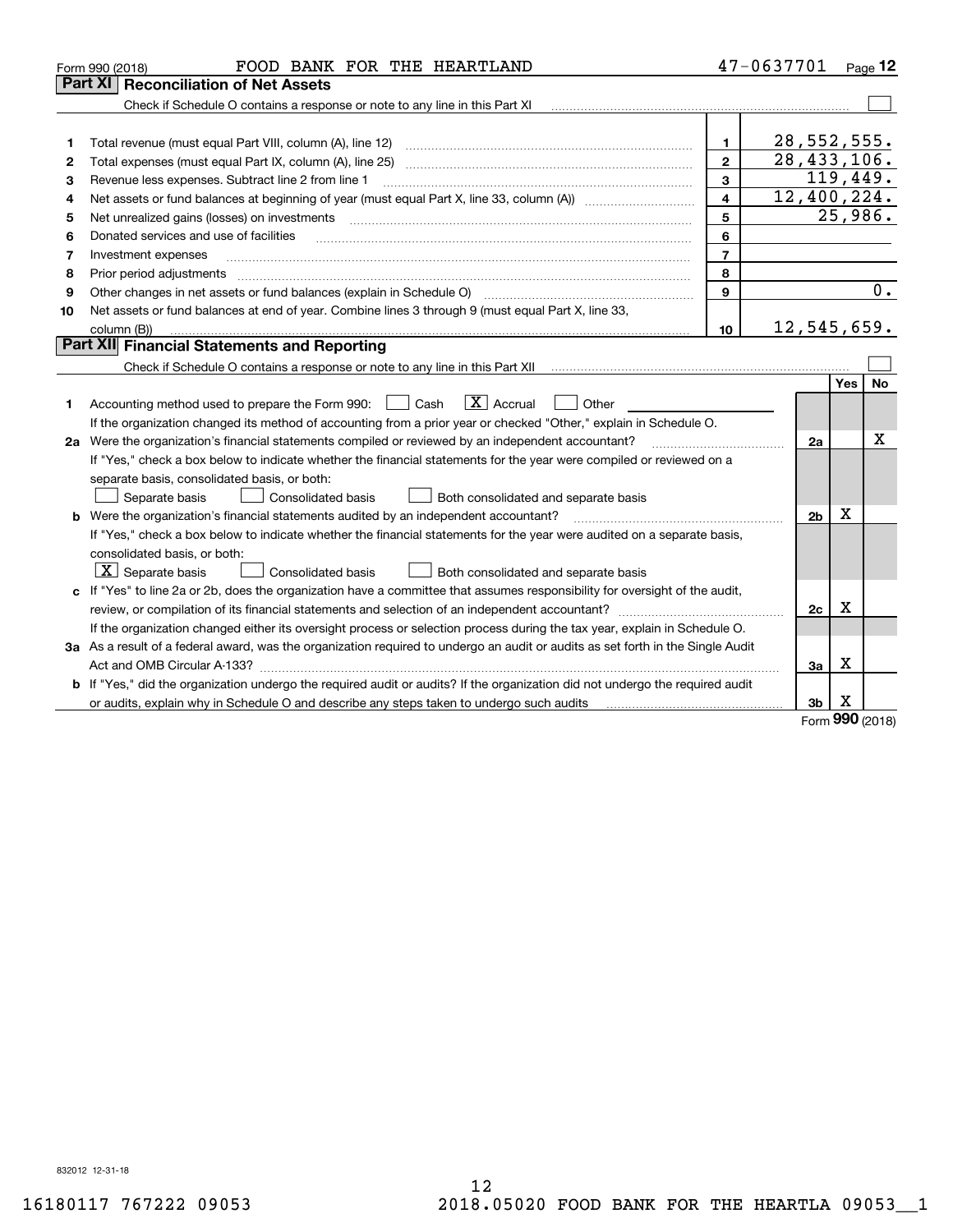| <b>SCHEDULE A</b> |
|-------------------|
|-------------------|

Department of the Treasury

**(Form 990 or 990-EZ)**

# **Public Charity Status and Public Support**

**Complete if the organization is a section 501(c)(3) organization or a section 4947(a)(1) nonexempt charitable trust. | Attach to Form 990 or Form 990-EZ.** 

| $\triangleright$ Allach to Form occurs the children EL.<br>www.irs.gov/Eorm990 for instructions and the latest information |  |  |  |  |  |
|----------------------------------------------------------------------------------------------------------------------------|--|--|--|--|--|
|                                                                                                                            |  |  |  |  |  |

| <b>Inspection</b>                 |  |
|-----------------------------------|--|
| Face Lesson identification proved |  |

OMB No. 1545-0047

**Open to Public**

**2018**

|                 |            | nternal Revenue Service                                                                                                                   |                                             |                                                                                                           | $\blacktriangleright$ Go to www.irs.gov/Form990 for instructions and the latest information.                                                  |                             |                                 |                            |  | <b>Inspection</b>                     |  |  |  |
|-----------------|------------|-------------------------------------------------------------------------------------------------------------------------------------------|---------------------------------------------|-----------------------------------------------------------------------------------------------------------|-----------------------------------------------------------------------------------------------------------------------------------------------|-----------------------------|---------------------------------|----------------------------|--|---------------------------------------|--|--|--|
|                 |            | Name of the organization                                                                                                                  |                                             |                                                                                                           |                                                                                                                                               |                             |                                 |                            |  | <b>Employer identification number</b> |  |  |  |
|                 |            |                                                                                                                                           |                                             |                                                                                                           | FOOD BANK FOR THE HEARTLAND                                                                                                                   |                             |                                 |                            |  | 47-0637701                            |  |  |  |
|                 | Part I     |                                                                                                                                           |                                             |                                                                                                           | Reason for Public Charity Status (All organizations must complete this part.) See instructions.                                               |                             |                                 |                            |  |                                       |  |  |  |
|                 |            |                                                                                                                                           |                                             | The organization is not a private foundation because it is: (For lines 1 through 12, check only one box.) |                                                                                                                                               |                             |                                 |                            |  |                                       |  |  |  |
| 1.              |            |                                                                                                                                           |                                             |                                                                                                           | A church, convention of churches, or association of churches described in section 170(b)(1)(A)(i).                                            |                             |                                 |                            |  |                                       |  |  |  |
| $\mathbf{2}$    |            |                                                                                                                                           |                                             |                                                                                                           | A school described in section 170(b)(1)(A)(ii). (Attach Schedule E (Form 990 or 990-EZ).)                                                     |                             |                                 |                            |  |                                       |  |  |  |
| 3               |            |                                                                                                                                           |                                             |                                                                                                           | A hospital or a cooperative hospital service organization described in section 170(b)(1)(A)(iii).                                             |                             |                                 |                            |  |                                       |  |  |  |
| 4               |            |                                                                                                                                           |                                             |                                                                                                           | A medical research organization operated in conjunction with a hospital described in section 170(b)(1)(A)(iii). Enter the hospital's name,    |                             |                                 |                            |  |                                       |  |  |  |
|                 |            | city, and state:                                                                                                                          |                                             |                                                                                                           |                                                                                                                                               |                             |                                 |                            |  |                                       |  |  |  |
| 5               |            |                                                                                                                                           |                                             |                                                                                                           | An organization operated for the benefit of a college or university owned or operated by a governmental unit described in                     |                             |                                 |                            |  |                                       |  |  |  |
|                 |            |                                                                                                                                           |                                             | section 170(b)(1)(A)(iv). (Complete Part II.)                                                             |                                                                                                                                               |                             |                                 |                            |  |                                       |  |  |  |
| 6               |            |                                                                                                                                           |                                             |                                                                                                           | A federal, state, or local government or governmental unit described in section 170(b)(1)(A)(v).                                              |                             |                                 |                            |  |                                       |  |  |  |
|                 | $7 \times$ | An organization that normally receives a substantial part of its support from a governmental unit or from the general public described in |                                             |                                                                                                           |                                                                                                                                               |                             |                                 |                            |  |                                       |  |  |  |
|                 |            |                                                                                                                                           |                                             | section 170(b)(1)(A)(vi). (Complete Part II.)                                                             |                                                                                                                                               |                             |                                 |                            |  |                                       |  |  |  |
| 8               |            |                                                                                                                                           |                                             |                                                                                                           | A community trust described in section 170(b)(1)(A)(vi). (Complete Part II.)                                                                  |                             |                                 |                            |  |                                       |  |  |  |
| 9               |            |                                                                                                                                           |                                             |                                                                                                           | An agricultural research organization described in section 170(b)(1)(A)(ix) operated in conjunction with a land-grant college                 |                             |                                 |                            |  |                                       |  |  |  |
|                 |            |                                                                                                                                           |                                             |                                                                                                           | or university or a non-land-grant college of agriculture (see instructions). Enter the name, city, and state of the college or                |                             |                                 |                            |  |                                       |  |  |  |
|                 |            | university:                                                                                                                               |                                             |                                                                                                           |                                                                                                                                               |                             |                                 |                            |  |                                       |  |  |  |
| 10              |            |                                                                                                                                           |                                             |                                                                                                           | An organization that normally receives: (1) more than 33 1/3% of its support from contributions, membership fees, and gross receipts from     |                             |                                 |                            |  |                                       |  |  |  |
|                 |            |                                                                                                                                           |                                             |                                                                                                           | activities related to its exempt functions - subject to certain exceptions, and (2) no more than 33 1/3% of its support from gross investment |                             |                                 |                            |  |                                       |  |  |  |
|                 |            |                                                                                                                                           |                                             |                                                                                                           | income and unrelated business taxable income (less section 511 tax) from businesses acquired by the organization after June 30, 1975.         |                             |                                 |                            |  |                                       |  |  |  |
|                 |            |                                                                                                                                           |                                             | See section 509(a)(2). (Complete Part III.)                                                               |                                                                                                                                               |                             |                                 |                            |  |                                       |  |  |  |
| 11              |            |                                                                                                                                           |                                             |                                                                                                           | An organization organized and operated exclusively to test for public safety. See section 509(a)(4).                                          |                             |                                 |                            |  |                                       |  |  |  |
| 12 <sub>2</sub> |            |                                                                                                                                           |                                             |                                                                                                           | An organization organized and operated exclusively for the benefit of, to perform the functions of, or to carry out the purposes of one or    |                             |                                 |                            |  |                                       |  |  |  |
|                 |            |                                                                                                                                           |                                             |                                                                                                           | more publicly supported organizations described in section 509(a)(1) or section 509(a)(2). See section 509(a)(3). Check the box in            |                             |                                 |                            |  |                                       |  |  |  |
|                 |            |                                                                                                                                           |                                             |                                                                                                           | lines 12a through 12d that describes the type of supporting organization and complete lines 12e, 12f, and 12g.                                |                             |                                 |                            |  |                                       |  |  |  |
| а               |            |                                                                                                                                           |                                             |                                                                                                           | Type I. A supporting organization operated, supervised, or controlled by its supported organization(s), typically by giving                   |                             |                                 |                            |  |                                       |  |  |  |
|                 |            |                                                                                                                                           |                                             |                                                                                                           | the supported organization(s) the power to regularly appoint or elect a majority of the directors or trustees of the supporting               |                             |                                 |                            |  |                                       |  |  |  |
|                 |            |                                                                                                                                           |                                             | organization. You must complete Part IV, Sections A and B.                                                |                                                                                                                                               |                             |                                 |                            |  |                                       |  |  |  |
| b               |            |                                                                                                                                           |                                             |                                                                                                           | Type II. A supporting organization supervised or controlled in connection with its supported organization(s), by having                       |                             |                                 |                            |  |                                       |  |  |  |
|                 |            |                                                                                                                                           |                                             |                                                                                                           | control or management of the supporting organization vested in the same persons that control or manage the supported                          |                             |                                 |                            |  |                                       |  |  |  |
|                 |            |                                                                                                                                           |                                             | organization(s). You must complete Part IV, Sections A and C.                                             |                                                                                                                                               |                             |                                 |                            |  |                                       |  |  |  |
| с               |            |                                                                                                                                           |                                             |                                                                                                           | Type III functionally integrated. A supporting organization operated in connection with, and functionally integrated with,                    |                             |                                 |                            |  |                                       |  |  |  |
|                 |            |                                                                                                                                           |                                             |                                                                                                           | its supported organization(s) (see instructions). You must complete Part IV, Sections A, D, and E.                                            |                             |                                 |                            |  |                                       |  |  |  |
| d               |            |                                                                                                                                           |                                             |                                                                                                           | Type III non-functionally integrated. A supporting organization operated in connection with its supported organization(s)                     |                             |                                 |                            |  |                                       |  |  |  |
|                 |            |                                                                                                                                           |                                             |                                                                                                           | that is not functionally integrated. The organization generally must satisfy a distribution requirement and an attentiveness                  |                             |                                 |                            |  |                                       |  |  |  |
|                 |            |                                                                                                                                           |                                             |                                                                                                           | requirement (see instructions). You must complete Part IV, Sections A and D, and Part V.                                                      |                             |                                 |                            |  |                                       |  |  |  |
| е               |            |                                                                                                                                           |                                             |                                                                                                           | Check this box if the organization received a written determination from the IRS that it is a Type I, Type II, Type III                       |                             |                                 |                            |  |                                       |  |  |  |
|                 |            |                                                                                                                                           |                                             | functionally integrated, or Type III non-functionally integrated supporting organization.                 |                                                                                                                                               |                             |                                 |                            |  |                                       |  |  |  |
| f               |            |                                                                                                                                           | Enter the number of supported organizations |                                                                                                           |                                                                                                                                               |                             |                                 |                            |  |                                       |  |  |  |
|                 |            |                                                                                                                                           |                                             | Provide the following information about the supported organization(s).                                    |                                                                                                                                               |                             |                                 |                            |  |                                       |  |  |  |
|                 |            | (i) Name of supported                                                                                                                     |                                             | (ii) EIN                                                                                                  | (iii) Type of organization<br>(described on lines 1-10                                                                                        | in your governing document? | (iv) Is the organization listed | (v) Amount of monetary     |  | (vi) Amount of other                  |  |  |  |
|                 |            | organization                                                                                                                              |                                             |                                                                                                           | above (see instructions))                                                                                                                     | Yes                         | No                              | support (see instructions) |  | support (see instructions)            |  |  |  |
|                 |            |                                                                                                                                           |                                             |                                                                                                           |                                                                                                                                               |                             |                                 |                            |  |                                       |  |  |  |
|                 |            |                                                                                                                                           |                                             |                                                                                                           |                                                                                                                                               |                             |                                 |                            |  |                                       |  |  |  |
|                 |            |                                                                                                                                           |                                             |                                                                                                           |                                                                                                                                               |                             |                                 |                            |  |                                       |  |  |  |
|                 |            |                                                                                                                                           |                                             |                                                                                                           |                                                                                                                                               |                             |                                 |                            |  |                                       |  |  |  |
|                 |            |                                                                                                                                           |                                             |                                                                                                           |                                                                                                                                               |                             |                                 |                            |  |                                       |  |  |  |
|                 |            |                                                                                                                                           |                                             |                                                                                                           |                                                                                                                                               |                             |                                 |                            |  |                                       |  |  |  |
|                 |            |                                                                                                                                           |                                             |                                                                                                           |                                                                                                                                               |                             |                                 |                            |  |                                       |  |  |  |
|                 |            |                                                                                                                                           |                                             |                                                                                                           |                                                                                                                                               |                             |                                 |                            |  |                                       |  |  |  |
|                 |            |                                                                                                                                           |                                             |                                                                                                           |                                                                                                                                               |                             |                                 |                            |  |                                       |  |  |  |
|                 |            |                                                                                                                                           |                                             |                                                                                                           |                                                                                                                                               |                             |                                 |                            |  |                                       |  |  |  |
| Total           |            |                                                                                                                                           |                                             |                                                                                                           |                                                                                                                                               |                             |                                 |                            |  |                                       |  |  |  |

LHA For Paperwork Reduction Act Notice, see the Instructions for Form 990 or 990-EZ. 832021 10-11-18 Schedule A (Form 990 or 990-EZ) 2018 13

16180117 767222 09053 2018.05020 FOOD BANK FOR THE HEARTLA 09053\_\_1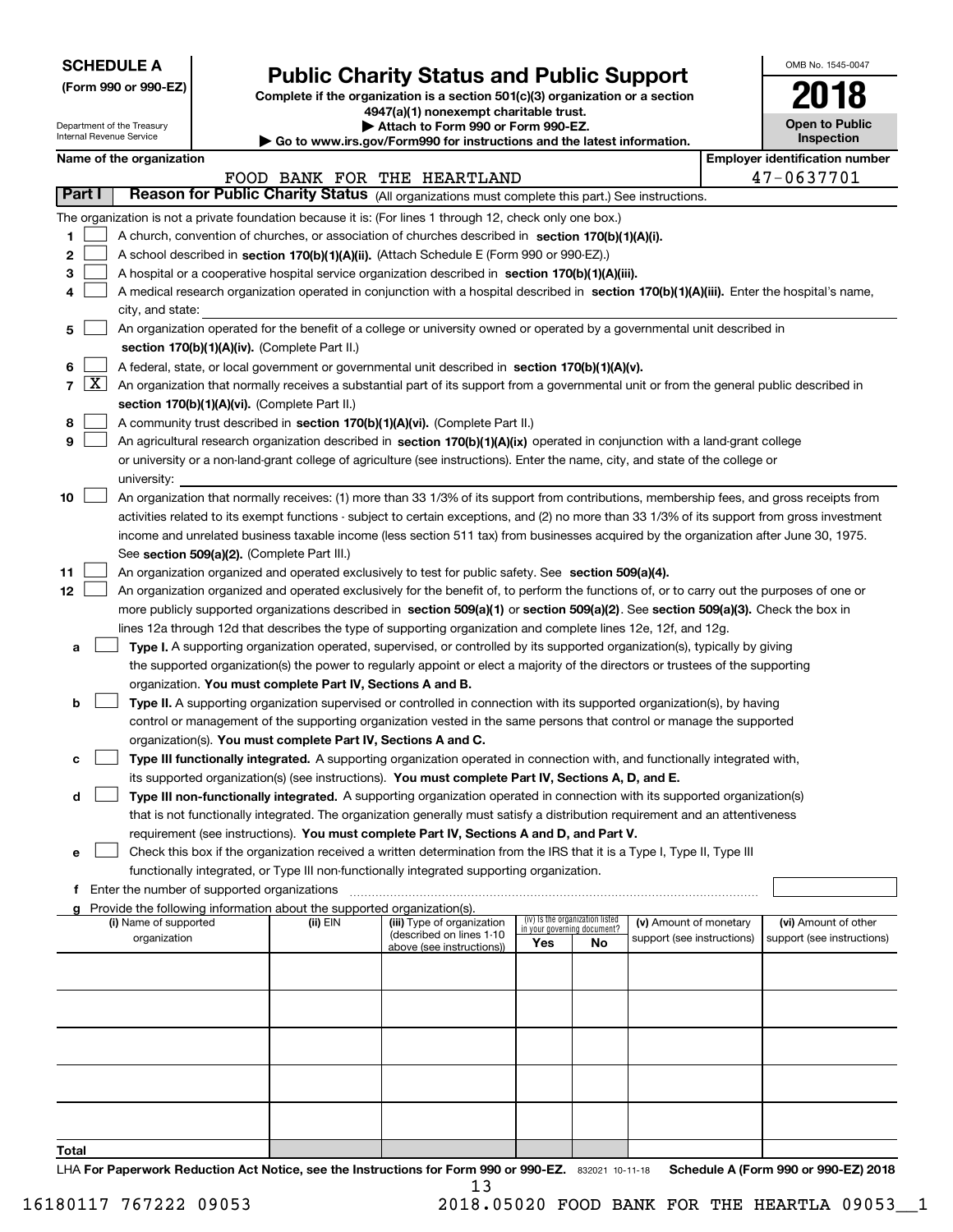#### Schedule A (Form 990 or 990-EZ) 2018 Page FOOD BANK FOR THE HEARTLAND 47-0637701

**Part II Support Schedule for Organizations Described in Sections 170(b)(1)(A)(iv) and 170(b)(1)(A)(vi)** 

**2**

(Complete only if you checked the box on line 5, 7, or 8 of Part I or if the organization failed to qualify under Part III. If the organization fails to qualify under the tests listed below, please complete Part III.)

|    | <b>Section A. Public Support</b>                                                                                                               |          |            |            |            |                                      |                                                                     |
|----|------------------------------------------------------------------------------------------------------------------------------------------------|----------|------------|------------|------------|--------------------------------------|---------------------------------------------------------------------|
|    | Calendar year (or fiscal year beginning in) $\blacktriangleright$                                                                              | (a) 2014 | $(b)$ 2015 | $(c)$ 2016 | $(d)$ 2017 | (e) 2018                             | (f) Total                                                           |
|    | 1 Gifts, grants, contributions, and                                                                                                            |          |            |            |            |                                      |                                                                     |
|    | membership fees received. (Do not                                                                                                              |          |            |            |            |                                      |                                                                     |
|    | include any "unusual grants.")                                                                                                                 |          |            |            |            |                                      | 19565893.20018953.19993652.21830420.21608444.103017362              |
|    | 2 Tax revenues levied for the organ-                                                                                                           |          |            |            |            |                                      |                                                                     |
|    | ization's benefit and either paid to                                                                                                           |          |            |            |            |                                      |                                                                     |
|    | or expended on its behalf                                                                                                                      |          |            |            |            |                                      |                                                                     |
|    | 3 The value of services or facilities                                                                                                          |          |            |            |            |                                      |                                                                     |
|    | furnished by a governmental unit to                                                                                                            |          |            |            |            |                                      |                                                                     |
|    | the organization without charge                                                                                                                |          |            |            |            |                                      |                                                                     |
|    | 4 Total. Add lines 1 through 3                                                                                                                 |          |            |            |            |                                      | 19565893.20018953.19993652.21830420.21608444.103017362              |
| 5. | The portion of total contributions                                                                                                             |          |            |            |            |                                      |                                                                     |
|    | by each person (other than a                                                                                                                   |          |            |            |            |                                      |                                                                     |
|    | governmental unit or publicly                                                                                                                  |          |            |            |            |                                      |                                                                     |
|    | supported organization) included                                                                                                               |          |            |            |            |                                      |                                                                     |
|    | on line 1 that exceeds 2% of the                                                                                                               |          |            |            |            |                                      |                                                                     |
|    | amount shown on line 11,                                                                                                                       |          |            |            |            |                                      |                                                                     |
|    | column (f)                                                                                                                                     |          |            |            |            |                                      |                                                                     |
|    |                                                                                                                                                |          |            |            |            |                                      | 103017362                                                           |
|    | 6 Public support. Subtract line 5 from line 4.<br><b>Section B. Total Support</b>                                                              |          |            |            |            |                                      |                                                                     |
|    |                                                                                                                                                |          |            |            |            |                                      |                                                                     |
|    | Calendar year (or fiscal year beginning in)                                                                                                    | (a) 2014 | $(b)$ 2015 | $(c)$ 2016 | $(d)$ 2017 | $(e)$ 2018                           | (f) Total<br>19565893.20018953.19993652.21830420.21608444.103017362 |
|    | <b>7</b> Amounts from line 4                                                                                                                   |          |            |            |            |                                      |                                                                     |
| 8  | Gross income from interest,                                                                                                                    |          |            |            |            |                                      |                                                                     |
|    | dividends, payments received on                                                                                                                |          |            |            |            |                                      |                                                                     |
|    | securities loans, rents, royalties,                                                                                                            |          |            |            |            |                                      |                                                                     |
|    | and income from similar sources                                                                                                                | 135,851. | 38,735.    | 119,555.   | 82,130.    | 81,994.                              | 458,265.                                                            |
|    | <b>9</b> Net income from unrelated business                                                                                                    |          |            |            |            |                                      |                                                                     |
|    | activities, whether or not the                                                                                                                 |          |            |            |            |                                      |                                                                     |
|    | business is regularly carried on                                                                                                               |          |            |            |            |                                      |                                                                     |
|    | 10 Other income. Do not include gain                                                                                                           |          |            |            |            |                                      |                                                                     |
|    | or loss from the sale of capital                                                                                                               |          |            |            |            |                                      |                                                                     |
|    | assets (Explain in Part VI.)                                                                                                                   |          |            |            |            |                                      |                                                                     |
|    | 11 Total support. Add lines 7 through 10                                                                                                       |          |            |            |            |                                      | 103475627                                                           |
|    | 12 Gross receipts from related activities, etc. (see instructions)                                                                             |          |            |            |            | 12                                   |                                                                     |
|    | 13 First five years. If the Form 990 is for the organization's first, second, third, fourth, or fifth tax year as a section 501(c)(3)          |          |            |            |            |                                      |                                                                     |
|    | organization, check this box and stop here                                                                                                     |          |            |            |            |                                      |                                                                     |
|    | Section C. Computation of Public Support Percentage                                                                                            |          |            |            |            |                                      |                                                                     |
|    | 14 Public support percentage for 2018 (line 6, column (f) divided by line 11, column (f) <i>manumeronominimi</i> ng                            |          |            |            |            | 14                                   | 99.56<br>$\frac{9}{6}$                                              |
|    |                                                                                                                                                |          |            |            |            | 15                                   | 99.56<br>%                                                          |
|    | 16a 33 1/3% support test - 2018. If the organization did not check the box on line 13, and line 14 is 33 1/3% or more, check this box and      |          |            |            |            |                                      |                                                                     |
|    | stop here. The organization qualifies as a publicly supported organization                                                                     |          |            |            |            |                                      | $\blacktriangleright$ $\vert$ X $\vert$                             |
|    | b 33 1/3% support test - 2017. If the organization did not check a box on line 13 or 16a, and line 15 is 33 1/3% or more, check this box       |          |            |            |            |                                      |                                                                     |
|    |                                                                                                                                                |          |            |            |            |                                      |                                                                     |
|    | 17a 10% -facts-and-circumstances test - 2018. If the organization did not check a box on line 13, 16a, or 16b, and line 14 is 10% or more,     |          |            |            |            |                                      |                                                                     |
|    | and if the organization meets the "facts-and-circumstances" test, check this box and stop here. Explain in Part VI how the organization        |          |            |            |            |                                      |                                                                     |
|    | meets the "facts-and-circumstances" test. The organization qualifies as a publicly supported organization                                      |          |            |            |            |                                      |                                                                     |
|    | <b>b 10% -facts-and-circumstances test - 2017.</b> If the organization did not check a box on line 13, 16a, 16b, or 17a, and line 15 is 10% or |          |            |            |            |                                      |                                                                     |
|    | more, and if the organization meets the "facts-and-circumstances" test, check this box and stop here. Explain in Part VI how the               |          |            |            |            |                                      |                                                                     |
|    | organization meets the "facts-and-circumstances" test. The organization qualifies as a publicly supported organization                         |          |            |            |            |                                      |                                                                     |
|    | 18 Private foundation. If the organization did not check a box on line 13, 16a, 16b, 17a, or 17b, check this box and see instructions          |          |            |            |            |                                      |                                                                     |
|    |                                                                                                                                                |          |            |            |            | Schodule A (Form 000 or 000 F7) 2018 |                                                                     |

**Schedule A (Form 990 or 990-EZ) 2018**

832022 10-11-18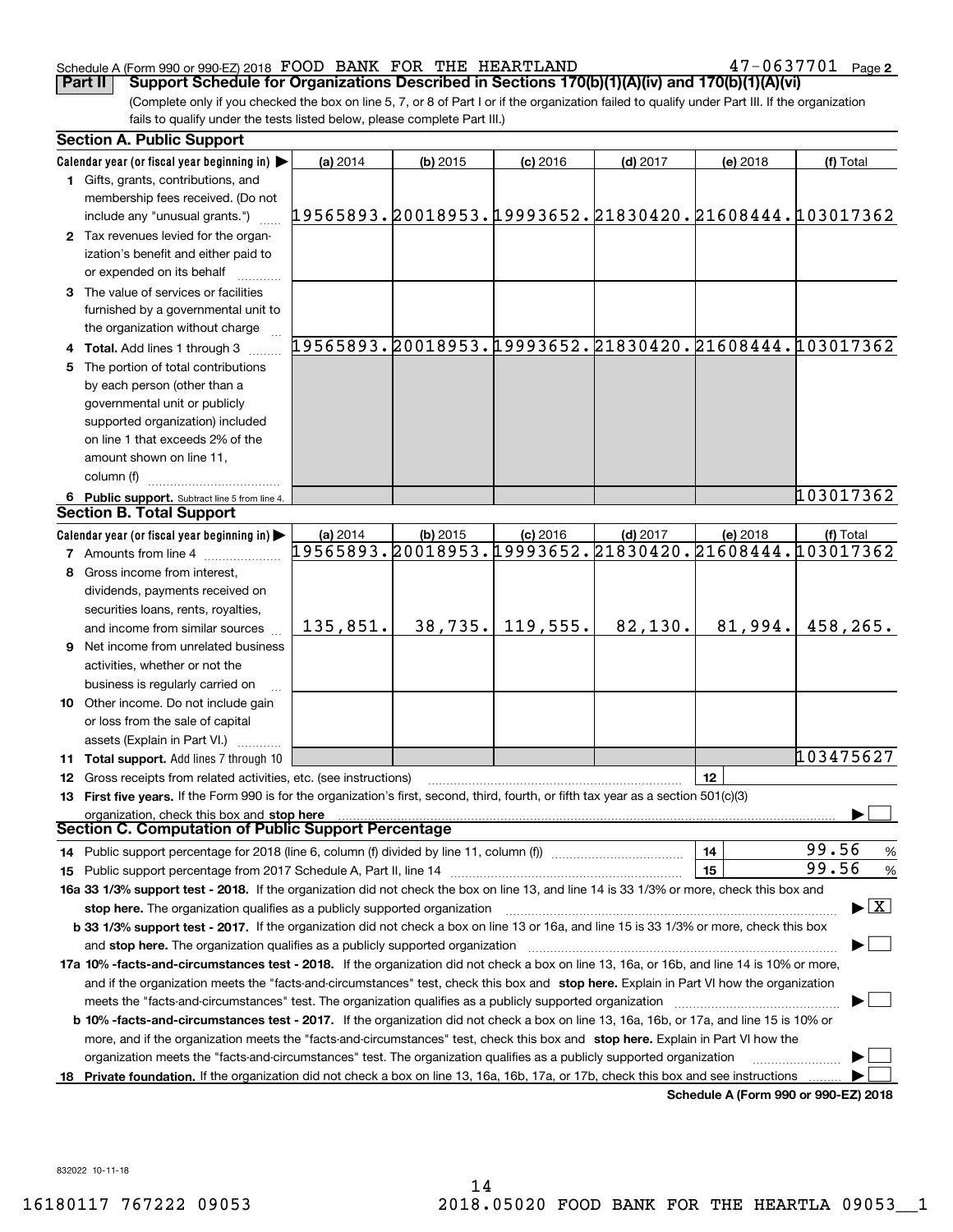| Schedule A (Form 990 or 990-EZ) 2018 FOOD BANK FOR THE HEARTLAND                    |  | $47 - 0637701$ Page 3 |  |
|-------------------------------------------------------------------------------------|--|-----------------------|--|
| <b>Part III   Support Schedule for Organizations Described in Section 509(a)(2)</b> |  |                       |  |

(Complete only if you checked the box on line 10 of Part I or if the organization failed to qualify under Part II. If the organization fails to qualify under the tests listed below, please complete Part II.)

|    | <b>Section A. Public Support</b>                                                                                                                                                                                               |            |            |            |            |          |                                      |
|----|--------------------------------------------------------------------------------------------------------------------------------------------------------------------------------------------------------------------------------|------------|------------|------------|------------|----------|--------------------------------------|
|    | Calendar year (or fiscal year beginning in) $\blacktriangleright$                                                                                                                                                              | (a) 2014   | $(b)$ 2015 | $(c)$ 2016 | $(d)$ 2017 | (e) 2018 | (f) Total                            |
|    | 1 Gifts, grants, contributions, and                                                                                                                                                                                            |            |            |            |            |          |                                      |
|    | membership fees received. (Do not                                                                                                                                                                                              |            |            |            |            |          |                                      |
|    | include any "unusual grants.")                                                                                                                                                                                                 |            |            |            |            |          |                                      |
|    | 2 Gross receipts from admissions,<br>merchandise sold or services per-<br>formed, or facilities furnished in<br>any activity that is related to the<br>organization's tax-exempt purpose                                       |            |            |            |            |          |                                      |
|    | 3 Gross receipts from activities that                                                                                                                                                                                          |            |            |            |            |          |                                      |
|    | are not an unrelated trade or bus-                                                                                                                                                                                             |            |            |            |            |          |                                      |
|    | iness under section 513                                                                                                                                                                                                        |            |            |            |            |          |                                      |
|    | 4 Tax revenues levied for the organ-                                                                                                                                                                                           |            |            |            |            |          |                                      |
|    | ization's benefit and either paid to                                                                                                                                                                                           |            |            |            |            |          |                                      |
|    | or expended on its behalf<br>.                                                                                                                                                                                                 |            |            |            |            |          |                                      |
|    | 5 The value of services or facilities                                                                                                                                                                                          |            |            |            |            |          |                                      |
|    | furnished by a governmental unit to                                                                                                                                                                                            |            |            |            |            |          |                                      |
|    | the organization without charge                                                                                                                                                                                                |            |            |            |            |          |                                      |
|    | <b>6 Total.</b> Add lines 1 through 5                                                                                                                                                                                          |            |            |            |            |          |                                      |
|    | 7a Amounts included on lines 1, 2, and                                                                                                                                                                                         |            |            |            |            |          |                                      |
|    | 3 received from disqualified persons                                                                                                                                                                                           |            |            |            |            |          |                                      |
|    | <b>b</b> Amounts included on lines 2 and 3 received<br>from other than disqualified persons that<br>exceed the greater of \$5,000 or 1% of the<br>amount on line 13 for the year                                               |            |            |            |            |          |                                      |
|    | c Add lines 7a and 7b                                                                                                                                                                                                          |            |            |            |            |          |                                      |
|    | 8 Public support. (Subtract line 7c from line 6.)                                                                                                                                                                              |            |            |            |            |          |                                      |
|    | <b>Section B. Total Support</b>                                                                                                                                                                                                |            |            |            |            |          |                                      |
|    | Calendar year (or fiscal year beginning in) $\blacktriangleright$                                                                                                                                                              | (a) $2014$ | $(b)$ 2015 | $(c)$ 2016 | $(d)$ 2017 | (e) 2018 | (f) Total                            |
|    | 9 Amounts from line 6                                                                                                                                                                                                          |            |            |            |            |          |                                      |
|    | 10a Gross income from interest,<br>dividends, payments received on<br>securities loans, rents, royalties,<br>and income from similar sources                                                                                   |            |            |            |            |          |                                      |
|    | <b>b</b> Unrelated business taxable income                                                                                                                                                                                     |            |            |            |            |          |                                      |
|    | (less section 511 taxes) from businesses                                                                                                                                                                                       |            |            |            |            |          |                                      |
|    | acquired after June 30, 1975                                                                                                                                                                                                   |            |            |            |            |          |                                      |
|    | c Add lines 10a and 10b                                                                                                                                                                                                        |            |            |            |            |          |                                      |
|    | 11 Net income from unrelated business<br>activities not included in line 10b,<br>whether or not the business is<br>regularly carried on                                                                                        |            |            |            |            |          |                                      |
|    | 12 Other income. Do not include gain<br>or loss from the sale of capital<br>assets (Explain in Part VI.)                                                                                                                       |            |            |            |            |          |                                      |
|    | <b>13</b> Total support. (Add lines 9, 10c, 11, and 12.)                                                                                                                                                                       |            |            |            |            |          |                                      |
|    | 14 First five years. If the Form 990 is for the organization's first, second, third, fourth, or fifth tax year as a section 501(c)(3) organization,                                                                            |            |            |            |            |          |                                      |
|    | check this box and stop here measurements are all the state of the state of the state of the state of the state of the state of the state of the state of the state of the state of the state of the state of the state of the |            |            |            |            |          |                                      |
|    | Section C. Computation of Public Support Percentage                                                                                                                                                                            |            |            |            |            |          |                                      |
|    | 15 Public support percentage for 2018 (line 8, column (f), divided by line 13, column (f))                                                                                                                                     |            |            |            |            | 15       | %                                    |
|    | 16 Public support percentage from 2017 Schedule A, Part III, line 15                                                                                                                                                           |            |            |            |            | 16       | %                                    |
|    | <b>Section D. Computation of Investment Income Percentage</b>                                                                                                                                                                  |            |            |            |            |          |                                      |
|    | 17 Investment income percentage for 2018 (line 10c, column (f), divided by line 13, column (f))                                                                                                                                |            |            |            |            | 17       | %                                    |
|    | <b>18</b> Investment income percentage from <b>2017</b> Schedule A, Part III, line 17                                                                                                                                          |            |            |            |            | 18       | %                                    |
|    | 19a 33 1/3% support tests - 2018. If the organization did not check the box on line 14, and line 15 is more than 33 1/3%, and line 17 is not                                                                                   |            |            |            |            |          |                                      |
|    | more than 33 1/3%, check this box and stop here. The organization qualifies as a publicly supported organization                                                                                                               |            |            |            |            |          | ▶                                    |
|    | b 33 1/3% support tests - 2017. If the organization did not check a box on line 14 or line 19a, and line 16 is more than 33 1/3%, and                                                                                          |            |            |            |            |          |                                      |
|    | line 18 is not more than 33 1/3%, check this box and stop here. The organization qualifies as a publicly supported organization                                                                                                |            |            |            |            |          |                                      |
| 20 | Private foundation. If the organization did not check a box on line 14, 19a, or 19b, check this box and see instructions                                                                                                       |            |            |            |            |          |                                      |
|    | 832023 10-11-18                                                                                                                                                                                                                |            |            |            |            |          | Schedule A (Form 990 or 990-EZ) 2018 |
|    |                                                                                                                                                                                                                                |            | 15         |            |            |          |                                      |

16180117 767222 09053 2018.05020 FOOD BANK FOR THE HEARTLA 09053\_\_1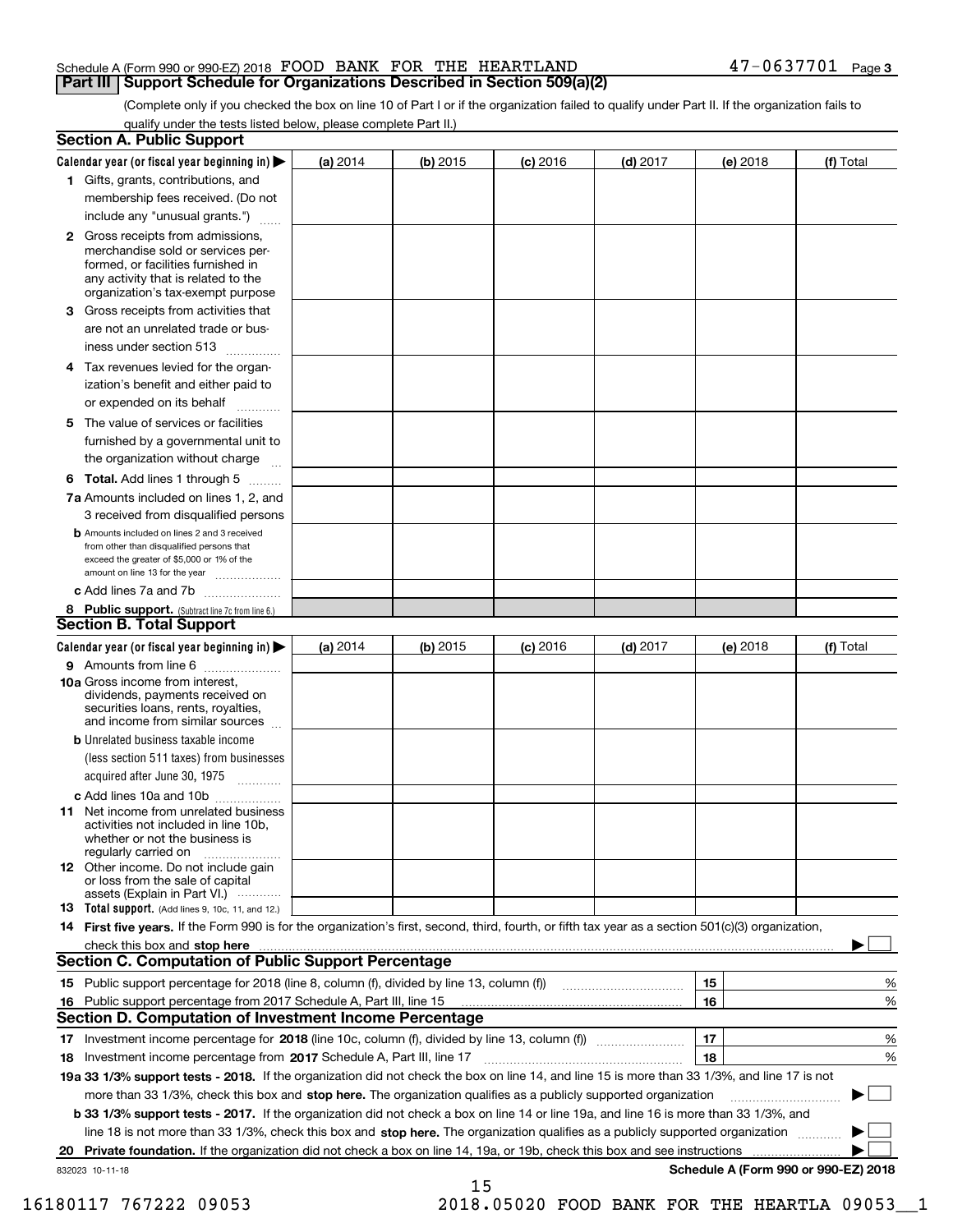#### Schedule A (Form 990 or 990-EZ) 2018 Page FOOD BANK FOR THE HEARTLAND 47-0637701

### **Part IV Supporting Organizations**

(Complete only if you checked a box in line 12 on Part I. If you checked 12a of Part I, complete Sections A and B. If you checked 12b of Part I, complete Sections A and C. If you checked 12c of Part I, complete Sections A, D, and E. If you checked 12d of Part I, complete Sections A and D, and complete Part V.)

#### **Section A. All Supporting Organizations**

- **1** Are all of the organization's supported organizations listed by name in the organization's governing documents? If "No," describe in **Part VI** how the supported organizations are designated. If designated by *class or purpose, describe the designation. If historic and continuing relationship, explain.*
- **2** Did the organization have any supported organization that does not have an IRS determination of status under section 509(a)(1) or (2)? If "Yes," explain in Part VI how the organization determined that the supported *organization was described in section 509(a)(1) or (2).*
- **3a** Did the organization have a supported organization described in section 501(c)(4), (5), or (6)? If "Yes," answer *(b) and (c) below.*
- **b** Did the organization confirm that each supported organization qualified under section 501(c)(4), (5), or (6) and satisfied the public support tests under section 509(a)(2)? If "Yes," describe in **Part VI** when and how the *organization made the determination.*
- **c**Did the organization ensure that all support to such organizations was used exclusively for section 170(c)(2)(B) purposes? If "Yes," explain in **Part VI** what controls the organization put in place to ensure such use.
- **4a***If* Was any supported organization not organized in the United States ("foreign supported organization")? *"Yes," and if you checked 12a or 12b in Part I, answer (b) and (c) below.*
- **b** Did the organization have ultimate control and discretion in deciding whether to make grants to the foreign supported organization? If "Yes," describe in **Part VI** how the organization had such control and discretion *despite being controlled or supervised by or in connection with its supported organizations.*
- **c** Did the organization support any foreign supported organization that does not have an IRS determination under sections 501(c)(3) and 509(a)(1) or (2)? If "Yes," explain in **Part VI** what controls the organization used *to ensure that all support to the foreign supported organization was used exclusively for section 170(c)(2)(B) purposes.*
- **5a** Did the organization add, substitute, or remove any supported organizations during the tax year? If "Yes," answer (b) and (c) below (if applicable). Also, provide detail in **Part VI,** including (i) the names and EIN *numbers of the supported organizations added, substituted, or removed; (ii) the reasons for each such action; (iii) the authority under the organization's organizing document authorizing such action; and (iv) how the action was accomplished (such as by amendment to the organizing document).*
- **b** Type I or Type II only. Was any added or substituted supported organization part of a class already designated in the organization's organizing document?
- **cSubstitutions only.**  Was the substitution the result of an event beyond the organization's control?
- **6** Did the organization provide support (whether in the form of grants or the provision of services or facilities) to **Part VI.** *If "Yes," provide detail in* support or benefit one or more of the filing organization's supported organizations? anyone other than (i) its supported organizations, (ii) individuals that are part of the charitable class benefited by one or more of its supported organizations, or (iii) other supporting organizations that also
- **7**Did the organization provide a grant, loan, compensation, or other similar payment to a substantial contributor *If "Yes," complete Part I of Schedule L (Form 990 or 990-EZ).* regard to a substantial contributor? (as defined in section 4958(c)(3)(C)), a family member of a substantial contributor, or a 35% controlled entity with
- **8** Did the organization make a loan to a disqualified person (as defined in section 4958) not described in line 7? *If "Yes," complete Part I of Schedule L (Form 990 or 990-EZ).*
- **9a** Was the organization controlled directly or indirectly at any time during the tax year by one or more in section 509(a)(1) or (2))? If "Yes," *provide detail in* <code>Part VI.</code> disqualified persons as defined in section 4946 (other than foundation managers and organizations described
- **b** Did one or more disqualified persons (as defined in line 9a) hold a controlling interest in any entity in which the supporting organization had an interest? If "Yes," provide detail in P**art VI**.
- **c**Did a disqualified person (as defined in line 9a) have an ownership interest in, or derive any personal benefit from, assets in which the supporting organization also had an interest? If "Yes," provide detail in P**art VI.**
- **10a** Was the organization subject to the excess business holdings rules of section 4943 because of section supporting organizations)? If "Yes," answer 10b below. 4943(f) (regarding certain Type II supporting organizations, and all Type III non-functionally integrated
- **b** Did the organization have any excess business holdings in the tax year? (Use Schedule C, Form 4720, to *determine whether the organization had excess business holdings.)*

832024 10-11-18



 $47 - 0637701$  Page 4

**YesNo**

**Schedule A (Form 990 or 990-EZ) 2018**

16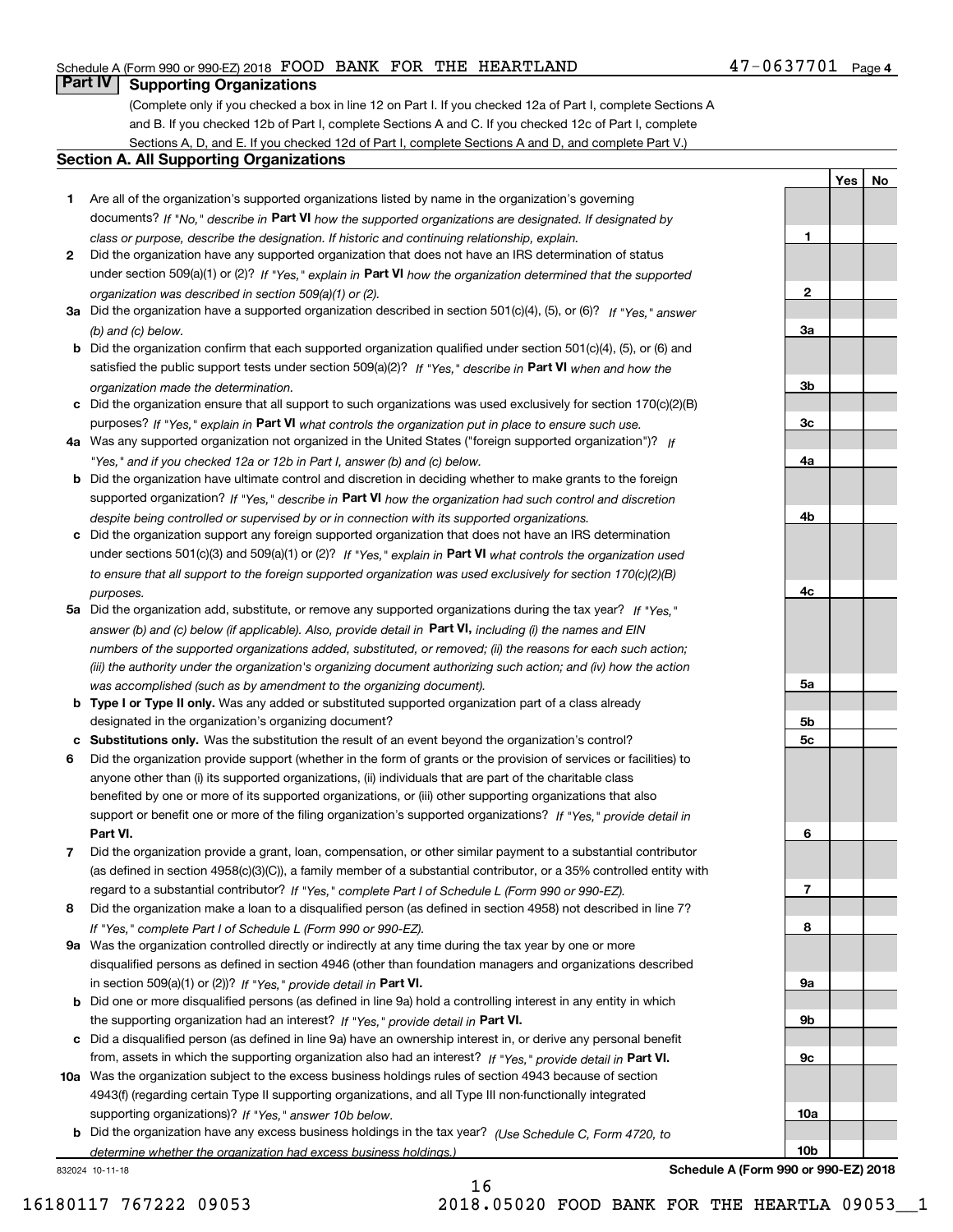#### Schedule A (Form 990 or 990-EZ) 2018 POUD BANK FOR THE HEARTLAND 4/-U b 3//U L Page FOOD BANK FOR THE HEARTLAND 47-0637701

|    | Part IV<br><b>Supporting Organizations (continued)</b>                                                                            |                 |     |    |
|----|-----------------------------------------------------------------------------------------------------------------------------------|-----------------|-----|----|
|    |                                                                                                                                   |                 | Yes | No |
| 11 | Has the organization accepted a gift or contribution from any of the following persons?                                           |                 |     |    |
|    | a A person who directly or indirectly controls, either alone or together with persons described in (b) and (c)                    |                 |     |    |
|    | below, the governing body of a supported organization?                                                                            | 11a             |     |    |
|    | <b>b</b> A family member of a person described in (a) above?                                                                      | 11 <sub>b</sub> |     |    |
|    | c A 35% controlled entity of a person described in (a) or (b) above? If "Yes" to a, b, or c, provide detail in Part VI.           | 11c             |     |    |
|    | <b>Section B. Type I Supporting Organizations</b>                                                                                 |                 |     |    |
|    |                                                                                                                                   |                 | Yes | No |
| 1. | Did the directors, trustees, or membership of one or more supported organizations have the power to                               |                 |     |    |
|    | regularly appoint or elect at least a majority of the organization's directors or trustees at all times during the                |                 |     |    |
|    | tax year? If "No," describe in Part VI how the supported organization(s) effectively operated, supervised, or                     |                 |     |    |
|    | controlled the organization's activities. If the organization had more than one supported organization,                           |                 |     |    |
|    | describe how the powers to appoint and/or remove directors or trustees were allocated among the supported                         |                 |     |    |
|    | organizations and what conditions or restrictions, if any, applied to such powers during the tax year.                            | 1               |     |    |
| 2  | Did the organization operate for the benefit of any supported organization other than the supported                               |                 |     |    |
|    | organization(s) that operated, supervised, or controlled the supporting organization? If "Yes," explain in                        |                 |     |    |
|    | Part VI how providing such benefit carried out the purposes of the supported organization(s) that operated,                       |                 |     |    |
|    | supervised, or controlled the supporting organization.                                                                            | $\mathbf{2}$    |     |    |
|    | <b>Section C. Type II Supporting Organizations</b>                                                                                |                 |     |    |
|    |                                                                                                                                   |                 | Yes | No |
| 1. | Were a majority of the organization's directors or trustees during the tax year also a majority of the directors                  |                 |     |    |
|    | or trustees of each of the organization's supported organization(s)? If "No," describe in Part VI how control                     |                 |     |    |
|    | or management of the supporting organization was vested in the same persons that controlled or managed                            | 1               |     |    |
|    | the supported organization(s).<br><b>Section D. All Type III Supporting Organizations</b>                                         |                 |     |    |
|    |                                                                                                                                   |                 | Yes | No |
| 1  | Did the organization provide to each of its supported organizations, by the last day of the fifth month of the                    |                 |     |    |
|    | organization's tax year, (i) a written notice describing the type and amount of support provided during the prior tax             |                 |     |    |
|    | year, (ii) a copy of the Form 990 that was most recently filed as of the date of notification, and (iii) copies of the            |                 |     |    |
|    | organization's governing documents in effect on the date of notification, to the extent not previously provided?                  | 1               |     |    |
| 2  | Were any of the organization's officers, directors, or trustees either (i) appointed or elected by the supported                  |                 |     |    |
|    | organization(s) or (ii) serving on the governing body of a supported organization? If "No," explain in Part VI how                |                 |     |    |
|    | the organization maintained a close and continuous working relationship with the supported organization(s).                       | $\mathbf{2}$    |     |    |
| 3  | By reason of the relationship described in (2), did the organization's supported organizations have a                             |                 |     |    |
|    | significant voice in the organization's investment policies and in directing the use of the organization's                        |                 |     |    |
|    | income or assets at all times during the tax year? If "Yes," describe in Part VI the role the organization's                      |                 |     |    |
|    | supported organizations played in this regard.                                                                                    | 3               |     |    |
|    | Section E. Type III Functionally Integrated Supporting Organizations                                                              |                 |     |    |
| 1  | Check the box next to the method that the organization used to satisfy the Integral Part Test during the year (see instructions). |                 |     |    |
| a  | The organization satisfied the Activities Test. Complete line 2 below.                                                            |                 |     |    |
| b  | The organization is the parent of each of its supported organizations. Complete line 3 below.                                     |                 |     |    |
| c  | The organization supported a governmental entity. Describe in Part VI how you supported a government entity (see instructions),   |                 |     |    |
| 2  | Activities Test. Answer (a) and (b) below.                                                                                        |                 | Yes | No |
| а  | Did substantially all of the organization's activities during the tax year directly further the exempt purposes of                |                 |     |    |
|    | the supported organization(s) to which the organization was responsive? If "Yes," then in Part VI identify                        |                 |     |    |
|    | those supported organizations and explain how these activities directly furthered their exempt purposes,                          |                 |     |    |
|    | how the organization was responsive to those supported organizations, and how the organization determined                         |                 |     |    |
|    | that these activities constituted substantially all of its activities.                                                            | 2a              |     |    |
| b  | Did the activities described in (a) constitute activities that, but for the organization's involvement, one or more               |                 |     |    |
|    | of the organization's supported organization(s) would have been engaged in? If "Yes," explain in Part VI the                      |                 |     |    |
|    | reasons for the organization's position that its supported organization(s) would have engaged in these                            |                 |     |    |
|    | activities but for the organization's involvement.                                                                                | 2b              |     |    |
| 3  | Parent of Supported Organizations. Answer (a) and (b) below.                                                                      |                 |     |    |
| а  | Did the organization have the power to regularly appoint or elect a majority of the officers, directors, or                       |                 |     |    |
|    | trustees of each of the supported organizations? Provide details in Part VI.                                                      | За              |     |    |
|    | <b>b</b> Did the organization exercise a substantial degree of direction over the policies, programs, and activities of each      |                 |     |    |
|    | of its supported organizations? If "Yes." describe in Part VI the role played by the organization in this regard.                 | Зb              |     |    |

17

832025 10-11-18

**Schedule A (Form 990 or 990-EZ) 2018**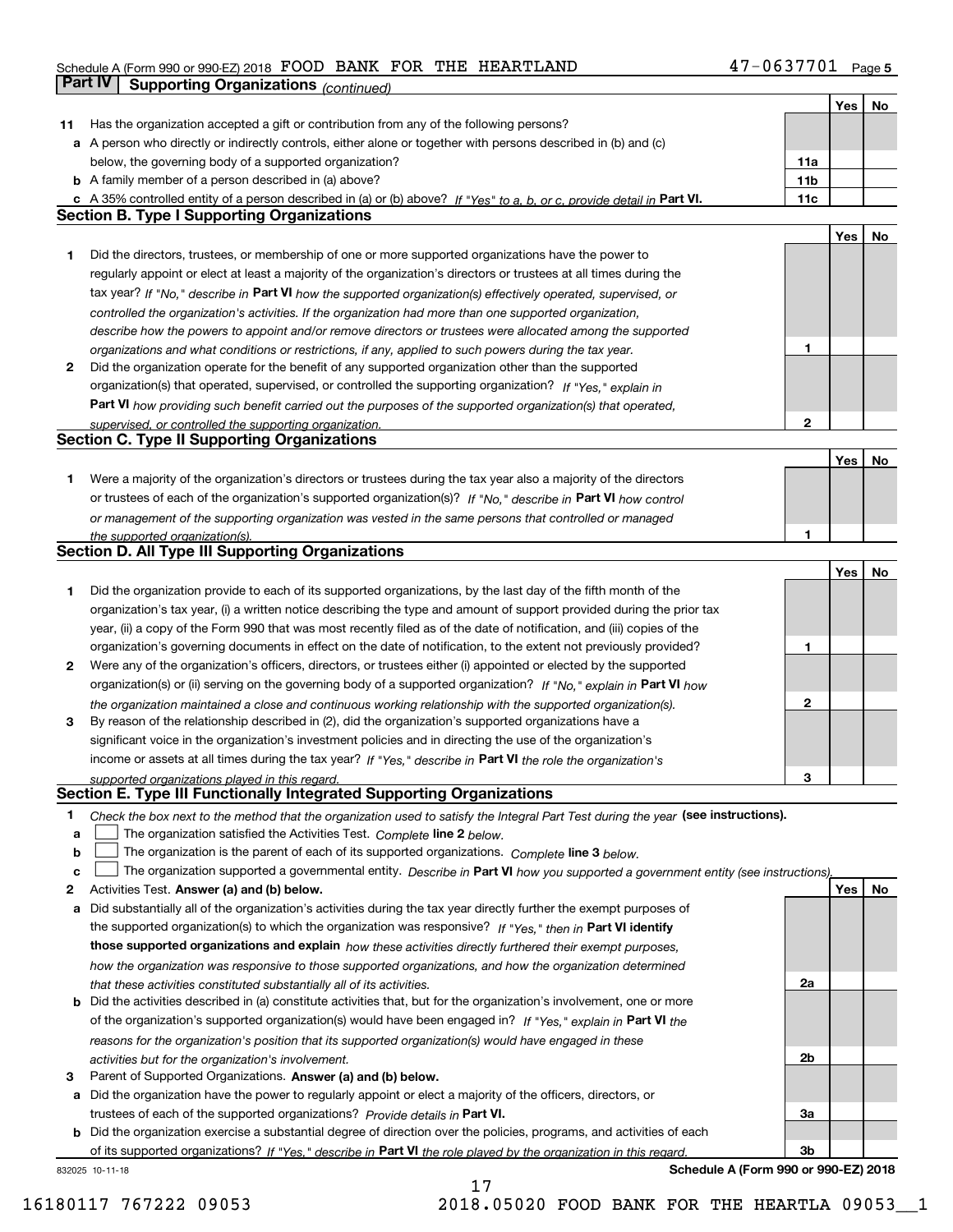|                                                                  |  | <b>Part V</b> Type III Non-Functionally Integrated 509(a)(3) Supporting Organizations |                       |  |
|------------------------------------------------------------------|--|---------------------------------------------------------------------------------------|-----------------------|--|
| Schedule A (Form 990 or 990-EZ) 2018 FOOD BANK FOR THE HEARTLAND |  |                                                                                       | $47 - 0637701$ Page 6 |  |

1 Check here if the organization satisfied the Integral Part Test as a qualifying trust on Nov. 20, 1970 (explain in Part VI.) See instructions. All other Type III non-functionally integrated supporting organizations must complete Sections A through E.

|              | Section A - Adjusted Net Income                                              |                | (A) Prior Year | (B) Current Year<br>(optional) |
|--------------|------------------------------------------------------------------------------|----------------|----------------|--------------------------------|
| 1.           | Net short-term capital gain                                                  | 1              |                |                                |
| $\mathbf{2}$ | Recoveries of prior-year distributions                                       | $\mathbf{2}$   |                |                                |
| 3            | Other gross income (see instructions)                                        | 3              |                |                                |
| 4            | Add lines 1 through 3                                                        | 4              |                |                                |
| 5            | Depreciation and depletion                                                   | 5              |                |                                |
| 6            | Portion of operating expenses paid or incurred for production or             |                |                |                                |
|              | collection of gross income or for management, conservation, or               |                |                |                                |
|              | maintenance of property held for production of income (see instructions)     | 6              |                |                                |
| 7            | Other expenses (see instructions)                                            | $\overline{7}$ |                |                                |
| 8            | <b>Adjusted Net Income</b> (subtract lines 5, 6, and 7 from line 4)          | 8              |                |                                |
|              | <b>Section B - Minimum Asset Amount</b>                                      |                | (A) Prior Year | (B) Current Year<br>(optional) |
| 1.           | Aggregate fair market value of all non-exempt-use assets (see                |                |                |                                |
|              | instructions for short tax year or assets held for part of year):            |                |                |                                |
|              | a Average monthly value of securities                                        | 1a             |                |                                |
|              | <b>b</b> Average monthly cash balances                                       | 1 <sub>b</sub> |                |                                |
|              | c Fair market value of other non-exempt-use assets                           | 1c             |                |                                |
|              | d Total (add lines 1a, 1b, and 1c)                                           | 1d             |                |                                |
|              | <b>e</b> Discount claimed for blockage or other                              |                |                |                                |
|              | factors (explain in detail in Part VI):                                      |                |                |                                |
| 2            | Acquisition indebtedness applicable to non-exempt-use assets                 | $\mathbf{2}$   |                |                                |
| 3            | Subtract line 2 from line 1d                                                 | 3              |                |                                |
| 4            | Cash deemed held for exempt use. Enter 1-1/2% of line 3 (for greater amount, |                |                |                                |
|              | see instructions)                                                            | 4              |                |                                |
| 5.           | Net value of non-exempt-use assets (subtract line 4 from line 3)             | 5              |                |                                |
| 6            | Multiply line 5 by .035                                                      | 6              |                |                                |
| 7            | Recoveries of prior-year distributions                                       | $\overline{7}$ |                |                                |
| 8            | Minimum Asset Amount (add line 7 to line 6)                                  | 8              |                |                                |
|              | <b>Section C - Distributable Amount</b>                                      |                |                | <b>Current Year</b>            |
| 1            | Adjusted net income for prior year (from Section A, line 8, Column A)        | 1              |                |                                |
| $\mathbf{2}$ | Enter 85% of line 1                                                          | $\overline{2}$ |                |                                |
| 3            | Minimum asset amount for prior year (from Section B, line 8, Column A)       | 3              |                |                                |
| 4            | Enter greater of line 2 or line 3                                            | 4              |                |                                |
| 5.           | Income tax imposed in prior year                                             | 5              |                |                                |
| 6            | <b>Distributable Amount.</b> Subtract line 5 from line 4, unless subject to  |                |                |                                |
|              | emergency temporary reduction (see instructions)                             | 6              |                |                                |
|              |                                                                              |                |                |                                |

**7**Check here if the current year is the organization's first as a non-functionally integrated Type III supporting organization (see instructions).

**Schedule A (Form 990 or 990-EZ) 2018**

832026 10-11-18

**1**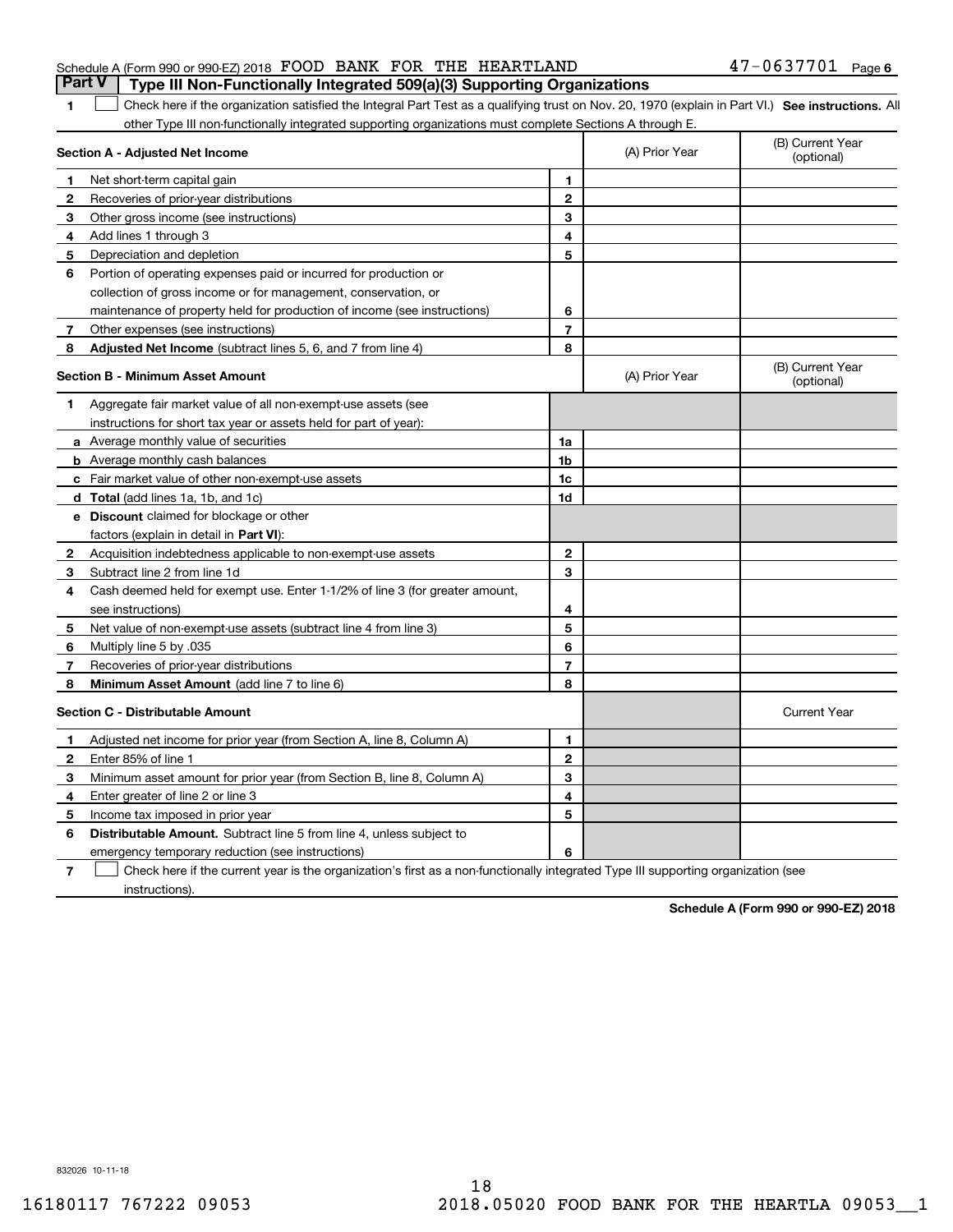#### Schedule A (Form 990 or 990-EZ) 2018 Page FOOD BANK FOR THE HEARTLAND 47-0637701

| Part V | Type III Non-Functionally Integrated 509(a)(3) Supporting Organizations                    |                             | (continued)                           |                                         |
|--------|--------------------------------------------------------------------------------------------|-----------------------------|---------------------------------------|-----------------------------------------|
|        | <b>Section D - Distributions</b>                                                           |                             |                                       | <b>Current Year</b>                     |
| 1      | Amounts paid to supported organizations to accomplish exempt purposes                      |                             |                                       |                                         |
| 2      | Amounts paid to perform activity that directly furthers exempt purposes of supported       |                             |                                       |                                         |
|        | organizations, in excess of income from activity                                           |                             |                                       |                                         |
| з      | Administrative expenses paid to accomplish exempt purposes of supported organizations      |                             |                                       |                                         |
| 4      | Amounts paid to acquire exempt-use assets                                                  |                             |                                       |                                         |
| 5      | Qualified set-aside amounts (prior IRS approval required)                                  |                             |                                       |                                         |
| 6      | Other distributions (describe in Part VI). See instructions.                               |                             |                                       |                                         |
| 7      | <b>Total annual distributions.</b> Add lines 1 through 6.                                  |                             |                                       |                                         |
| 8      | Distributions to attentive supported organizations to which the organization is responsive |                             |                                       |                                         |
|        | (provide details in Part VI). See instructions.                                            |                             |                                       |                                         |
| 9      | Distributable amount for 2018 from Section C, line 6                                       |                             |                                       |                                         |
| 10     | Line 8 amount divided by line 9 amount                                                     |                             |                                       |                                         |
|        |                                                                                            | (i)                         | (iii)                                 | (iii)                                   |
|        | <b>Section E - Distribution Allocations</b> (see instructions)                             | <b>Excess Distributions</b> | <b>Underdistributions</b><br>Pre-2018 | <b>Distributable</b><br>Amount for 2018 |
| 1      | Distributable amount for 2018 from Section C, line 6                                       |                             |                                       |                                         |
| 2      | Underdistributions, if any, for years prior to 2018 (reason-                               |                             |                                       |                                         |
|        | able cause required- explain in Part VI). See instructions.                                |                             |                                       |                                         |
| з      | Excess distributions carryover, if any, to 2018                                            |                             |                                       |                                         |
|        | <b>a</b> From 2013                                                                         |                             |                                       |                                         |
|        | $b$ From 2014                                                                              |                             |                                       |                                         |
|        | c From 2015                                                                                |                             |                                       |                                         |
|        | d From 2016                                                                                |                             |                                       |                                         |
|        | e From 2017                                                                                |                             |                                       |                                         |
|        | Total of lines 3a through e                                                                |                             |                                       |                                         |
|        | <b>g</b> Applied to underdistributions of prior years                                      |                             |                                       |                                         |
|        | <b>h</b> Applied to 2018 distributable amount                                              |                             |                                       |                                         |
|        | Carryover from 2013 not applied (see instructions)                                         |                             |                                       |                                         |
|        | Remainder. Subtract lines 3g, 3h, and 3i from 3f.                                          |                             |                                       |                                         |
| 4      | Distributions for 2018 from Section D,                                                     |                             |                                       |                                         |
|        | line $7:$                                                                                  |                             |                                       |                                         |
|        | <b>a</b> Applied to underdistributions of prior years                                      |                             |                                       |                                         |
|        | <b>b</b> Applied to 2018 distributable amount                                              |                             |                                       |                                         |
| c      | Remainder. Subtract lines 4a and 4b from 4.                                                |                             |                                       |                                         |
| 5      | Remaining underdistributions for years prior to 2018, if                                   |                             |                                       |                                         |
|        | any. Subtract lines 3g and 4a from line 2. For result greater                              |                             |                                       |                                         |
|        | than zero, explain in Part VI. See instructions.                                           |                             |                                       |                                         |
| 6      | Remaining underdistributions for 2018. Subtract lines 3h                                   |                             |                                       |                                         |
|        | and 4b from line 1. For result greater than zero, explain in                               |                             |                                       |                                         |
|        | Part VI. See instructions.                                                                 |                             |                                       |                                         |
| 7      | Excess distributions carryover to 2019. Add lines 3j                                       |                             |                                       |                                         |
|        | and 4c.                                                                                    |                             |                                       |                                         |
| 8      | Breakdown of line 7:                                                                       |                             |                                       |                                         |
|        | a Excess from 2014                                                                         |                             |                                       |                                         |
|        | <b>b</b> Excess from 2015                                                                  |                             |                                       |                                         |
|        | c Excess from 2016                                                                         |                             |                                       |                                         |
|        | d Excess from 2017                                                                         |                             |                                       |                                         |
|        | e Excess from 2018                                                                         |                             |                                       |                                         |
|        |                                                                                            |                             |                                       |                                         |

**Schedule A (Form 990 or 990-EZ) 2018**

832027 10-11-18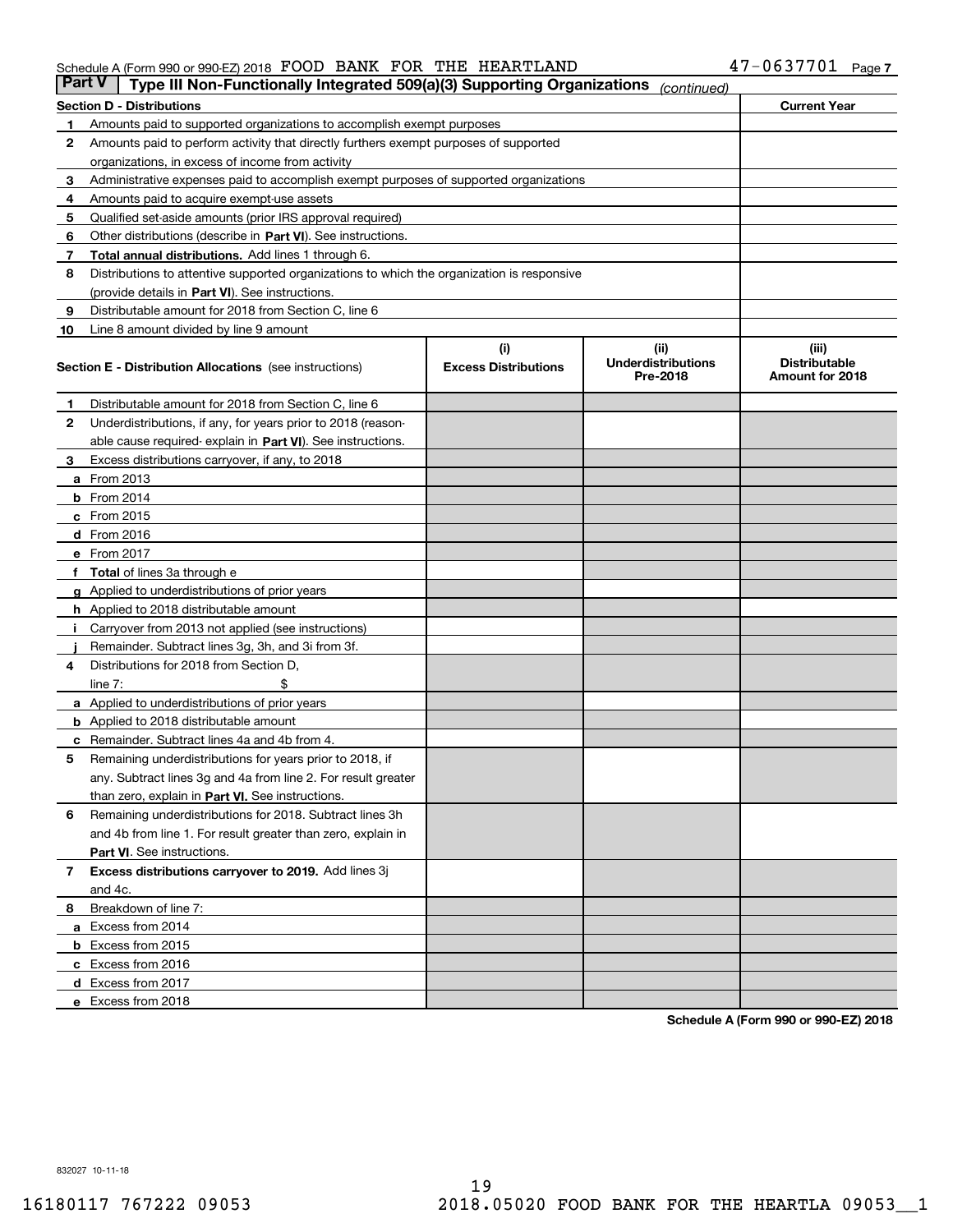|                 | Schedule A (Form 990 or 990-EZ) 2018 FOOD BANK FOR THE HEARTLAND |  |      | $47 - 0637701$ Page 8                                                                                                                                                                                                                                                                                                                                                                                                                                                                                                         |
|-----------------|------------------------------------------------------------------|--|------|-------------------------------------------------------------------------------------------------------------------------------------------------------------------------------------------------------------------------------------------------------------------------------------------------------------------------------------------------------------------------------------------------------------------------------------------------------------------------------------------------------------------------------|
| Part VI         | (See instructions.)                                              |  |      | <b>Supplemental Information.</b> Provide the explanations required by Part II, line 10; Part II, line 17a or 17b; Part III, line 12;<br>Part IV, Section A, lines 1, 2, 3b, 3c, 4b, 4c, 5a, 6, 9a, 9b, 9c, 11a, 11b, and 11c; Part IV,<br>line 1; Part IV, Section D, lines 2 and 3; Part IV, Section E, lines 1c, 2a, 2b, 3a, and 3b; Part V, line 1; Part V, Section B, line 1e; Part V,<br>Section D, lines 5, 6, and 8; and Part V, Section E, lines 2, 5, and 6. Also complete this part for any additional information. |
|                 |                                                                  |  |      |                                                                                                                                                                                                                                                                                                                                                                                                                                                                                                                               |
|                 |                                                                  |  |      |                                                                                                                                                                                                                                                                                                                                                                                                                                                                                                                               |
|                 |                                                                  |  |      |                                                                                                                                                                                                                                                                                                                                                                                                                                                                                                                               |
|                 |                                                                  |  |      |                                                                                                                                                                                                                                                                                                                                                                                                                                                                                                                               |
|                 |                                                                  |  |      |                                                                                                                                                                                                                                                                                                                                                                                                                                                                                                                               |
|                 |                                                                  |  |      |                                                                                                                                                                                                                                                                                                                                                                                                                                                                                                                               |
|                 |                                                                  |  |      |                                                                                                                                                                                                                                                                                                                                                                                                                                                                                                                               |
|                 |                                                                  |  |      |                                                                                                                                                                                                                                                                                                                                                                                                                                                                                                                               |
|                 |                                                                  |  |      |                                                                                                                                                                                                                                                                                                                                                                                                                                                                                                                               |
|                 |                                                                  |  |      |                                                                                                                                                                                                                                                                                                                                                                                                                                                                                                                               |
|                 |                                                                  |  |      |                                                                                                                                                                                                                                                                                                                                                                                                                                                                                                                               |
|                 |                                                                  |  |      |                                                                                                                                                                                                                                                                                                                                                                                                                                                                                                                               |
|                 |                                                                  |  |      |                                                                                                                                                                                                                                                                                                                                                                                                                                                                                                                               |
|                 |                                                                  |  |      |                                                                                                                                                                                                                                                                                                                                                                                                                                                                                                                               |
|                 |                                                                  |  |      |                                                                                                                                                                                                                                                                                                                                                                                                                                                                                                                               |
|                 |                                                                  |  |      |                                                                                                                                                                                                                                                                                                                                                                                                                                                                                                                               |
|                 |                                                                  |  |      |                                                                                                                                                                                                                                                                                                                                                                                                                                                                                                                               |
|                 |                                                                  |  |      |                                                                                                                                                                                                                                                                                                                                                                                                                                                                                                                               |
|                 |                                                                  |  |      |                                                                                                                                                                                                                                                                                                                                                                                                                                                                                                                               |
|                 |                                                                  |  |      |                                                                                                                                                                                                                                                                                                                                                                                                                                                                                                                               |
|                 |                                                                  |  |      |                                                                                                                                                                                                                                                                                                                                                                                                                                                                                                                               |
|                 |                                                                  |  |      |                                                                                                                                                                                                                                                                                                                                                                                                                                                                                                                               |
|                 |                                                                  |  |      |                                                                                                                                                                                                                                                                                                                                                                                                                                                                                                                               |
|                 |                                                                  |  |      |                                                                                                                                                                                                                                                                                                                                                                                                                                                                                                                               |
|                 |                                                                  |  |      |                                                                                                                                                                                                                                                                                                                                                                                                                                                                                                                               |
|                 |                                                                  |  |      |                                                                                                                                                                                                                                                                                                                                                                                                                                                                                                                               |
| 832028 10-11-18 |                                                                  |  | $20$ | Schedule A (Form 990 or 990-EZ) 2018                                                                                                                                                                                                                                                                                                                                                                                                                                                                                          |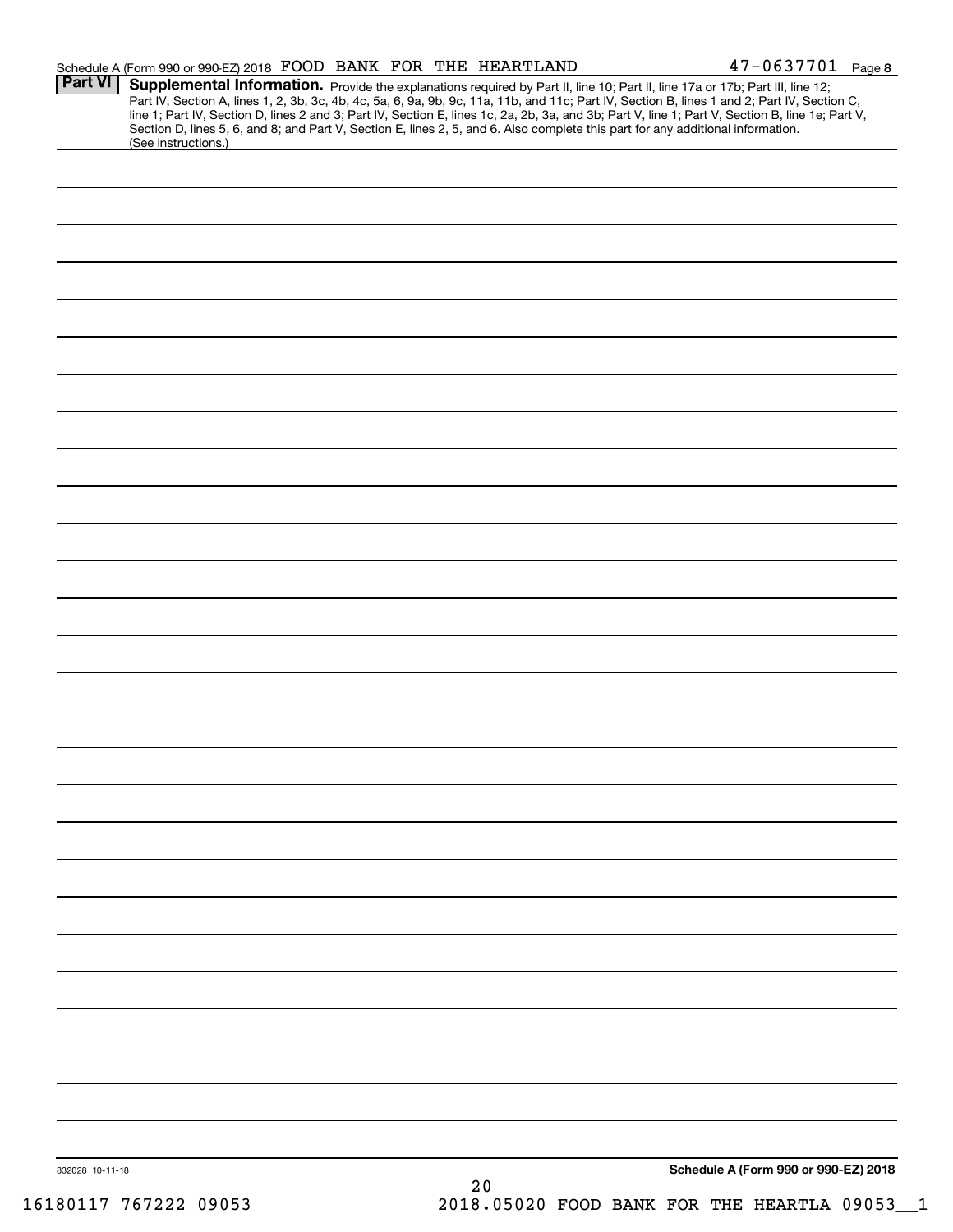| <b>SCHEDULE C</b>                                                                                                                      |  | <b>Political Campaign and Lobbying Activities</b>                                                                                                                                                                                                                                                   |         |                                                                                                                                                                                                                                                                                                                                                                     | OMB No. 1545-0047                                   |  |  |  |
|----------------------------------------------------------------------------------------------------------------------------------------|--|-----------------------------------------------------------------------------------------------------------------------------------------------------------------------------------------------------------------------------------------------------------------------------------------------------|---------|---------------------------------------------------------------------------------------------------------------------------------------------------------------------------------------------------------------------------------------------------------------------------------------------------------------------------------------------------------------------|-----------------------------------------------------|--|--|--|
| (Form 990 or 990-EZ)                                                                                                                   |  | For Organizations Exempt From Income Tax Under section 501(c) and section 527                                                                                                                                                                                                                       |         |                                                                                                                                                                                                                                                                                                                                                                     |                                                     |  |  |  |
|                                                                                                                                        |  | ▶ Complete if the organization is described below. ▶ Attach to Form 990 or Form 990-EZ.                                                                                                                                                                                                             |         |                                                                                                                                                                                                                                                                                                                                                                     |                                                     |  |  |  |
| Department of the Treasury<br>Internal Revenue Service                                                                                 |  | Go to www.irs.gov/Form990 for instructions and the latest information.                                                                                                                                                                                                                              |         |                                                                                                                                                                                                                                                                                                                                                                     | <b>Open to Public</b><br>Inspection                 |  |  |  |
|                                                                                                                                        |  | If the organization answered "Yes," on Form 990, Part IV, line 3, or Form 990-EZ, Part V, line 46 (Political Campaign Activities), then                                                                                                                                                             |         |                                                                                                                                                                                                                                                                                                                                                                     |                                                     |  |  |  |
|                                                                                                                                        |  | • Section 501(c)(3) organizations: Complete Parts I-A and B. Do not complete Part I-C.                                                                                                                                                                                                              |         |                                                                                                                                                                                                                                                                                                                                                                     |                                                     |  |  |  |
|                                                                                                                                        |  | • Section 501(c) (other than section 501(c)(3)) organizations: Complete Parts I-A and C below. Do not complete Part I-B.                                                                                                                                                                            |         |                                                                                                                                                                                                                                                                                                                                                                     |                                                     |  |  |  |
| • Section 527 organizations: Complete Part I-A only.                                                                                   |  |                                                                                                                                                                                                                                                                                                     |         |                                                                                                                                                                                                                                                                                                                                                                     |                                                     |  |  |  |
|                                                                                                                                        |  | If the organization answered "Yes," on Form 990, Part IV, line 4, or Form 990-EZ, Part VI, line 47 (Lobbying Activities), then                                                                                                                                                                      |         |                                                                                                                                                                                                                                                                                                                                                                     |                                                     |  |  |  |
|                                                                                                                                        |  | • Section 501(c)(3) organizations that have filed Form 5768 (election under section 501(h)): Complete Part II-A. Do not complete Part II-B.                                                                                                                                                         |         |                                                                                                                                                                                                                                                                                                                                                                     |                                                     |  |  |  |
|                                                                                                                                        |  | • Section 501(c)(3) organizations that have NOT filed Form 5768 (election under section 501(h)): Complete Part II-B. Do not complete Part II-A.<br>If the organization answered "Yes," on Form 990, Part IV, line 5 (Proxy Tax) (see separate instructions) or Form 990-EZ, Part V, line 35c (Proxy |         |                                                                                                                                                                                                                                                                                                                                                                     |                                                     |  |  |  |
| Tax) (see separate instructions), then                                                                                                 |  |                                                                                                                                                                                                                                                                                                     |         |                                                                                                                                                                                                                                                                                                                                                                     |                                                     |  |  |  |
|                                                                                                                                        |  | • Section 501(c)(4), (5), or (6) organizations: Complete Part III.                                                                                                                                                                                                                                  |         |                                                                                                                                                                                                                                                                                                                                                                     |                                                     |  |  |  |
| Name of organization                                                                                                                   |  |                                                                                                                                                                                                                                                                                                     |         |                                                                                                                                                                                                                                                                                                                                                                     | <b>Employer identification number</b>               |  |  |  |
|                                                                                                                                        |  | FOOD BANK FOR THE HEARTLAND                                                                                                                                                                                                                                                                         |         |                                                                                                                                                                                                                                                                                                                                                                     | 47-0637701                                          |  |  |  |
| Part I-A                                                                                                                               |  | Complete if the organization is exempt under section 501(c) or is a section 527 organization.                                                                                                                                                                                                       |         |                                                                                                                                                                                                                                                                                                                                                                     |                                                     |  |  |  |
|                                                                                                                                        |  |                                                                                                                                                                                                                                                                                                     |         |                                                                                                                                                                                                                                                                                                                                                                     |                                                     |  |  |  |
|                                                                                                                                        |  | 1 Provide a description of the organization's direct and indirect political campaign activities in Part IV.                                                                                                                                                                                         |         |                                                                                                                                                                                                                                                                                                                                                                     |                                                     |  |  |  |
| Political campaign activity expenditures<br>2                                                                                          |  |                                                                                                                                                                                                                                                                                                     |         | $\blacktriangleright$ \$                                                                                                                                                                                                                                                                                                                                            |                                                     |  |  |  |
| Volunteer hours for political campaign activities<br>з                                                                                 |  |                                                                                                                                                                                                                                                                                                     |         |                                                                                                                                                                                                                                                                                                                                                                     |                                                     |  |  |  |
| Part I-B                                                                                                                               |  | Complete if the organization is exempt under section 501(c)(3).                                                                                                                                                                                                                                     |         |                                                                                                                                                                                                                                                                                                                                                                     |                                                     |  |  |  |
|                                                                                                                                        |  | 1 Enter the amount of any excise tax incurred by the organization under section 4955                                                                                                                                                                                                                |         | $\blacktriangleright$ \$                                                                                                                                                                                                                                                                                                                                            |                                                     |  |  |  |
| 2                                                                                                                                      |  | Enter the amount of any excise tax incurred by organization managers under section 4955                                                                                                                                                                                                             |         | $\begin{picture}(20,10) \put(0,0){\vector(1,0){100}} \put(15,0){\vector(1,0){100}} \put(15,0){\vector(1,0){100}} \put(15,0){\vector(1,0){100}} \put(15,0){\vector(1,0){100}} \put(15,0){\vector(1,0){100}} \put(15,0){\vector(1,0){100}} \put(15,0){\vector(1,0){100}} \put(15,0){\vector(1,0){100}} \put(15,0){\vector(1,0){100}} \put(15,0){\vector(1,0){100}} \$ |                                                     |  |  |  |
| 3                                                                                                                                      |  |                                                                                                                                                                                                                                                                                                     |         |                                                                                                                                                                                                                                                                                                                                                                     | Yes<br>No                                           |  |  |  |
| 4a Was a correction made?                                                                                                              |  |                                                                                                                                                                                                                                                                                                     |         |                                                                                                                                                                                                                                                                                                                                                                     | Yes<br>No                                           |  |  |  |
| <b>b</b> If "Yes," describe in Part IV.                                                                                                |  |                                                                                                                                                                                                                                                                                                     |         |                                                                                                                                                                                                                                                                                                                                                                     |                                                     |  |  |  |
| Part I-C                                                                                                                               |  | Complete if the organization is exempt under section 501(c), except section 501(c)(3).                                                                                                                                                                                                              |         |                                                                                                                                                                                                                                                                                                                                                                     |                                                     |  |  |  |
| $\blacktriangleright$ \$<br>1 Enter the amount directly expended by the filing organization for section 527 exempt function activities |  |                                                                                                                                                                                                                                                                                                     |         |                                                                                                                                                                                                                                                                                                                                                                     |                                                     |  |  |  |
| 2 Enter the amount of the filing organization's funds contributed to other organizations for section 527                               |  |                                                                                                                                                                                                                                                                                                     |         |                                                                                                                                                                                                                                                                                                                                                                     |                                                     |  |  |  |
| exempt function activities                                                                                                             |  |                                                                                                                                                                                                                                                                                                     |         | $\blacktriangleright$ \$                                                                                                                                                                                                                                                                                                                                            |                                                     |  |  |  |
| line 17b                                                                                                                               |  | 3 Total exempt function expenditures. Add lines 1 and 2. Enter here and on Form 1120-POL,                                                                                                                                                                                                           |         | $\blacktriangleright$ \$                                                                                                                                                                                                                                                                                                                                            |                                                     |  |  |  |
|                                                                                                                                        |  | Did the filing organization file Form 1120-POL for this year?                                                                                                                                                                                                                                       |         |                                                                                                                                                                                                                                                                                                                                                                     | Yes<br><b>No</b>                                    |  |  |  |
| 5.                                                                                                                                     |  | Enter the names, addresses and employer identification number (EIN) of all section 527 political organizations to which the filing organization                                                                                                                                                     |         |                                                                                                                                                                                                                                                                                                                                                                     |                                                     |  |  |  |
|                                                                                                                                        |  | made payments. For each organization listed, enter the amount paid from the filing organization's funds. Also enter the amount of political                                                                                                                                                         |         |                                                                                                                                                                                                                                                                                                                                                                     |                                                     |  |  |  |
|                                                                                                                                        |  | contributions received that were promptly and directly delivered to a separate political organization, such as a separate segregated fund or a                                                                                                                                                      |         |                                                                                                                                                                                                                                                                                                                                                                     |                                                     |  |  |  |
|                                                                                                                                        |  | political action committee (PAC). If additional space is needed, provide information in Part IV.                                                                                                                                                                                                    |         |                                                                                                                                                                                                                                                                                                                                                                     |                                                     |  |  |  |
| (a) Name                                                                                                                               |  | (b) Address                                                                                                                                                                                                                                                                                         | (c) EIN | (d) Amount paid from                                                                                                                                                                                                                                                                                                                                                | (e) Amount of political                             |  |  |  |
|                                                                                                                                        |  |                                                                                                                                                                                                                                                                                                     |         | filing organization's<br>funds. If none, enter -0-.                                                                                                                                                                                                                                                                                                                 | contributions received and<br>promptly and directly |  |  |  |
|                                                                                                                                        |  |                                                                                                                                                                                                                                                                                                     |         |                                                                                                                                                                                                                                                                                                                                                                     | delivered to a separate                             |  |  |  |
|                                                                                                                                        |  |                                                                                                                                                                                                                                                                                                     |         |                                                                                                                                                                                                                                                                                                                                                                     | political organization.<br>If none, enter -0-.      |  |  |  |
|                                                                                                                                        |  |                                                                                                                                                                                                                                                                                                     |         |                                                                                                                                                                                                                                                                                                                                                                     |                                                     |  |  |  |
|                                                                                                                                        |  |                                                                                                                                                                                                                                                                                                     |         |                                                                                                                                                                                                                                                                                                                                                                     |                                                     |  |  |  |
|                                                                                                                                        |  |                                                                                                                                                                                                                                                                                                     |         |                                                                                                                                                                                                                                                                                                                                                                     |                                                     |  |  |  |
|                                                                                                                                        |  |                                                                                                                                                                                                                                                                                                     |         |                                                                                                                                                                                                                                                                                                                                                                     |                                                     |  |  |  |
|                                                                                                                                        |  |                                                                                                                                                                                                                                                                                                     |         |                                                                                                                                                                                                                                                                                                                                                                     |                                                     |  |  |  |
|                                                                                                                                        |  |                                                                                                                                                                                                                                                                                                     |         |                                                                                                                                                                                                                                                                                                                                                                     |                                                     |  |  |  |
|                                                                                                                                        |  |                                                                                                                                                                                                                                                                                                     |         |                                                                                                                                                                                                                                                                                                                                                                     |                                                     |  |  |  |
|                                                                                                                                        |  |                                                                                                                                                                                                                                                                                                     |         |                                                                                                                                                                                                                                                                                                                                                                     |                                                     |  |  |  |
|                                                                                                                                        |  |                                                                                                                                                                                                                                                                                                     |         |                                                                                                                                                                                                                                                                                                                                                                     |                                                     |  |  |  |
|                                                                                                                                        |  |                                                                                                                                                                                                                                                                                                     |         |                                                                                                                                                                                                                                                                                                                                                                     |                                                     |  |  |  |
|                                                                                                                                        |  |                                                                                                                                                                                                                                                                                                     |         |                                                                                                                                                                                                                                                                                                                                                                     |                                                     |  |  |  |
|                                                                                                                                        |  | For Paperwork Reduction Act Notice, see the Instructions for Form 990 or 990-EZ.                                                                                                                                                                                                                    |         |                                                                                                                                                                                                                                                                                                                                                                     | Schedule C (Form 990 or 990-EZ) 2018                |  |  |  |

LHA

832041 11-08-18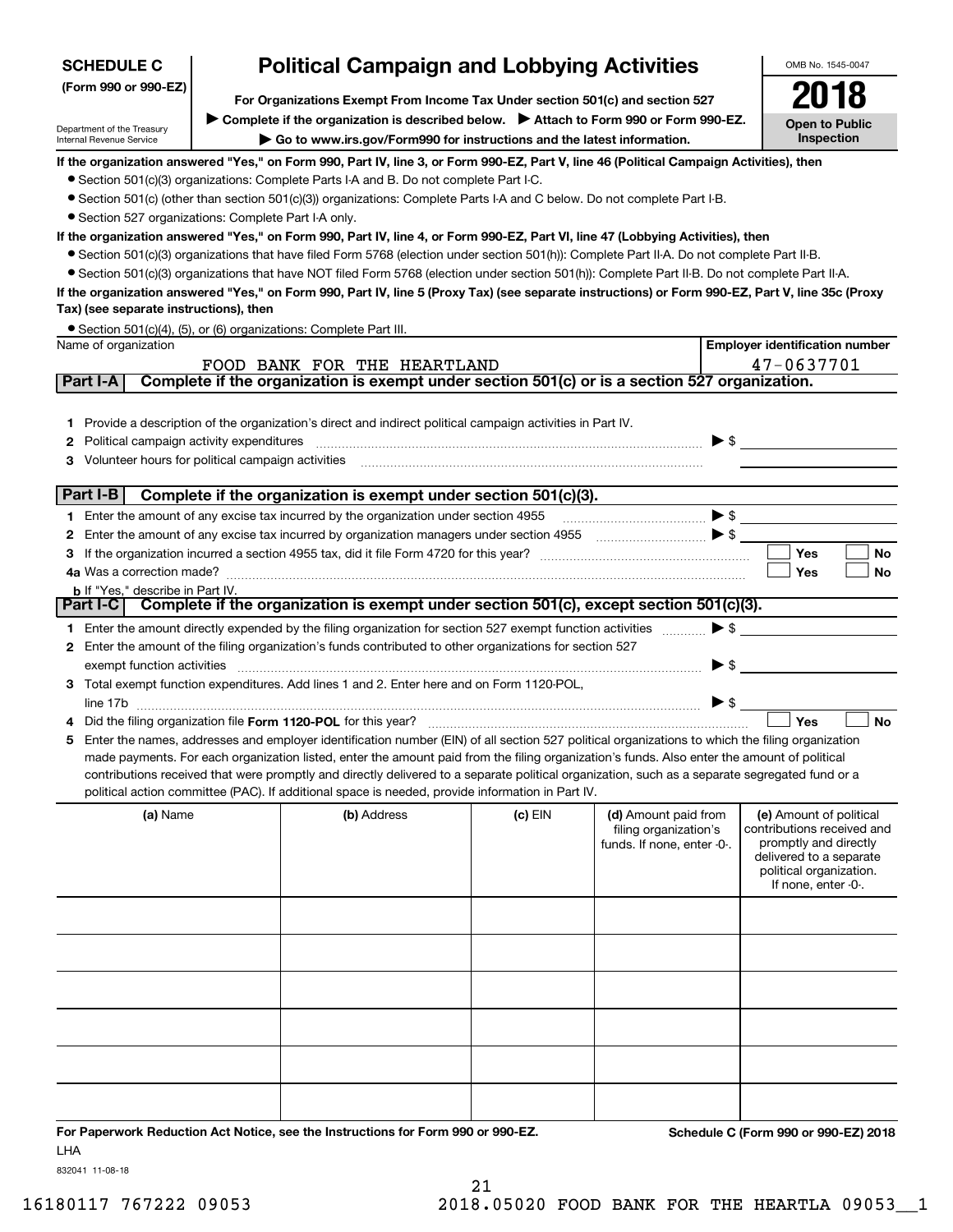| Schedule C (Form 990 or 990-EZ) 2018 FOOD BANK FOR THE HEARTLAND                                                |                                                                                                         |                                        |                                                                                  |            |                                                                                                                                   | 47-0637701 Page 2    |
|-----------------------------------------------------------------------------------------------------------------|---------------------------------------------------------------------------------------------------------|----------------------------------------|----------------------------------------------------------------------------------|------------|-----------------------------------------------------------------------------------------------------------------------------------|----------------------|
| Complete if the organization is exempt under section 501(c)(3) and filed Form 5768 (election under<br>Part II-A |                                                                                                         |                                        |                                                                                  |            |                                                                                                                                   |                      |
| section 501(h)).                                                                                                |                                                                                                         |                                        |                                                                                  |            |                                                                                                                                   |                      |
| A Check $\blacktriangleright$<br>expenses, and share of excess lobbying expenditures).                          |                                                                                                         |                                        |                                                                                  |            | if the filing organization belongs to an affiliated group (and list in Part IV each affiliated group member's name, address, EIN, |                      |
| <b>B</b> Check $\blacktriangleright$                                                                            |                                                                                                         |                                        | if the filing organization checked box A and "limited control" provisions apply. |            |                                                                                                                                   |                      |
|                                                                                                                 |                                                                                                         |                                        |                                                                                  |            | (a) Filing                                                                                                                        | (b) Affiliated group |
|                                                                                                                 |                                                                                                         | <b>Limits on Lobbying Expenditures</b> | (The term "expenditures" means amounts paid or incurred.)                        |            | organization's<br>totals                                                                                                          | totals               |
| 1a Total lobbying expenditures to influence public opinion (grass roots lobbying)                               |                                                                                                         |                                        |                                                                                  |            | $\overline{163}$ .                                                                                                                |                      |
| <b>b</b> Total lobbying expenditures to influence a legislative body (direct lobbying)                          |                                                                                                         |                                        |                                                                                  |            | 3,180.                                                                                                                            |                      |
| с                                                                                                               |                                                                                                         |                                        |                                                                                  |            |                                                                                                                                   |                      |
|                                                                                                                 | d Other exempt purpose expenditures                                                                     |                                        |                                                                                  |            |                                                                                                                                   |                      |
|                                                                                                                 |                                                                                                         |                                        |                                                                                  |            |                                                                                                                                   |                      |
|                                                                                                                 | 27,926,243.<br>f Lobbying nontaxable amount. Enter the amount from the following table in both columns. |                                        |                                                                                  |            |                                                                                                                                   |                      |
| If the amount on line 1e, column $(a)$ or $(b)$ is:                                                             |                                                                                                         |                                        |                                                                                  |            |                                                                                                                                   |                      |
| Not over \$500,000                                                                                              |                                                                                                         |                                        | 20% of the amount on line 1e.                                                    |            |                                                                                                                                   |                      |
| Over \$500,000 but not over \$1,000,000                                                                         |                                                                                                         |                                        | \$100,000 plus 15% of the excess over \$500,000.                                 |            |                                                                                                                                   |                      |
| Over \$1,000,000 but not over \$1,500,000                                                                       |                                                                                                         |                                        | \$175,000 plus 10% of the excess over \$1,000,000.                               |            |                                                                                                                                   |                      |
| Over \$1,500,000 but not over \$17,000,000                                                                      |                                                                                                         |                                        | \$225,000 plus 5% of the excess over \$1,500,000.                                |            |                                                                                                                                   |                      |
| Over \$17,000,000                                                                                               |                                                                                                         | \$1,000,000.                           |                                                                                  |            |                                                                                                                                   |                      |
|                                                                                                                 |                                                                                                         |                                        |                                                                                  |            |                                                                                                                                   |                      |
| g Grassroots nontaxable amount (enter 25% of line 1f)                                                           |                                                                                                         |                                        |                                                                                  |            | 250,000.                                                                                                                          |                      |
| <b>h</b> Subtract line 1g from line 1a. If zero or less, enter 0-                                               |                                                                                                         |                                        |                                                                                  |            | 0.                                                                                                                                |                      |
| Subtract line 1f from line 1c. If zero or less, enter -0-<br>Ť                                                  |                                                                                                         |                                        |                                                                                  |            | 0.                                                                                                                                |                      |
| If there is an amount other than zero on either line 1h or line 1i, did the organization file Form 4720<br>j.   |                                                                                                         |                                        |                                                                                  |            |                                                                                                                                   |                      |
| reporting section 4911 tax for this year?                                                                       |                                                                                                         |                                        |                                                                                  |            |                                                                                                                                   | Yes<br>No            |
|                                                                                                                 |                                                                                                         |                                        | 4-Year Averaging Period Under Section 501(h)                                     |            |                                                                                                                                   |                      |
| (Some organizations that made a section 501(h) election do not have to complete all of the five columns below.  |                                                                                                         |                                        |                                                                                  |            |                                                                                                                                   |                      |
|                                                                                                                 |                                                                                                         |                                        | See the separate instructions for lines 2a through 2f.)                          |            |                                                                                                                                   |                      |
|                                                                                                                 |                                                                                                         |                                        | Lobbying Expenditures During 4-Year Averaging Period                             |            |                                                                                                                                   |                      |
| Calendar year<br>(or fiscal year beginning in)                                                                  |                                                                                                         | (a) $2015$                             | (b) 2016                                                                         | $(c)$ 2017 | $(d)$ 2018                                                                                                                        | (e) Total            |
|                                                                                                                 |                                                                                                         |                                        |                                                                                  |            |                                                                                                                                   |                      |
| 2a Lobbying nontaxable amount                                                                                   |                                                                                                         |                                        |                                                                                  |            |                                                                                                                                   |                      |
| <b>b</b> Lobbying ceiling amount<br>(150% of line 2a, column(e))                                                |                                                                                                         |                                        |                                                                                  |            |                                                                                                                                   |                      |
|                                                                                                                 |                                                                                                         |                                        |                                                                                  |            |                                                                                                                                   |                      |
| c Total lobbying expenditures                                                                                   |                                                                                                         |                                        |                                                                                  |            |                                                                                                                                   |                      |
| d Grassroots nontaxable amount                                                                                  |                                                                                                         |                                        |                                                                                  |            |                                                                                                                                   |                      |
| e Grassroots ceiling amount                                                                                     |                                                                                                         |                                        |                                                                                  |            |                                                                                                                                   |                      |
| (150% of line 2d, column (e))                                                                                   |                                                                                                         |                                        |                                                                                  |            |                                                                                                                                   |                      |
| f Grassroots lobbying expenditures                                                                              |                                                                                                         |                                        |                                                                                  |            |                                                                                                                                   |                      |

**Schedule C (Form 990 or 990-EZ) 2018**

832042 11-08-18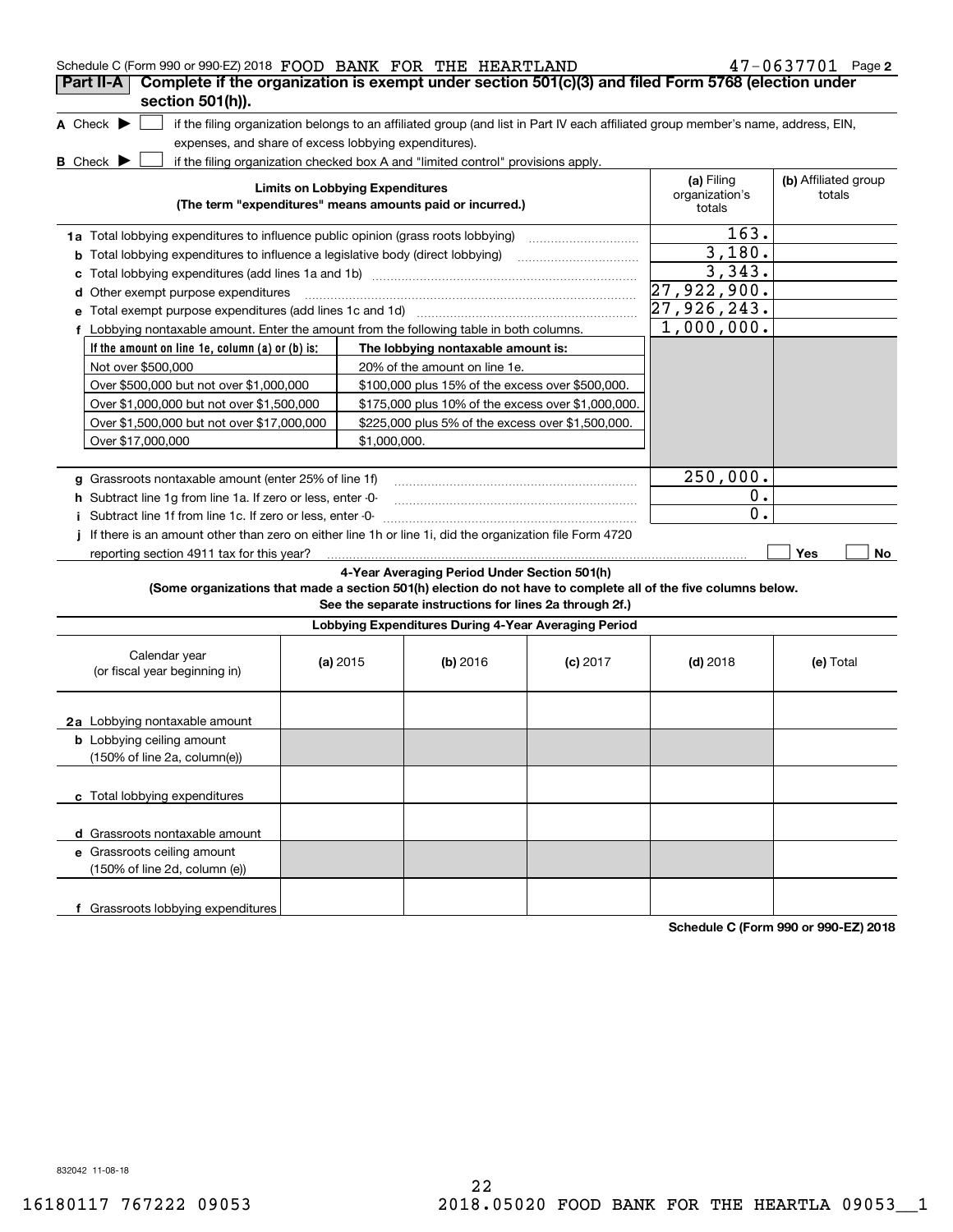#### Schedule C (Form 990 or 990-EZ) 2018  ${\bf FOOD}$   ${\bf BANK}$   ${\bf FOR}$   ${\bf THE}$   ${\bf HEARTLAND}$   ${\bf A7-0637701}$   ${\bf Page}$

#### **3**

### **Part II-B Complete if the organization is exempt under section 501(c)(3) and has NOT filed Form 5768 (election under section 501(h)).**

|         | For each "Yes," response on lines 1a through 1i below, provide in Part IV a detailed description                                                                                                                                     |     | (a)          |        | (b) |  |
|---------|--------------------------------------------------------------------------------------------------------------------------------------------------------------------------------------------------------------------------------------|-----|--------------|--------|-----|--|
|         | of the lobbying activity.                                                                                                                                                                                                            | Yes | No           | Amount |     |  |
| 1.      | During the year, did the filing organization attempt to influence foreign, national, state, or<br>local legislation, including any attempt to influence public opinion on a legislative matter<br>or referendum, through the use of: |     |              |        |     |  |
|         | <b>b</b> Paid staff or management (include compensation in expenses reported on lines 1c through 1i)?<br>$\sim$                                                                                                                      |     |              |        |     |  |
|         |                                                                                                                                                                                                                                      |     |              |        |     |  |
|         | e Publications, or published or broadcast statements?                                                                                                                                                                                |     |              |        |     |  |
|         |                                                                                                                                                                                                                                      |     |              |        |     |  |
| g       | Direct contact with legislators, their staffs, government officials, or a legislative body?                                                                                                                                          |     |              |        |     |  |
|         | h Rallies, demonstrations, seminars, conventions, speeches, lectures, or any similar means?<br><i>i</i> Other activities?                                                                                                            |     |              |        |     |  |
|         |                                                                                                                                                                                                                                      |     |              |        |     |  |
|         | 2a Did the activities in line 1 cause the organization to be not described in section 501(c)(3)?                                                                                                                                     |     |              |        |     |  |
|         |                                                                                                                                                                                                                                      |     |              |        |     |  |
|         | c If "Yes," enter the amount of any tax incurred by organization managers under section 4912                                                                                                                                         |     |              |        |     |  |
|         | d If the filing organization incurred a section 4912 tax, did it file Form 4720 for this year?                                                                                                                                       |     |              |        |     |  |
|         | Complete if the organization is exempt under section 501(c)(4), section 501(c)(5), or section<br>Part III-A<br>$501(c)(6)$ .                                                                                                         |     |              |        |     |  |
|         |                                                                                                                                                                                                                                      |     |              | Yes    | No  |  |
| 1       | Were substantially all (90% or more) dues received nondeductible by members?                                                                                                                                                         |     | 1            |        |     |  |
| 2       |                                                                                                                                                                                                                                      |     | $\mathbf{2}$ |        |     |  |
| 3       | Did the organization agree to carry over lobbying and political campaign activity expenditures from the prior year?                                                                                                                  |     | 3            |        |     |  |
|         | Complete if the organization is exempt under section 501(c)(4), section 501(c)(5), or section<br><b>Part III-B</b>                                                                                                                   |     |              |        |     |  |
|         | 501(c)(6) and if either (a) BOTH Part III-A, lines 1 and 2, are answered "No," OR (b) Part III-A, line 3, is<br>answered "Yes."                                                                                                      |     |              |        |     |  |
| 1       | Dues, assessments and similar amounts from members [111] www.communicallyness.communicallyness.communicallyness.communicallyness.communicallyness.communicallyness.communicallyness.communicallyness.communicallyness.communic       |     | 1            |        |     |  |
| 2       | Section 162(e) nondeductible lobbying and political expenditures (do not include amounts of political                                                                                                                                |     |              |        |     |  |
|         | expenses for which the section 527(f) tax was paid).                                                                                                                                                                                 |     |              |        |     |  |
|         | a Current year <b>contract and the contract of the contract of the contract of the contract of the contract of the contract of the contract of the contract of the contract of the contract of the contract of the contract of t</b> |     | 2a           |        |     |  |
|         | b Carryover from last year manufactured and contract the contract of the contract of the contract of the contract of the contract of the contract of the contract of the contract of the contract of the contract of the contr       |     | 2b           |        |     |  |
|         |                                                                                                                                                                                                                                      |     | 2c           |        |     |  |
| з       | Aggregate amount reported in section $6033(e)(1)(A)$ notices of nondeductible section $162(e)$ dues                                                                                                                                  |     | 3            |        |     |  |
| 4       | If notices were sent and the amount on line 2c exceeds the amount on line 3, what portion of the excess                                                                                                                              |     |              |        |     |  |
|         | does the organization agree to carryover to the reasonable estimate of nondeductible lobbying and political                                                                                                                          |     |              |        |     |  |
|         |                                                                                                                                                                                                                                      |     | 4            |        |     |  |
| 5       | Taxable amount of lobbying and political expenditures (see instructions)                                                                                                                                                             |     | 5            |        |     |  |
| Part IV | <b>Supplemental Information</b>                                                                                                                                                                                                      |     |              |        |     |  |
|         | Provide the descriptions required for Part I-A, line 1; Part I-B, line 4; Part I-C, line 5; Part II-A (affiliated group list); Part II-A, lines 1 and 2 (see                                                                         |     |              |        |     |  |
|         | instructions); and Part II-B, line 1, Also, complete this part for any additional information.                                                                                                                                       |     |              |        |     |  |

**Schedule C (Form 990 or 990-EZ) 2018**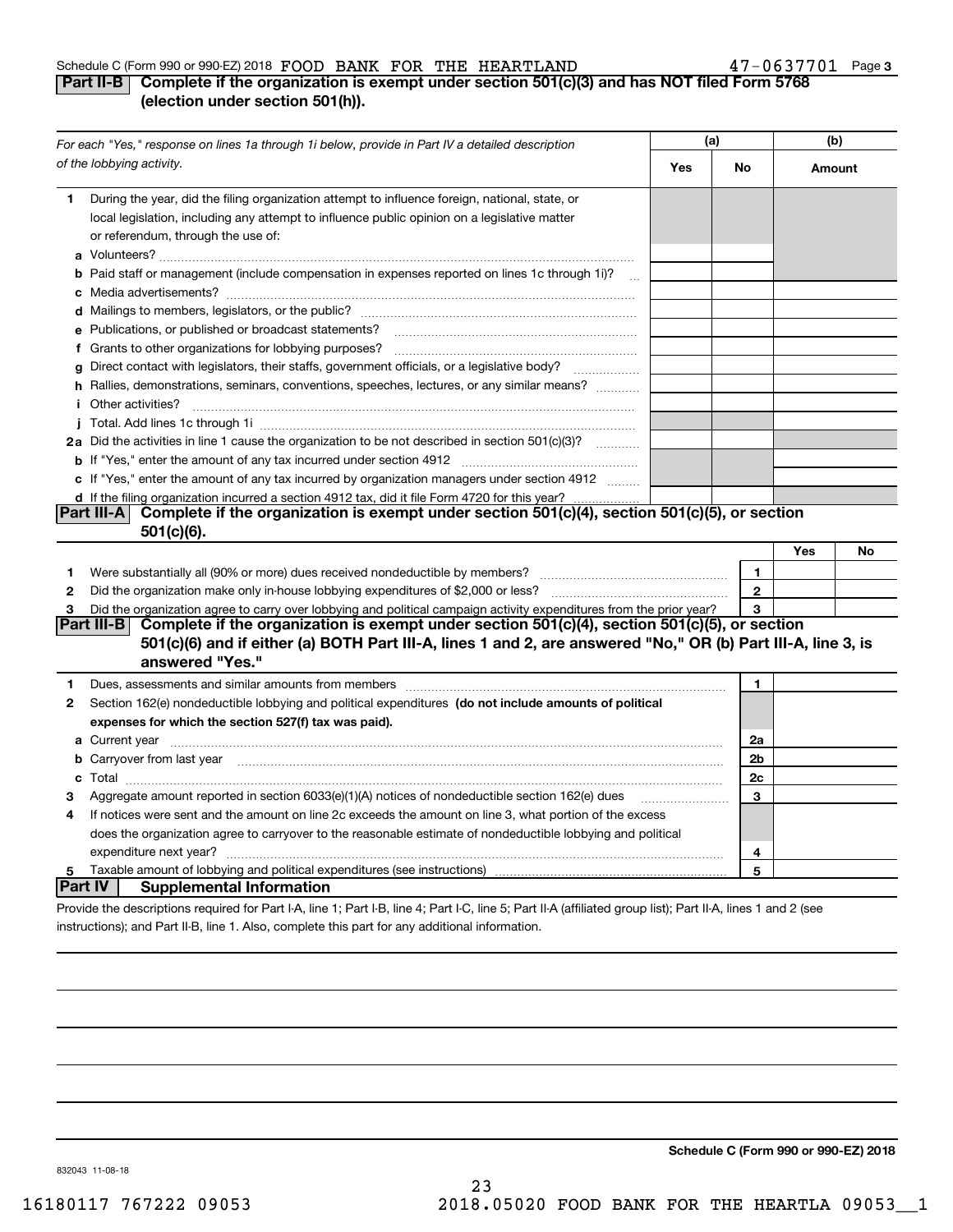| <b>SCHEDULE D</b> |  |
|-------------------|--|
|-------------------|--|

Department of the Treasury Internal Revenue Service

## **Supplemental Financial Statements**

(Form 990)<br>
Pepartment of the Treasury<br>
Department of the Treasury<br>
Department of the Treasury<br>
Department of the Treasury<br> **Co to www.irs.gov/Form990 for instructions and the latest information.**<br> **Co to www.irs.gov/Form9** 

| Go to www.irs.gov/Form990 for instructions and the latest informat |  |
|--------------------------------------------------------------------|--|
|                                                                    |  |



|         | Name of the organization<br>FOOD BANK FOR THE HEARTLAND                                                                                                    |                                                    | <b>Employer identification number</b><br>47-0637701 |
|---------|------------------------------------------------------------------------------------------------------------------------------------------------------------|----------------------------------------------------|-----------------------------------------------------|
| Part I  | Organizations Maintaining Donor Advised Funds or Other Similar Funds or Accounts. Complete if the                                                          |                                                    |                                                     |
|         | organization answered "Yes" on Form 990, Part IV, line 6.                                                                                                  |                                                    |                                                     |
|         |                                                                                                                                                            | (a) Donor advised funds                            | (b) Funds and other accounts                        |
|         |                                                                                                                                                            |                                                    |                                                     |
| 1       |                                                                                                                                                            |                                                    |                                                     |
| 2       | Aggregate value of contributions to (during year)                                                                                                          |                                                    |                                                     |
| 3       | Aggregate value of grants from (during year)                                                                                                               |                                                    |                                                     |
| 4       | Aggregate value at end of year encounter-contract and all all the Aggregate value at end of year                                                           |                                                    |                                                     |
| 5       | Did the organization inform all donors and donor advisors in writing that the assets held in donor advised funds                                           |                                                    |                                                     |
|         |                                                                                                                                                            |                                                    | Yes<br>No                                           |
| 6       | Did the organization inform all grantees, donors, and donor advisors in writing that grant funds can be used only                                          |                                                    |                                                     |
|         | for charitable purposes and not for the benefit of the donor or donor advisor, or for any other purpose conferring                                         |                                                    |                                                     |
|         | impermissible private benefit?                                                                                                                             |                                                    | Yes<br>No                                           |
| Part II | Conservation Easements. Complete if the organization answered "Yes" on Form 990, Part IV, line 7.                                                          |                                                    |                                                     |
| 1       | Purpose(s) of conservation easements held by the organization (check all that apply).                                                                      |                                                    |                                                     |
|         | Preservation of land for public use (e.g., recreation or education)                                                                                        | Preservation of a historically important land area |                                                     |
|         | Protection of natural habitat                                                                                                                              | Preservation of a certified historic structure     |                                                     |
|         | Preservation of open space                                                                                                                                 |                                                    |                                                     |
| 2       | Complete lines 2a through 2d if the organization held a qualified conservation contribution in the form of a conservation easement on the last             |                                                    |                                                     |
|         | day of the tax year.                                                                                                                                       |                                                    | Held at the End of the Tax Year                     |
|         | a Total number of conservation easements                                                                                                                   |                                                    | 2a                                                  |
| b       | Total acreage restricted by conservation easements                                                                                                         |                                                    | 2 <sub>b</sub>                                      |
| c       | Number of conservation easements on a certified historic structure included in (a) manufacture included in (a)                                             |                                                    | 2c                                                  |
|         | d Number of conservation easements included in (c) acquired after 7/25/06, and not on a historic structure                                                 |                                                    |                                                     |
|         | listed in the National Register [111] [12] The Mational Register [11] Material Register [11] Material Register                                             |                                                    | 2d                                                  |
| 3       | Number of conservation easements modified, transferred, released, extinguished, or terminated by the organization during the tax                           |                                                    |                                                     |
|         | $year \blacktriangleright$                                                                                                                                 |                                                    |                                                     |
| 4       | Number of states where property subject to conservation easement is located >                                                                              |                                                    |                                                     |
| 5       | Does the organization have a written policy regarding the periodic monitoring, inspection, handling of                                                     |                                                    |                                                     |
|         | violations, and enforcement of the conservation easements it holds?                                                                                        |                                                    | Yes<br><b>No</b>                                    |
| 6       | Staff and volunteer hours devoted to monitoring, inspecting, handling of violations, and enforcing conservation easements during the year                  |                                                    |                                                     |
|         |                                                                                                                                                            |                                                    |                                                     |
| 7       | Amount of expenses incurred in monitoring, inspecting, handling of violations, and enforcing conservation easements during the year                        |                                                    |                                                     |
|         | ▶ \$                                                                                                                                                       |                                                    |                                                     |
| 8       | Does each conservation easement reported on line 2(d) above satisfy the requirements of section 170(h)(4)(B)(i)                                            |                                                    |                                                     |
|         |                                                                                                                                                            |                                                    | Yes<br>No                                           |
|         | In Part XIII, describe how the organization reports conservation easements in its revenue and expense statement, and balance sheet, and                    |                                                    |                                                     |
|         | include, if applicable, the text of the footnote to the organization's financial statements that describes the organization's accounting for               |                                                    |                                                     |
|         | conservation easements.                                                                                                                                    |                                                    |                                                     |
|         | Organizations Maintaining Collections of Art, Historical Treasures, or Other Similar Assets.<br>Part III                                                   |                                                    |                                                     |
|         | Complete if the organization answered "Yes" on Form 990, Part IV, line 8.                                                                                  |                                                    |                                                     |
|         | 1a If the organization elected, as permitted under SFAS 116 (ASC 958), not to report in its revenue statement and balance sheet works of art,              |                                                    |                                                     |
|         | historical treasures, or other similar assets held for public exhibition, education, or research in furtherance of public service, provide, in Part XIII,  |                                                    |                                                     |
|         | the text of the footnote to its financial statements that describes these items.                                                                           |                                                    |                                                     |
|         |                                                                                                                                                            |                                                    |                                                     |
|         | <b>b</b> If the organization elected, as permitted under SFAS 116 (ASC 958), to report in its revenue statement and balance sheet works of art, historical |                                                    |                                                     |
|         | treasures, or other similar assets held for public exhibition, education, or research in furtherance of public service, provide the following amounts      |                                                    |                                                     |
|         | relating to these items:                                                                                                                                   |                                                    |                                                     |
|         |                                                                                                                                                            |                                                    |                                                     |
|         | (ii) Assets included in Form 990, Part X                                                                                                                   |                                                    | $\bullet$ \$                                        |
| 2       | If the organization received or held works of art, historical treasures, or other similar assets for financial gain, provide                               |                                                    |                                                     |
|         | the following amounts required to be reported under SFAS 116 (ASC 958) relating to these items:                                                            |                                                    |                                                     |
| а       |                                                                                                                                                            |                                                    | $\blacktriangleright$ \$                            |
|         |                                                                                                                                                            |                                                    | $\blacktriangleright$ \$                            |

24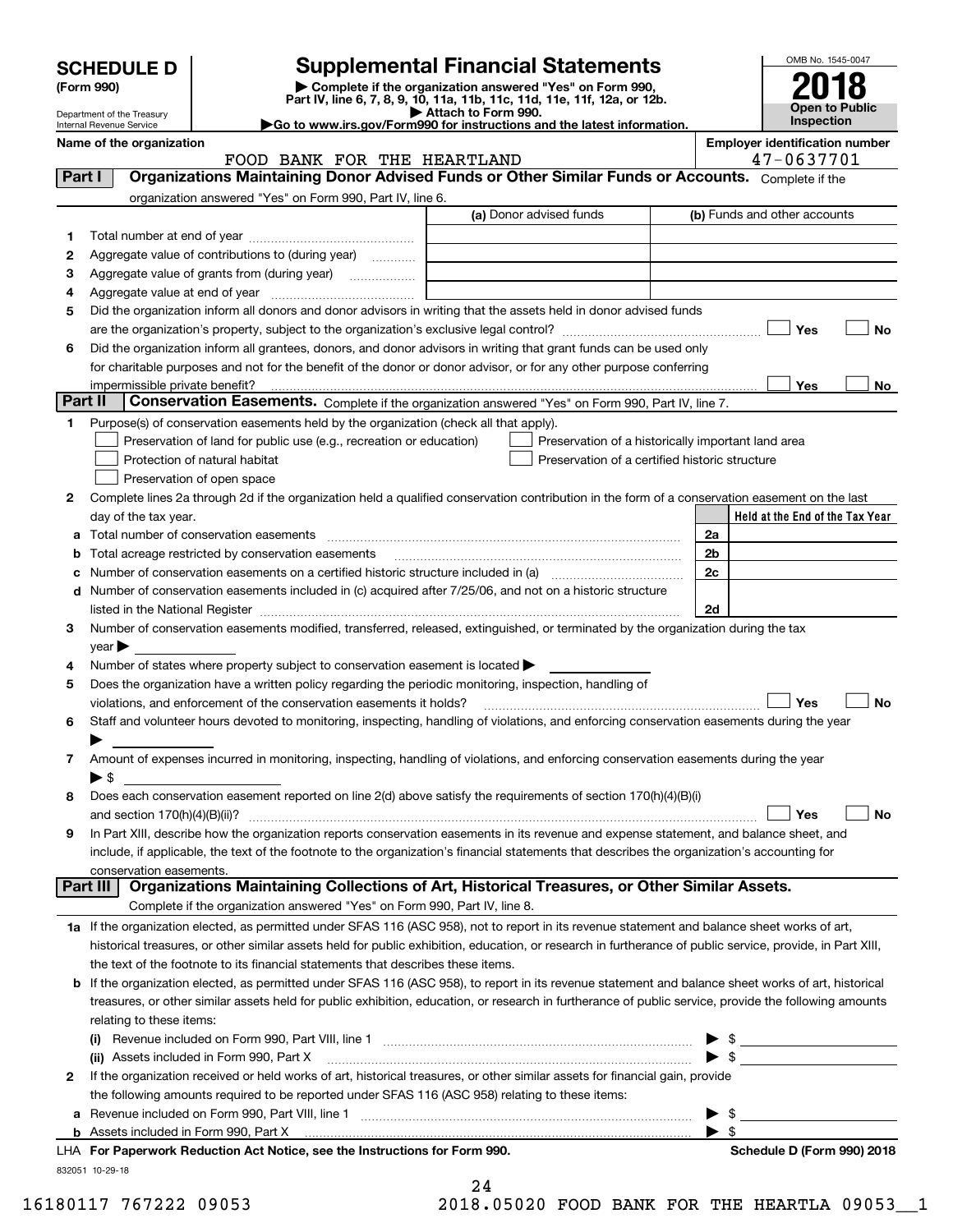|          | Schedule D (Form 990) 2018                                                                                                                                                                                                                                                                                                                        | FOOD BANK FOR THE HEARTLAND |                |                           |  |                          | $47 - 0637701$ Page 2      |                           |            |             |
|----------|---------------------------------------------------------------------------------------------------------------------------------------------------------------------------------------------------------------------------------------------------------------------------------------------------------------------------------------------------|-----------------------------|----------------|---------------------------|--|--------------------------|----------------------------|---------------------------|------------|-------------|
| Part III | Organizations Maintaining Collections of Art, Historical Treasures, or Other Similar Assets (continued)                                                                                                                                                                                                                                           |                             |                |                           |  |                          |                            |                           |            |             |
| З        | Using the organization's acquisition, accession, and other records, check any of the following that are a significant use of its collection items                                                                                                                                                                                                 |                             |                |                           |  |                          |                            |                           |            |             |
|          | (check all that apply):                                                                                                                                                                                                                                                                                                                           |                             |                |                           |  |                          |                            |                           |            |             |
| a        | Public exhibition                                                                                                                                                                                                                                                                                                                                 |                             |                | Loan or exchange programs |  |                          |                            |                           |            |             |
| b        | Scholarly research                                                                                                                                                                                                                                                                                                                                | e                           |                |                           |  |                          |                            |                           |            |             |
| c        | Preservation for future generations                                                                                                                                                                                                                                                                                                               |                             |                |                           |  |                          |                            |                           |            |             |
| 4        | Provide a description of the organization's collections and explain how they further the organization's exempt purpose in Part XIII.                                                                                                                                                                                                              |                             |                |                           |  |                          |                            |                           |            |             |
| 5        | During the year, did the organization solicit or receive donations of art, historical treasures, or other similar assets                                                                                                                                                                                                                          |                             |                |                           |  |                          |                            |                           |            |             |
|          | to be sold to raise funds rather than to be maintained as part of the organization's collection?                                                                                                                                                                                                                                                  |                             |                |                           |  |                          |                            | Yes                       |            | No          |
|          | <b>Part IV</b><br>Escrow and Custodial Arrangements. Complete if the organization answered "Yes" on Form 990, Part IV, line 9, or                                                                                                                                                                                                                 |                             |                |                           |  |                          |                            |                           |            |             |
|          | reported an amount on Form 990, Part X, line 21.                                                                                                                                                                                                                                                                                                  |                             |                |                           |  |                          |                            |                           |            |             |
|          | 1a Is the organization an agent, trustee, custodian or other intermediary for contributions or other assets not included                                                                                                                                                                                                                          |                             |                |                           |  |                          |                            |                           |            |             |
|          | on Form 990, Part X? <b>Marting Community Control</b> 2014 12:30 and 2014 12:30 and 2014 12:30 and 2014 12:30 and 201                                                                                                                                                                                                                             |                             |                |                           |  |                          |                            | Yes                       |            | No          |
|          | b If "Yes," explain the arrangement in Part XIII and complete the following table:                                                                                                                                                                                                                                                                |                             |                |                           |  |                          |                            |                           |            |             |
|          |                                                                                                                                                                                                                                                                                                                                                   |                             |                |                           |  |                          |                            | Amount                    |            |             |
| c        | Beginning balance                                                                                                                                                                                                                                                                                                                                 |                             |                |                           |  | 1c                       |                            |                           |            |             |
|          | Additions during the year manufactured and an annual contract of the year manufactured and all the year manufactured and all the year manufactured and all the year manufactured and all the year manufactured and all the yea                                                                                                                    |                             |                |                           |  | 1d<br>1e                 |                            |                           |            |             |
|          | Distributions during the year manufactured and an account of the state of the state of the state of the state o<br>Ending balance manufactured and contract the contract of the contract of the contract of the contract of the contract of the contract of the contract of the contract of the contract of the contract of the contract of the c |                             |                |                           |  | 1f                       |                            |                           |            |             |
|          | 2a Did the organization include an amount on Form 990, Part X, line 21, for escrow or custodial account liability?                                                                                                                                                                                                                                |                             |                |                           |  |                          |                            | Yes                       |            | No          |
|          | <b>b</b> If "Yes," explain the arrangement in Part XIII. Check here if the explanation has been provided on Part XIII                                                                                                                                                                                                                             |                             |                |                           |  |                          |                            |                           |            |             |
| Part V   | Endowment Funds. Complete if the organization answered "Yes" on Form 990, Part IV, line 10.                                                                                                                                                                                                                                                       |                             |                |                           |  |                          |                            |                           |            |             |
|          |                                                                                                                                                                                                                                                                                                                                                   | (a) Current year            | (b) Prior year | (c) Two years back        |  |                          | (d) Three years back       | (e) Four years back       |            |             |
| 1a       | Beginning of year balance                                                                                                                                                                                                                                                                                                                         | 1,389,264.                  | 1,273,903.     | 1, 111, 833.              |  |                          | 1,096,637.                 |                           | 1,069,174. |             |
| b        |                                                                                                                                                                                                                                                                                                                                                   | 19,966.                     | 14,297.        | 41,139.                   |  |                          | 66,256.                    |                           |            | 31,730.     |
|          | Net investment earnings, gains, and losses                                                                                                                                                                                                                                                                                                        | 69,616.                     | 112,462.       | 131,876.                  |  |                          | $-41,749.$                 |                           |            | 4,834.      |
|          |                                                                                                                                                                                                                                                                                                                                                   |                             |                |                           |  |                          |                            |                           |            |             |
|          | e Other expenditures for facilities                                                                                                                                                                                                                                                                                                               |                             |                |                           |  |                          |                            |                           |            |             |
|          | and programs                                                                                                                                                                                                                                                                                                                                      |                             |                |                           |  |                          |                            |                           |            |             |
|          | Administrative expenses                                                                                                                                                                                                                                                                                                                           | 12,001.                     | 11,398.        | 10,945.                   |  |                          | 9,311.                     |                           |            | 9,101.      |
| g        | End of year balance                                                                                                                                                                                                                                                                                                                               | 1,466,845.                  | 1,389,264.     | 1,273,903.                |  |                          | 1, 111, 833.               |                           | 1,096,637. |             |
| 2        | Provide the estimated percentage of the current year end balance (line 1g, column (a)) held as:                                                                                                                                                                                                                                                   |                             |                |                           |  |                          |                            |                           |            |             |
|          | Board designated or quasi-endowment                                                                                                                                                                                                                                                                                                               | 100.00                      | %              |                           |  |                          |                            |                           |            |             |
| b        | .00<br>Permanent endowment                                                                                                                                                                                                                                                                                                                        | %                           |                |                           |  |                          |                            |                           |            |             |
| c        | Temporarily restricted endowment                                                                                                                                                                                                                                                                                                                  | .00<br>%                    |                |                           |  |                          |                            |                           |            |             |
|          | The percentages on lines 2a, 2b, and 2c should equal 100%.                                                                                                                                                                                                                                                                                        |                             |                |                           |  |                          |                            |                           |            |             |
|          | 3a Are there endowment funds not in the possession of the organization that are held and administered for the organization                                                                                                                                                                                                                        |                             |                |                           |  |                          |                            |                           |            |             |
|          | by:                                                                                                                                                                                                                                                                                                                                               |                             |                |                           |  |                          |                            |                           | Yes        | No          |
|          | (i)                                                                                                                                                                                                                                                                                                                                               |                             |                |                           |  |                          |                            | 3a(i)                     |            | X           |
|          | (ii) related organizations                                                                                                                                                                                                                                                                                                                        |                             |                |                           |  |                          |                            | 3a(ii)                    |            | $\mathbf X$ |
|          |                                                                                                                                                                                                                                                                                                                                                   |                             |                |                           |  |                          |                            | 3b                        |            |             |
|          | Describe in Part XIII the intended uses of the organization's endowment funds.<br>Land, Buildings, and Equipment.<br><b>Part VI</b>                                                                                                                                                                                                               |                             |                |                           |  |                          |                            |                           |            |             |
|          | Complete if the organization answered "Yes" on Form 990, Part IV, line 11a. See Form 990, Part X, line 10.                                                                                                                                                                                                                                        |                             |                |                           |  |                          |                            |                           |            |             |
|          | Description of property                                                                                                                                                                                                                                                                                                                           | (a) Cost or other           |                | (b) Cost or other         |  | (c) Accumulated          |                            | (d) Book value            |            |             |
|          |                                                                                                                                                                                                                                                                                                                                                   | basis (investment)          |                | basis (other)             |  | depreciation             |                            |                           |            |             |
|          |                                                                                                                                                                                                                                                                                                                                                   |                             |                | 292,700.                  |  |                          |                            |                           |            | 292,700.    |
| b        |                                                                                                                                                                                                                                                                                                                                                   |                             |                | 2,342,409.                |  | 537,328.                 |                            | $\overline{1,805}$ , 081. |            |             |
|          |                                                                                                                                                                                                                                                                                                                                                   |                             |                | 4,404,864.                |  | $\overline{997}$ , 840.  |                            | 3,407,024.                |            |             |
| d        |                                                                                                                                                                                                                                                                                                                                                   |                             |                | 1,809,142.                |  | $\overline{1,281,561}$ . |                            |                           | 527,581.   |             |
|          |                                                                                                                                                                                                                                                                                                                                                   |                             |                |                           |  |                          |                            |                           |            |             |
|          |                                                                                                                                                                                                                                                                                                                                                   |                             |                |                           |  |                          |                            | 6,032,386.                |            |             |
|          |                                                                                                                                                                                                                                                                                                                                                   |                             |                |                           |  |                          | Cahadula D (Faum 000) 0040 |                           |            |             |

**Schedule D (Form 990) 2018**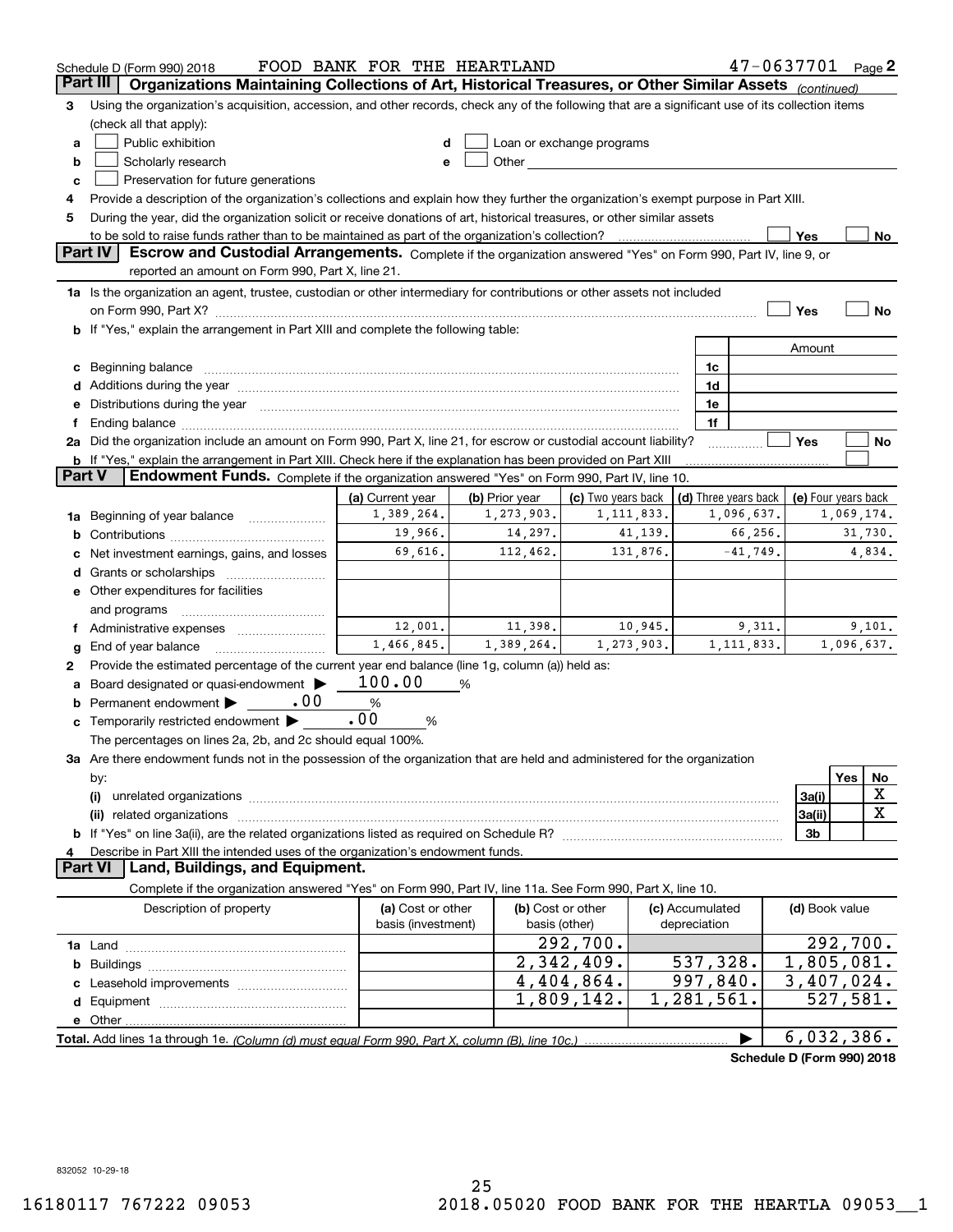#### Complete if the organization answered "Yes" on Form 990, Part IV, line 11b. See Form 990, Part X, line 12.

| Complete in the organization answered these on Form 990, Part IV, line TTD. See Form 990, Part A, line TZ. |                |                                                           |  |  |  |  |  |  |  |
|------------------------------------------------------------------------------------------------------------|----------------|-----------------------------------------------------------|--|--|--|--|--|--|--|
| (a) Description of security or category (including name of security)                                       | (b) Book value | (c) Method of valuation: Cost or end-of-year market value |  |  |  |  |  |  |  |
| (1) Financial derivatives                                                                                  |                |                                                           |  |  |  |  |  |  |  |
| (2) Closely-held equity interests                                                                          |                |                                                           |  |  |  |  |  |  |  |
| (3) Other                                                                                                  |                |                                                           |  |  |  |  |  |  |  |
| (A)                                                                                                        |                |                                                           |  |  |  |  |  |  |  |
| (B)                                                                                                        |                |                                                           |  |  |  |  |  |  |  |
| (C)                                                                                                        |                |                                                           |  |  |  |  |  |  |  |
| (D)                                                                                                        |                |                                                           |  |  |  |  |  |  |  |
| (E)                                                                                                        |                |                                                           |  |  |  |  |  |  |  |
| (F)                                                                                                        |                |                                                           |  |  |  |  |  |  |  |
| (G)                                                                                                        |                |                                                           |  |  |  |  |  |  |  |
| (H)                                                                                                        |                |                                                           |  |  |  |  |  |  |  |
| Total. (Col. (b) must equal Form 990, Part X, col. (B) line $12$ .)                                        |                |                                                           |  |  |  |  |  |  |  |

#### **Part VIII Investments - Program Related.**

Complete if the organization answered "Yes" on Form 990, Part IV, line 11c. See Form 990, Part X, line 13.

| (a) Description of investment                                              | (b) Book value | (c) Method of valuation: Cost or end-of-year market value |
|----------------------------------------------------------------------------|----------------|-----------------------------------------------------------|
| ENDOWMENT FUND<br>(1)                                                      | 1,466,844.     | END-OF-YEAR MARKET VALUE                                  |
| FUNDED DEPRECIATION FUND<br>(2)                                            | 1,284,903.     | END-OF-YEAR MARKET VALUE                                  |
| $\left(3\right)$                                                           |                |                                                           |
| (4)                                                                        |                |                                                           |
| $\frac{1}{2}$ (5)                                                          |                |                                                           |
| (6)                                                                        |                |                                                           |
| (7)                                                                        |                |                                                           |
| (8)                                                                        |                |                                                           |
| (9)                                                                        |                |                                                           |
| <b>Total.</b> (Col. (b) must equal Form 990, Part X, col. (B) line $13$ .) | 2,751,747.     |                                                           |

#### **Part IX Other Assets.**

Complete if the organization answered "Yes" on Form 990, Part IV, line 11d. See Form 990, Part X, line 15.

| (a) Description | (b) Book value |
|-----------------|----------------|
| (1)             |                |
| (2)             |                |
| (3)             |                |
| (4)             |                |
| (5)             |                |
| (6)             |                |
| (7)             |                |
| (8)             |                |
| (9)             |                |
|                 |                |

**Part X Other Liabilities.**

Complete if the organization answered "Yes" on Form 990, Part IV, line 11e or 11f. See Form 990, Part X, line 25.

| (a) Description of liability                                            | (b) Book value |
|-------------------------------------------------------------------------|----------------|
| Federal income taxes                                                    |                |
| OTHER CURRENT LIABILITIES<br>(2)                                        | 500.           |
| OPERATING LEASES<br>CURRENT PORTION<br>$\overline{\phantom{a}}$<br>(3)  | 27,327.        |
| OPERATING LEASES - LT PORTION<br>(4)                                    | 100, 566.      |
| (5)                                                                     |                |
| (6)                                                                     |                |
| (7)                                                                     |                |
| (8)                                                                     |                |
| (9)                                                                     |                |
| Total. (Column (b) must equal Form 990, Part X, col. (B) line 25.)<br>. | 128,393.       |

**2.**Liability for uncertain tax positions. In Part XIII, provide the text of the footnote to the organization's financial statements that reports the

organization's liability for uncertain tax positions under FIN 48 (ASC 740). Check here if the text of the footnote has been provided in Part XIII  $~\boxed{\rm X}$ 

**Schedule D (Form 990) 2018**

832053 10-29-18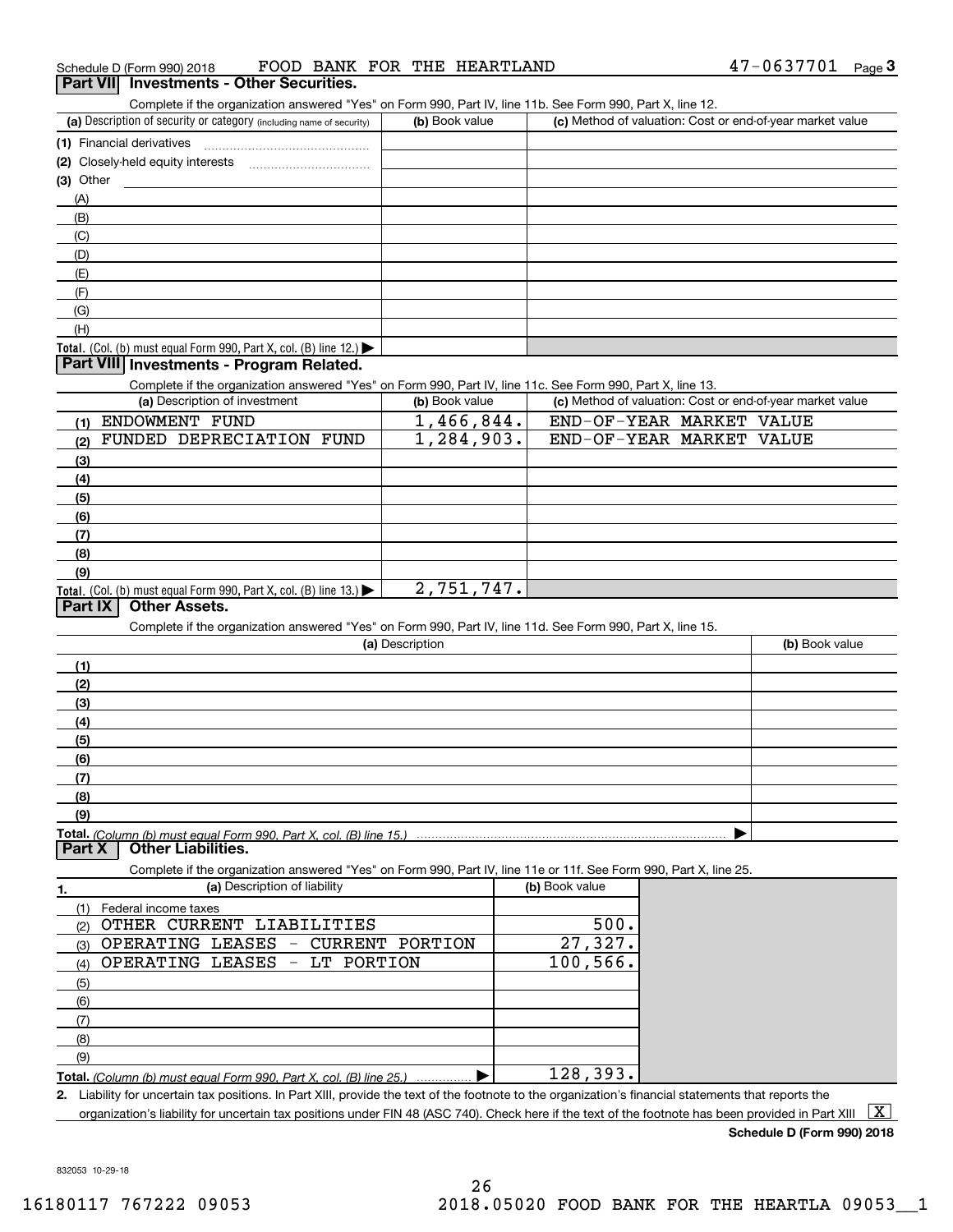|    | FOOD BANK FOR THE HEARTLAND<br>Schedule D (Form 990) 2018                                                                                                                                                                          |                |          |                         | $47 - 0637701$ Page 4      |
|----|------------------------------------------------------------------------------------------------------------------------------------------------------------------------------------------------------------------------------------|----------------|----------|-------------------------|----------------------------|
|    | Reconciliation of Revenue per Audited Financial Statements With Revenue per Return.<br><b>Part XI</b>                                                                                                                              |                |          |                         |                            |
|    | Complete if the organization answered "Yes" on Form 990, Part IV, line 12a.                                                                                                                                                        |                |          |                         |                            |
| 1  | Total revenue, gains, and other support per audited financial statements                                                                                                                                                           |                |          | $\mathbf{1}$            | 28,667,550.                |
| 2  | Amounts included on line 1 but not on Form 990, Part VIII, line 12:                                                                                                                                                                |                |          |                         |                            |
| a  | Net unrealized gains (losses) on investments [11] matter contracts and the unrealized gains (losses) on investments                                                                                                                | 2a             | 25,986.  |                         |                            |
| b  |                                                                                                                                                                                                                                    | 2 <sub>b</sub> | 113,527. |                         |                            |
| c  |                                                                                                                                                                                                                                    | 2c             |          |                         |                            |
| d  | Other (Describe in Part XIII.) <b>Construction Contract Construction</b> Chern Construction Construction Construction                                                                                                              | 2d             |          |                         |                            |
| e  | Add lines 2a through 2d <b>must be a constructed as the constant of the construction</b> and the state of the state of the state of the state of the state of the state of the state of the state of the state of the state of the |                |          | 2e                      | 139,513.                   |
| 3  |                                                                                                                                                                                                                                    |                |          | $\overline{\mathbf{3}}$ | 28,528,037.                |
| 4  | Amounts included on Form 990, Part VIII, line 12, but not on line 1:                                                                                                                                                               |                |          |                         |                            |
|    | Investment expenses not included on Form 990, Part VIII, line 7b [1000000000000000000000000000000000                                                                                                                               | 4a             | 24,518.  |                         |                            |
| b  | Other (Describe in Part XIII.) <b>Construction Contract Construction</b> Chemistry Chemistry Chemistry Chemistry Chemistry                                                                                                         | 4 <sub>b</sub> |          |                         |                            |
| c. | Add lines 4a and 4b                                                                                                                                                                                                                |                |          | 4c                      | 24,518.                    |
|    |                                                                                                                                                                                                                                    |                |          | $5^{\circ}$             | 28, 552, 555.              |
|    |                                                                                                                                                                                                                                    |                |          |                         |                            |
|    | Part XII   Reconciliation of Expenses per Audited Financial Statements With Expenses per Return.                                                                                                                                   |                |          |                         |                            |
|    | Complete if the organization answered "Yes" on Form 990, Part IV, line 12a.                                                                                                                                                        |                |          |                         |                            |
| 1  | Total expenses and losses per audited financial statements [11,11] [11] Total expenses and losses per audited financial statements [11] [11] Total expenses and losses per audited financial statements                            |                |          | $\blacksquare$          | $\overline{28,}$ 522, 115. |
| 2  | Amounts included on line 1 but not on Form 990, Part IX, line 25:                                                                                                                                                                  |                |          |                         |                            |
| a  |                                                                                                                                                                                                                                    | 2a             | 113,527. |                         |                            |
| b  |                                                                                                                                                                                                                                    | 2 <sub>b</sub> |          |                         |                            |
| c  |                                                                                                                                                                                                                                    | 2c             |          |                         |                            |
| d  |                                                                                                                                                                                                                                    | 2d             |          |                         |                            |
| e  | Add lines 2a through 2d <b>contained a contained a contained a contained a</b> contained a contained a contact the set                                                                                                             |                |          | 2e                      | <u> 113,527.</u>           |
| 3  | Subtract line 2e from line 1 <b>Manual Community and Community</b> Subtract line 2e from line 1                                                                                                                                    |                |          | 3                       | 28,408,588.                |
| 4  | Amounts included on Form 990, Part IX, line 25, but not on line 1:                                                                                                                                                                 |                |          |                         |                            |
| a  |                                                                                                                                                                                                                                    | 4a             | 24,518.  |                         |                            |
|    | Other (Describe in Part XIII.)                                                                                                                                                                                                     | 4 <sub>b</sub> |          |                         |                            |
|    | c Add lines 4a and 4b                                                                                                                                                                                                              |                |          | 4c                      | 24,518.                    |
|    | Part XIII Supplemental Information.                                                                                                                                                                                                |                |          | 5                       | 28, 433, 106.              |

Provide the descriptions required for Part II, lines 3, 5, and 9; Part III, lines 1a and 4; Part IV, lines 1b and 2b; Part V, line 4; Part X, line 2; Part XI, lines 2d and 4b; and Part XII, lines 2d and 4b. Also complete this part to provide any additional information.

#### PART X, LINE 2:

| THE ORGANIZATION IS EXEMPT FROM INCOME TAXES UNDER SECTION 501(C)(3) OF  |
|--------------------------------------------------------------------------|
| THE INTERNAL REVENUE CODE. ACCORDINGLY, NO INCOME TAXES ARE INCLUDED IN  |
| THESE FINANCIAL STATEMENTS. THE ORGANIZATION HAS ALSO BEEN CLASSIFIED AS |
| AN ENTITY THAT IS NOT A PRIVATE FOUNDATION WITHIN THE MEANING OF SECTION |
| 509(A) AND OUALIFIES FOR DEDUCTIBLE CONTRIBUTIONS AS PROVIDED IN SECTION |
| $170(B)(1)(A)(VI)$ . THE ORGANIZATION BELIEVES THAT IT HAS APPROPRIATE   |
| SUPPORT FOR ANY TAX POSITIONS TAKEN, AND AS SUCH, DOES NOT HAVE ANY      |
| UNCERTAIN TAX POSITIONS THAT ARE MATERIAL TO THE FINANCIAL STATEMENTS.   |
|                                                                          |

27

832054 10-29-18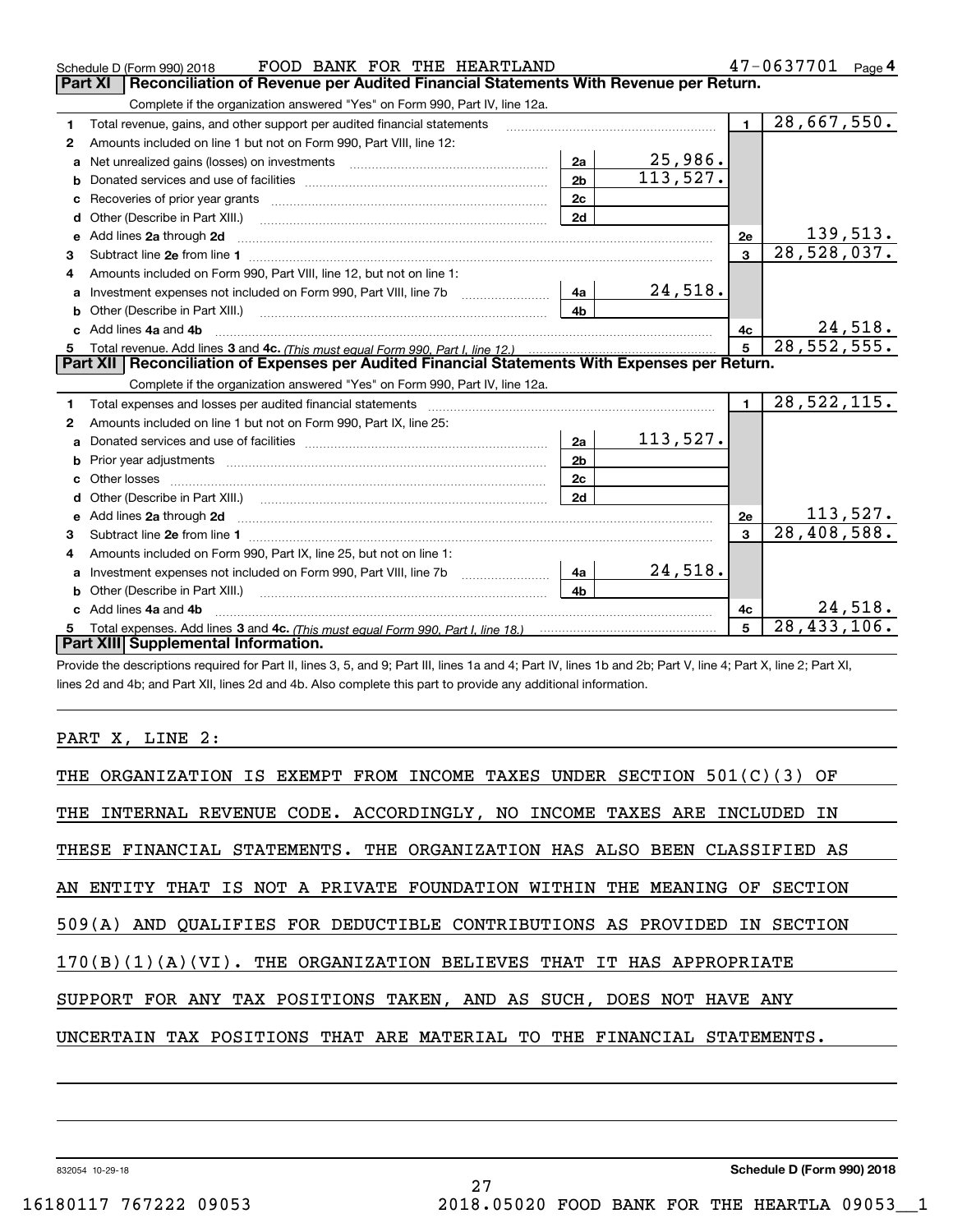| <b>Part XIII Supplemental Information</b> (continued) |  |                            |
|-------------------------------------------------------|--|----------------------------|
|                                                       |  |                            |
|                                                       |  |                            |
|                                                       |  |                            |
|                                                       |  |                            |
|                                                       |  |                            |
|                                                       |  |                            |
|                                                       |  |                            |
|                                                       |  |                            |
|                                                       |  |                            |
|                                                       |  |                            |
|                                                       |  |                            |
|                                                       |  |                            |
|                                                       |  |                            |
|                                                       |  |                            |
|                                                       |  |                            |
|                                                       |  |                            |
|                                                       |  |                            |
|                                                       |  |                            |
|                                                       |  |                            |
|                                                       |  |                            |
|                                                       |  |                            |
|                                                       |  |                            |
|                                                       |  |                            |
|                                                       |  |                            |
|                                                       |  |                            |
|                                                       |  |                            |
|                                                       |  |                            |
|                                                       |  |                            |
|                                                       |  |                            |
|                                                       |  | Schedule D (Form 990) 2018 |

832055 10-29-18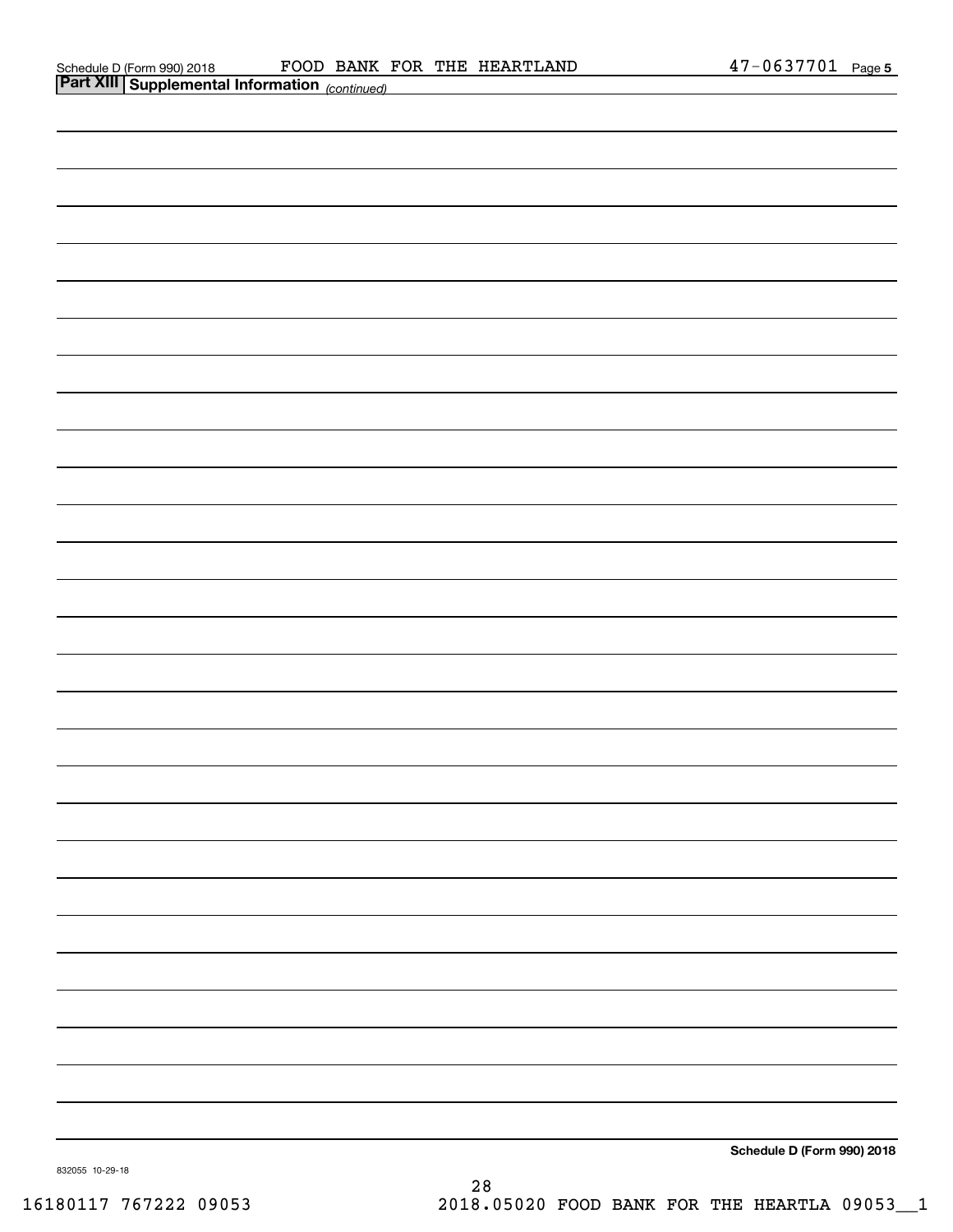| <b>SCHEDULE G</b>                                                                                                 |                                                                                                                                                                     | <b>Supplemental Information Regarding Fundraising or Gaming Activities</b>                                                                                                                                                                           |                                                                            |    |                                                       |  |                                                                            | OMB No. 1545-0047                                       |
|-------------------------------------------------------------------------------------------------------------------|---------------------------------------------------------------------------------------------------------------------------------------------------------------------|------------------------------------------------------------------------------------------------------------------------------------------------------------------------------------------------------------------------------------------------------|----------------------------------------------------------------------------|----|-------------------------------------------------------|--|----------------------------------------------------------------------------|---------------------------------------------------------|
| (Form 990 or 990-EZ)                                                                                              | Complete if the organization answered "Yes" on Form 990, Part IV, line 17, 18, or 19, or if the<br>organization entered more than \$15,000 on Form 990-EZ, line 6a. |                                                                                                                                                                                                                                                      |                                                                            |    |                                                       |  |                                                                            | 2018                                                    |
|                                                                                                                   | Attach to Form 990 or Form 990-EZ.                                                                                                                                  |                                                                                                                                                                                                                                                      |                                                                            |    |                                                       |  |                                                                            | <b>Open to Public</b>                                   |
| Department of the Treasury<br>Internal Revenue Service                                                            |                                                                                                                                                                     | ► Go to www.irs.gov/Form990 for instructions and the latest information.                                                                                                                                                                             |                                                                            |    |                                                       |  |                                                                            | Inspection                                              |
| Name of the organization                                                                                          |                                                                                                                                                                     | FOOD BANK FOR THE HEARTLAND                                                                                                                                                                                                                          |                                                                            |    |                                                       |  | 47-0637701                                                                 | <b>Employer identification number</b>                   |
| Part I                                                                                                            |                                                                                                                                                                     | Fundraising Activities. Complete if the organization answered "Yes" on Form 990, Part IV, line 17. Form 990-EZ filers are not                                                                                                                        |                                                                            |    |                                                       |  |                                                                            |                                                         |
|                                                                                                                   | required to complete this part.                                                                                                                                     |                                                                                                                                                                                                                                                      |                                                                            |    |                                                       |  |                                                                            |                                                         |
| $X$ Mail solicitations<br>a<br>b<br>Phone solicitations<br>c<br>$\boxed{\textbf{X}}$ In-person solicitations<br>d | Internet and email solicitations                                                                                                                                    | 1 Indicate whether the organization raised funds through any of the following activities. Check all that apply.<br>$f[\overline{X}]$ Solicitation of government grants<br>$g\mid X$ Special fundraising events                                       |                                                                            |    | $e$ $\boxed{X}$ Solicitation of non-government grants |  |                                                                            |                                                         |
|                                                                                                                   |                                                                                                                                                                     | 2 a Did the organization have a written or oral agreement with any individual (including officers, directors, trustees, or                                                                                                                           |                                                                            |    |                                                       |  |                                                                            |                                                         |
| compensated at least \$5,000 by the organization.                                                                 |                                                                                                                                                                     | key employees listed in Form 990, Part VII) or entity in connection with professional fundraising services?<br>b If "Yes," list the 10 highest paid individuals or entities (fundraisers) pursuant to agreements under which the fundraiser is to be |                                                                            |    |                                                       |  | $\boxed{\text{X}}$ Yes                                                     | No                                                      |
| (i) Name and address of individual<br>or entity (fundraiser)                                                      |                                                                                                                                                                     | (ii) Activity                                                                                                                                                                                                                                        | (iii) Did<br>fundraiser<br>have custody<br>or control of<br>contributions? |    | (iv) Gross receipts<br>from activity                  |  | (v) Amount paid<br>to (or retained by)<br>fundraiser<br>listed in col. (i) | (vi) Amount paid<br>to (or retained by)<br>organization |
| RKD ALPHA DOG - 8001 S. 13TH                                                                                      |                                                                                                                                                                     | DIRECT MAIL MARKETING                                                                                                                                                                                                                                | Yes                                                                        | No |                                                       |  |                                                                            |                                                         |
| STREET, LINCOLN, NE                                                                                               | 68512                                                                                                                                                               | SERVICES                                                                                                                                                                                                                                             | X                                                                          |    | 787.517.                                              |  | 485,688.                                                                   | 301,829.                                                |
|                                                                                                                   |                                                                                                                                                                     |                                                                                                                                                                                                                                                      |                                                                            |    |                                                       |  |                                                                            |                                                         |
|                                                                                                                   |                                                                                                                                                                     |                                                                                                                                                                                                                                                      |                                                                            |    |                                                       |  |                                                                            |                                                         |
|                                                                                                                   |                                                                                                                                                                     |                                                                                                                                                                                                                                                      |                                                                            |    |                                                       |  |                                                                            |                                                         |
|                                                                                                                   |                                                                                                                                                                     |                                                                                                                                                                                                                                                      |                                                                            |    |                                                       |  |                                                                            |                                                         |
|                                                                                                                   |                                                                                                                                                                     |                                                                                                                                                                                                                                                      |                                                                            |    |                                                       |  |                                                                            |                                                         |
|                                                                                                                   |                                                                                                                                                                     |                                                                                                                                                                                                                                                      |                                                                            |    |                                                       |  |                                                                            |                                                         |
|                                                                                                                   |                                                                                                                                                                     |                                                                                                                                                                                                                                                      |                                                                            |    |                                                       |  |                                                                            |                                                         |
|                                                                                                                   |                                                                                                                                                                     |                                                                                                                                                                                                                                                      |                                                                            |    |                                                       |  |                                                                            |                                                         |
|                                                                                                                   |                                                                                                                                                                     |                                                                                                                                                                                                                                                      |                                                                            |    |                                                       |  |                                                                            |                                                         |
|                                                                                                                   |                                                                                                                                                                     |                                                                                                                                                                                                                                                      |                                                                            |    |                                                       |  |                                                                            |                                                         |
|                                                                                                                   |                                                                                                                                                                     |                                                                                                                                                                                                                                                      |                                                                            |    |                                                       |  |                                                                            |                                                         |
|                                                                                                                   |                                                                                                                                                                     |                                                                                                                                                                                                                                                      |                                                                            |    |                                                       |  |                                                                            |                                                         |
|                                                                                                                   |                                                                                                                                                                     |                                                                                                                                                                                                                                                      |                                                                            |    |                                                       |  |                                                                            |                                                         |
|                                                                                                                   |                                                                                                                                                                     |                                                                                                                                                                                                                                                      |                                                                            |    |                                                       |  |                                                                            |                                                         |
| Total                                                                                                             |                                                                                                                                                                     |                                                                                                                                                                                                                                                      |                                                                            |    | 787,517.                                              |  | 485,688.                                                                   | 301,829.                                                |
| or licensing.                                                                                                     |                                                                                                                                                                     | 3 List all states in which the organization is registered or licensed to solicit contributions or has been notified it is exempt from registration                                                                                                   |                                                                            |    |                                                       |  |                                                                            |                                                         |
| NE, IA                                                                                                            |                                                                                                                                                                     |                                                                                                                                                                                                                                                      |                                                                            |    |                                                       |  |                                                                            |                                                         |
|                                                                                                                   |                                                                                                                                                                     |                                                                                                                                                                                                                                                      |                                                                            |    |                                                       |  |                                                                            |                                                         |
|                                                                                                                   |                                                                                                                                                                     |                                                                                                                                                                                                                                                      |                                                                            |    |                                                       |  |                                                                            |                                                         |
|                                                                                                                   |                                                                                                                                                                     |                                                                                                                                                                                                                                                      |                                                                            |    |                                                       |  |                                                                            |                                                         |
|                                                                                                                   |                                                                                                                                                                     |                                                                                                                                                                                                                                                      |                                                                            |    |                                                       |  |                                                                            |                                                         |
|                                                                                                                   |                                                                                                                                                                     |                                                                                                                                                                                                                                                      |                                                                            |    |                                                       |  |                                                                            |                                                         |
|                                                                                                                   |                                                                                                                                                                     |                                                                                                                                                                                                                                                      |                                                                            |    |                                                       |  |                                                                            |                                                         |
|                                                                                                                   |                                                                                                                                                                     |                                                                                                                                                                                                                                                      |                                                                            |    |                                                       |  |                                                                            |                                                         |

LHA For Paperwork Reduction Act Notice, see the Instructions for Form 990 or 990-EZ. Schedule G (Form 990 or 990-EZ) 2018

832081 10-03-18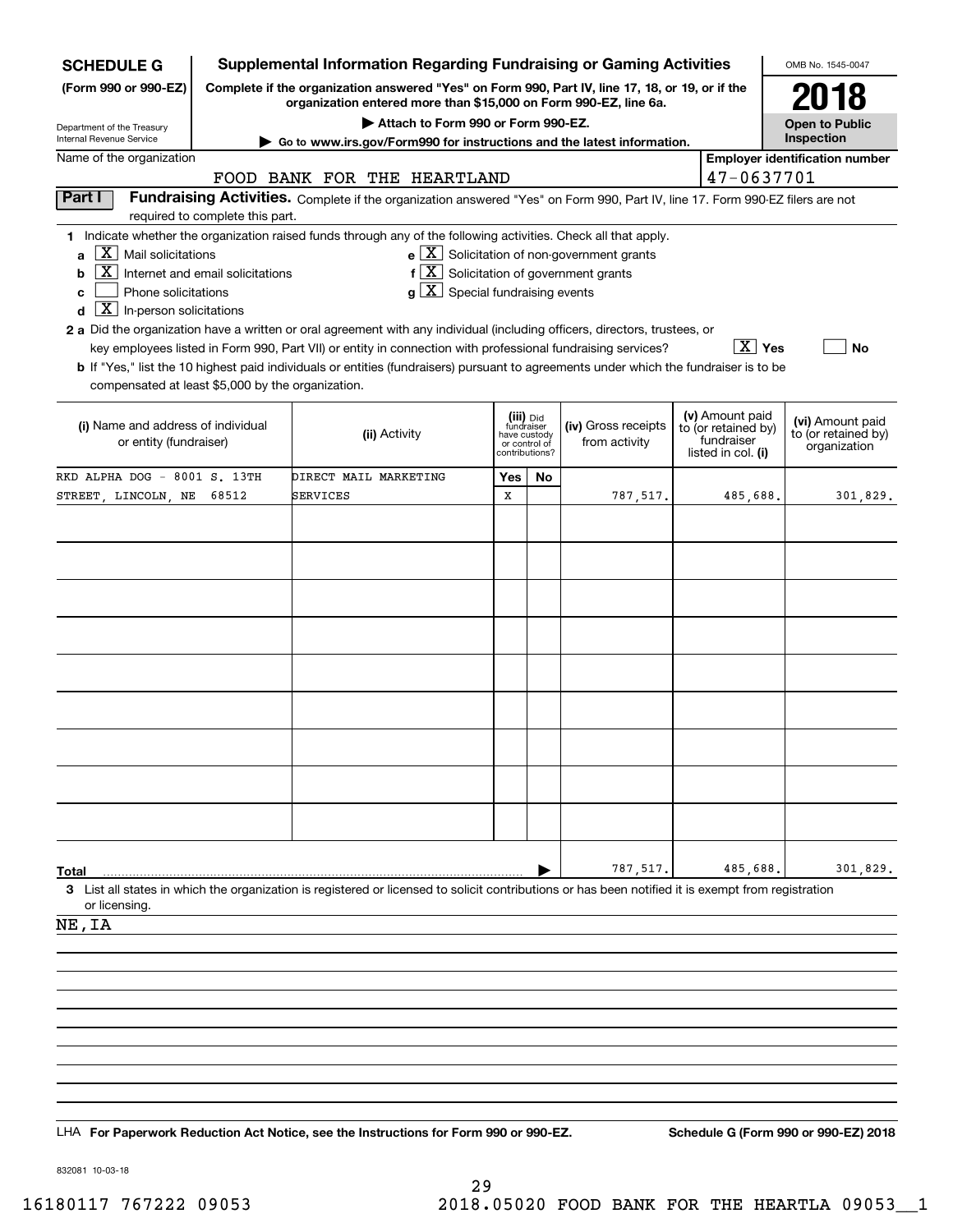#### Schedule G (Form 990 or 990-EZ) 2018 Page FOOD BANK FOR THE HEARTLAND 47-0637701

**2**

**Part II** | Fundraising Events. Complete if the organization answered "Yes" on Form 990, Part IV, line 18, or reported more than \$15,000

|                 |          | of fundraising event contributions and gross income on Form 990-EZ, lines 1 and 6b. List events with gross receipts greater than \$5,000. |                    |                                                  |                      |                                                     |
|-----------------|----------|-------------------------------------------------------------------------------------------------------------------------------------------|--------------------|--------------------------------------------------|----------------------|-----------------------------------------------------|
|                 |          |                                                                                                                                           | (a) Event #1       | (b) Event #2                                     | (c) Other events     | (d) Total events                                    |
|                 |          |                                                                                                                                           | CELEBRITY          |                                                  | <b>NONE</b>          | (add col. (a) through                               |
|                 |          |                                                                                                                                           | CHEF               |                                                  |                      | col. (c)                                            |
|                 |          |                                                                                                                                           | (event type)       | (event type)                                     | (total number)       |                                                     |
| Revenue         |          |                                                                                                                                           |                    |                                                  |                      |                                                     |
|                 |          |                                                                                                                                           | 322,542.           |                                                  |                      | 322,542.                                            |
|                 |          |                                                                                                                                           |                    |                                                  |                      |                                                     |
|                 |          |                                                                                                                                           |                    |                                                  |                      |                                                     |
|                 |          |                                                                                                                                           |                    |                                                  |                      |                                                     |
|                 |          | 3 Gross income (line 1 minus line 2)                                                                                                      | 322,542.           |                                                  |                      | 322,542.                                            |
|                 |          |                                                                                                                                           |                    |                                                  |                      |                                                     |
|                 |          |                                                                                                                                           |                    |                                                  |                      |                                                     |
|                 |          |                                                                                                                                           |                    |                                                  |                      |                                                     |
|                 | 5        |                                                                                                                                           |                    |                                                  |                      |                                                     |
|                 |          |                                                                                                                                           |                    |                                                  |                      |                                                     |
|                 |          |                                                                                                                                           | 14,523.            |                                                  |                      | 14,523.                                             |
|                 |          |                                                                                                                                           |                    |                                                  |                      |                                                     |
| Direct Expenses |          |                                                                                                                                           |                    |                                                  |                      |                                                     |
|                 |          |                                                                                                                                           |                    |                                                  |                      |                                                     |
|                 |          |                                                                                                                                           |                    |                                                  |                      |                                                     |
|                 | 8        |                                                                                                                                           | 55,000.<br>21,947. |                                                  |                      | <u>55,000.</u><br>21,947.                           |
|                 | 9        |                                                                                                                                           |                    |                                                  |                      | 91,470.                                             |
|                 | 10       | Direct expense summary. Add lines 4 through 9 in column (d)                                                                               |                    |                                                  |                      | 231,072.                                            |
|                 | Part III | 11 Net income summary. Subtract line 10 from line 3, column (d)                                                                           |                    |                                                  |                      |                                                     |
|                 |          | Gaming. Complete if the organization answered "Yes" on Form 990, Part IV, line 19, or reported more than                                  |                    |                                                  |                      |                                                     |
|                 |          | \$15,000 on Form 990-EZ, line 6a.                                                                                                         |                    |                                                  |                      |                                                     |
|                 |          |                                                                                                                                           | (a) Bingo          | (b) Pull tabs/instant<br>bingo/progressive bingo | (c) Other gaming     | (d) Total gaming (add<br>col. (a) through col. (c)) |
| Revenue         |          |                                                                                                                                           |                    |                                                  |                      |                                                     |
|                 |          |                                                                                                                                           |                    |                                                  |                      |                                                     |
|                 |          |                                                                                                                                           |                    |                                                  |                      |                                                     |
|                 |          |                                                                                                                                           |                    |                                                  |                      |                                                     |
|                 |          |                                                                                                                                           |                    |                                                  |                      |                                                     |
| Expenses        |          |                                                                                                                                           |                    |                                                  |                      |                                                     |
|                 |          |                                                                                                                                           |                    |                                                  |                      |                                                     |
|                 |          |                                                                                                                                           |                    |                                                  |                      |                                                     |
| <b>Direct</b>   |          |                                                                                                                                           |                    |                                                  |                      |                                                     |
|                 |          |                                                                                                                                           |                    |                                                  |                      |                                                     |
|                 |          | 5 Other direct expenses                                                                                                                   |                    |                                                  |                      |                                                     |
|                 |          |                                                                                                                                           | %<br>Yes           | Yes<br>%                                         | Yes<br>$\frac{0}{0}$ |                                                     |
|                 |          | 6 Volunteer labor                                                                                                                         | No.                | No                                               | No                   |                                                     |
|                 |          |                                                                                                                                           |                    |                                                  |                      |                                                     |
|                 |          | 7 Direct expense summary. Add lines 2 through 5 in column (d)                                                                             |                    |                                                  |                      |                                                     |
|                 |          |                                                                                                                                           |                    |                                                  |                      |                                                     |
|                 |          |                                                                                                                                           |                    |                                                  |                      |                                                     |
|                 |          |                                                                                                                                           |                    |                                                  |                      |                                                     |
|                 |          |                                                                                                                                           |                    |                                                  |                      |                                                     |
|                 |          |                                                                                                                                           |                    |                                                  |                      | Yes<br>No                                           |
|                 |          |                                                                                                                                           |                    |                                                  |                      |                                                     |
|                 |          |                                                                                                                                           |                    |                                                  |                      |                                                     |
|                 |          |                                                                                                                                           |                    |                                                  |                      |                                                     |
|                 |          | 10a Were any of the organization's gaming licenses revoked, suspended, or terminated during the tax year?                                 |                    |                                                  |                      | <b>Yes</b><br>No                                    |
|                 |          |                                                                                                                                           |                    |                                                  |                      |                                                     |
|                 |          |                                                                                                                                           |                    |                                                  |                      |                                                     |
|                 |          |                                                                                                                                           |                    |                                                  |                      |                                                     |
|                 |          |                                                                                                                                           |                    |                                                  |                      |                                                     |

832082 10-03-18

**Schedule G (Form 990 or 990-EZ) 2018**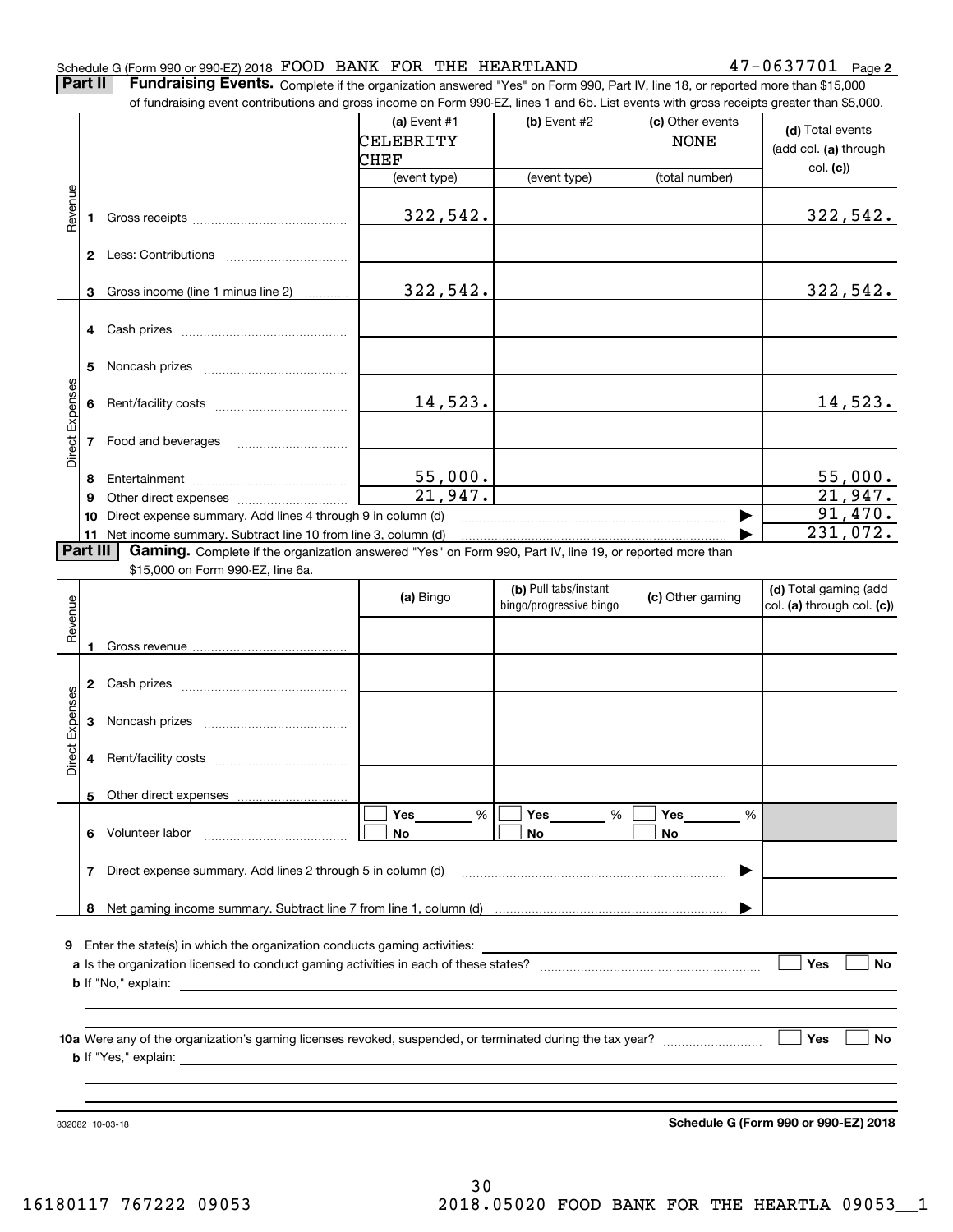| Schedule G (Form 990 or 990-EZ) 2018 FOOD BANK FOR THE HEARTLAND                                                                                                                                                                               | $47 - 0637701$ Page 3 |           |
|------------------------------------------------------------------------------------------------------------------------------------------------------------------------------------------------------------------------------------------------|-----------------------|-----------|
|                                                                                                                                                                                                                                                | Yes                   | No        |
| 12 Is the organization a grantor, beneficiary or trustee of a trust, or a member of a partnership or other entity formed                                                                                                                       | Yes                   | No        |
| 13 Indicate the percentage of gaming activity conducted in:                                                                                                                                                                                    |                       |           |
|                                                                                                                                                                                                                                                | 13a                   | %         |
| <b>b</b> An outside facility <i>[11]</i> [20] [20] <b>https://www.frace.com/interest in the contract of the contract of the contract of the contract of the contract of the contract of the contract of the contract of the contract of th</b> | 13 <sub>b</sub>       | %         |
| 14 Enter the name and address of the person who prepares the organization's gaming/special events books and records:                                                                                                                           |                       |           |
| Name > ALEXANDRA GOSWAMI                                                                                                                                                                                                                       |                       |           |
| Address $\triangleright$ 10525 J ST - OMAHA, NE 68127                                                                                                                                                                                          |                       |           |
| 15a Does the organization have a contract with a third party from whom the organization receives gaming revenue?                                                                                                                               | Yes                   | No        |
|                                                                                                                                                                                                                                                |                       |           |
|                                                                                                                                                                                                                                                |                       |           |
| c If "Yes," enter name and address of the third party:                                                                                                                                                                                         |                       |           |
|                                                                                                                                                                                                                                                |                       |           |
| Address <b>Department of the Contract Contract Contract Contract Contract Contract Contract Contract Contract Contract Contract Contract Contract Contract Contract Contract Contract Contract Contract Contract Contract Contra</b>           |                       |           |
|                                                                                                                                                                                                                                                |                       |           |
| 16 Gaming manager information:                                                                                                                                                                                                                 |                       |           |
| <u> 1989 - Johann Barbara, martin amerikan basal dan berasal dan berasal dalam basal dan berasal dan berasal dan</u><br>Name $\blacktriangleright$                                                                                             |                       |           |
| Gaming manager compensation > \$                                                                                                                                                                                                               |                       |           |
|                                                                                                                                                                                                                                                |                       |           |
|                                                                                                                                                                                                                                                |                       |           |
|                                                                                                                                                                                                                                                |                       |           |
| Employee<br>Director/officer<br>Independent contractor                                                                                                                                                                                         |                       |           |
|                                                                                                                                                                                                                                                |                       |           |
| 17 Mandatory distributions:                                                                                                                                                                                                                    |                       |           |
| <b>a</b> Is the organization required under state law to make charitable distributions from the gaming proceeds to                                                                                                                             | $\Box$ Yes            | $\Box$ No |
| retain the state gaming license?<br><b>b</b> Enter the amount of distributions required under state law to be distributed to other exempt organizations or spent in the                                                                        |                       |           |
| organization's own exempt activities during the tax year $\triangleright$ \$                                                                                                                                                                   |                       |           |
| Supplemental Information. Provide the explanations required by Part I, line 2b, columns (iii) and (v); and Part III, lines 9, 9b, 10b,<br> Part IV                                                                                             |                       |           |
| 15b, 15c, 16, and 17b, as applicable. Also provide any additional information. See instructions.                                                                                                                                               |                       |           |
|                                                                                                                                                                                                                                                |                       |           |
|                                                                                                                                                                                                                                                |                       |           |
|                                                                                                                                                                                                                                                |                       |           |
|                                                                                                                                                                                                                                                |                       |           |
|                                                                                                                                                                                                                                                |                       |           |
|                                                                                                                                                                                                                                                |                       |           |
|                                                                                                                                                                                                                                                |                       |           |
|                                                                                                                                                                                                                                                |                       |           |
|                                                                                                                                                                                                                                                |                       |           |
|                                                                                                                                                                                                                                                |                       |           |
| Schedule G (Form 990 or 990-EZ) 2018<br>832083 10-03-18<br>31                                                                                                                                                                                  |                       |           |
|                                                                                                                                                                                                                                                |                       |           |

16180117 767222 09053 2018.05020 FOOD BANK FOR THE HEARTLA 09053\_\_1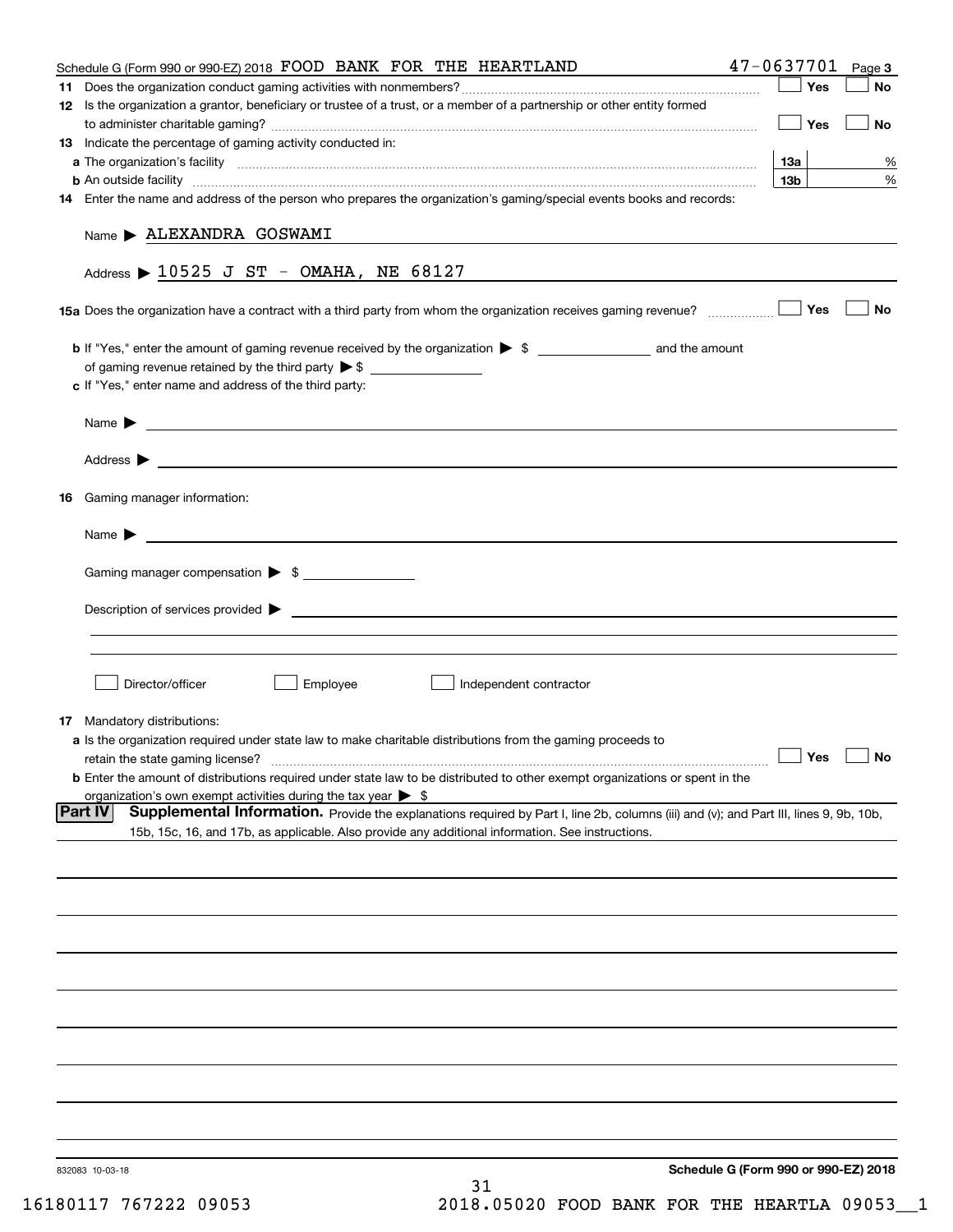| <b>Part IV   Supplemental Information</b> (continued) |  |
|-------------------------------------------------------|--|
|                                                       |  |
|                                                       |  |
|                                                       |  |
|                                                       |  |
|                                                       |  |
|                                                       |  |
|                                                       |  |
|                                                       |  |
|                                                       |  |
|                                                       |  |
|                                                       |  |
|                                                       |  |
|                                                       |  |
|                                                       |  |
|                                                       |  |
|                                                       |  |
|                                                       |  |
|                                                       |  |
|                                                       |  |
|                                                       |  |
|                                                       |  |
|                                                       |  |
|                                                       |  |
|                                                       |  |
|                                                       |  |
|                                                       |  |
|                                                       |  |
|                                                       |  |

**Schedule G (Form 990 or 990-EZ)**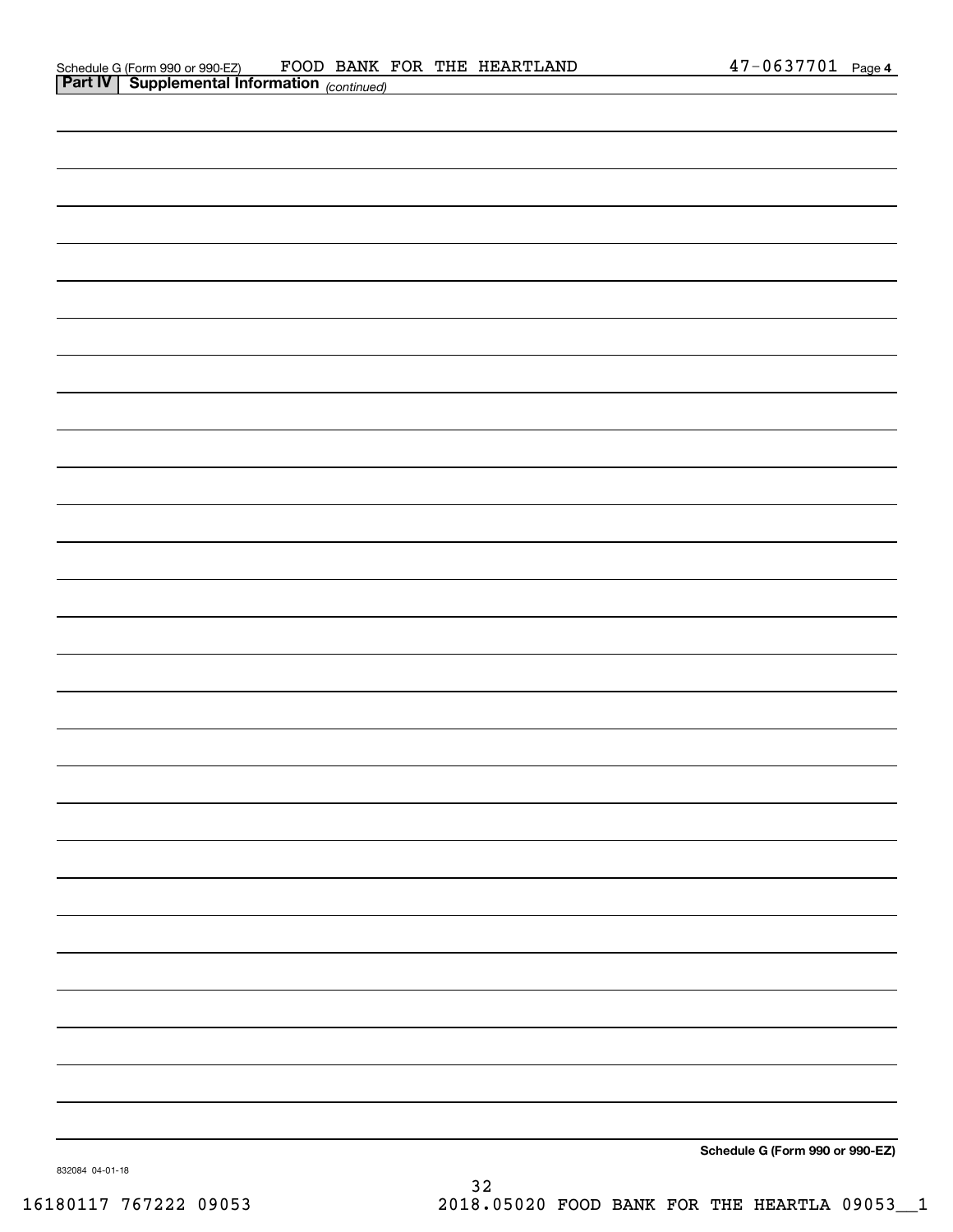|    | <b>SCHEDULE J</b>                                                                                                                                                                                                            | <b>Compensation Information</b>                                                                                                  |  | OMB No. 1545-0047     |            |                                     |  |  |  |
|----|------------------------------------------------------------------------------------------------------------------------------------------------------------------------------------------------------------------------------|----------------------------------------------------------------------------------------------------------------------------------|--|-----------------------|------------|-------------------------------------|--|--|--|
|    | (Form 990)                                                                                                                                                                                                                   | For certain Officers, Directors, Trustees, Key Employees, and Highest                                                            |  |                       |            |                                     |  |  |  |
|    |                                                                                                                                                                                                                              | <b>Compensated Employees</b>                                                                                                     |  | 2018                  |            |                                     |  |  |  |
|    |                                                                                                                                                                                                                              | Complete if the organization answered "Yes" on Form 990, Part IV, line 23.<br>Attach to Form 990.                                |  | <b>Open to Public</b> |            |                                     |  |  |  |
|    | Department of the Treasury<br>Internal Revenue Service                                                                                                                                                                       | Go to www.irs.gov/Form990 for instructions and the latest information.                                                           |  | Inspection            |            |                                     |  |  |  |
|    | <b>Employer identification number</b><br>Name of the organization                                                                                                                                                            |                                                                                                                                  |  |                       |            |                                     |  |  |  |
|    |                                                                                                                                                                                                                              | FOOD BANK FOR THE HEARTLAND                                                                                                      |  | 47-0637701            |            |                                     |  |  |  |
|    | Part I                                                                                                                                                                                                                       | <b>Questions Regarding Compensation</b>                                                                                          |  |                       |            |                                     |  |  |  |
|    |                                                                                                                                                                                                                              |                                                                                                                                  |  |                       | <b>Yes</b> | No                                  |  |  |  |
|    |                                                                                                                                                                                                                              | <b>1a</b> Check the appropriate box(es) if the organization provided any of the following to or for a person listed on Form 990, |  |                       |            |                                     |  |  |  |
|    |                                                                                                                                                                                                                              | Part VII, Section A, line 1a. Complete Part III to provide any relevant information regarding these items.                       |  |                       |            |                                     |  |  |  |
|    | First-class or charter travel                                                                                                                                                                                                | Housing allowance or residence for personal use                                                                                  |  |                       |            |                                     |  |  |  |
|    | Travel for companions                                                                                                                                                                                                        | Payments for business use of personal residence                                                                                  |  |                       |            |                                     |  |  |  |
|    | Tax indemnification and gross-up payments<br>Health or social club dues or initiation fees                                                                                                                                   |                                                                                                                                  |  |                       |            |                                     |  |  |  |
|    | Discretionary spending account<br>Personal services (such as maid, chauffeur, chef)                                                                                                                                          |                                                                                                                                  |  |                       |            |                                     |  |  |  |
|    |                                                                                                                                                                                                                              |                                                                                                                                  |  |                       |            |                                     |  |  |  |
|    |                                                                                                                                                                                                                              | <b>b</b> If any of the boxes on line 1a are checked, did the organization follow a written policy regarding payment or           |  | 1b                    |            |                                     |  |  |  |
| 2  | reimbursement or provision of all of the expenses described above? If "No," complete Part III to explain<br>Did the organization require substantiation prior to reimbursing or allowing expenses incurred by all directors, |                                                                                                                                  |  |                       |            |                                     |  |  |  |
|    |                                                                                                                                                                                                                              |                                                                                                                                  |  | $\mathbf{2}$          |            |                                     |  |  |  |
|    |                                                                                                                                                                                                                              |                                                                                                                                  |  |                       |            |                                     |  |  |  |
| з  |                                                                                                                                                                                                                              | Indicate which, if any, of the following the filing organization used to establish the compensation of the organization's        |  |                       |            |                                     |  |  |  |
|    |                                                                                                                                                                                                                              | CEO/Executive Director. Check all that apply. Do not check any boxes for methods used by a related organization to               |  |                       |            |                                     |  |  |  |
|    |                                                                                                                                                                                                                              | establish compensation of the CEO/Executive Director, but explain in Part III.                                                   |  |                       |            |                                     |  |  |  |
|    | Compensation committee                                                                                                                                                                                                       | $X$ Written employment contract                                                                                                  |  |                       |            |                                     |  |  |  |
|    |                                                                                                                                                                                                                              | Compensation survey or study<br>Independent compensation consultant                                                              |  |                       |            |                                     |  |  |  |
|    |                                                                                                                                                                                                                              | Approval by the board or compensation committee<br>Form 990 of other organizations                                               |  |                       |            |                                     |  |  |  |
|    |                                                                                                                                                                                                                              |                                                                                                                                  |  |                       |            |                                     |  |  |  |
|    |                                                                                                                                                                                                                              | During the year, did any person listed on Form 990, Part VII, Section A, line 1a, with respect to the filing                     |  |                       |            |                                     |  |  |  |
|    | organization or a related organization:                                                                                                                                                                                      |                                                                                                                                  |  |                       |            |                                     |  |  |  |
|    |                                                                                                                                                                                                                              | Receive a severance payment or change-of-control payment?                                                                        |  | 4a                    |            | x                                   |  |  |  |
|    |                                                                                                                                                                                                                              |                                                                                                                                  |  | 4b                    |            | $\overline{\text{x}}$               |  |  |  |
|    |                                                                                                                                                                                                                              | Participate in, or receive payment from, an equity-based compensation arrangement?                                               |  | 4c                    |            | $\overline{\text{x}}$               |  |  |  |
|    |                                                                                                                                                                                                                              | If "Yes" to any of lines 4a-c, list the persons and provide the applicable amounts for each item in Part III.                    |  |                       |            |                                     |  |  |  |
|    |                                                                                                                                                                                                                              |                                                                                                                                  |  |                       |            |                                     |  |  |  |
|    |                                                                                                                                                                                                                              | Only section 501(c)(3), 501(c)(4), and 501(c)(29) organizations must complete lines 5-9.                                         |  |                       |            |                                     |  |  |  |
| 5. |                                                                                                                                                                                                                              | For persons listed on Form 990, Part VII, Section A, line 1a, did the organization pay or accrue any compensation                |  |                       |            |                                     |  |  |  |
|    | contingent on the revenues of:                                                                                                                                                                                               |                                                                                                                                  |  |                       |            |                                     |  |  |  |
|    |                                                                                                                                                                                                                              | a The organization? <b>Manual Community Community</b> Community Community Community Community Community Community Community      |  | 5a                    |            | <u>x</u><br>$\overline{\mathbf{x}}$ |  |  |  |
|    |                                                                                                                                                                                                                              |                                                                                                                                  |  | 5b                    |            |                                     |  |  |  |
|    |                                                                                                                                                                                                                              | If "Yes" on line 5a or 5b, describe in Part III.                                                                                 |  |                       |            |                                     |  |  |  |
| 6. |                                                                                                                                                                                                                              | For persons listed on Form 990, Part VII, Section A, line 1a, did the organization pay or accrue any compensation                |  |                       |            |                                     |  |  |  |
|    | contingent on the net earnings of:                                                                                                                                                                                           |                                                                                                                                  |  |                       |            |                                     |  |  |  |
|    |                                                                                                                                                                                                                              |                                                                                                                                  |  | 6a                    |            | <u>x</u><br>$\overline{\mathbf{x}}$ |  |  |  |
|    |                                                                                                                                                                                                                              | If "Yes" on line 6a or 6b, describe in Part III.                                                                                 |  | 6b                    |            |                                     |  |  |  |
|    |                                                                                                                                                                                                                              | 7 For persons listed on Form 990, Part VII, Section A, line 1a, did the organization provide any nonfixed payments               |  |                       |            |                                     |  |  |  |
|    |                                                                                                                                                                                                                              |                                                                                                                                  |  | $\overline{7}$        |            | х                                   |  |  |  |
| 8  |                                                                                                                                                                                                                              | Were any amounts reported on Form 990, Part VII, paid or accrued pursuant to a contract that was subject to the                  |  |                       |            |                                     |  |  |  |
|    |                                                                                                                                                                                                                              |                                                                                                                                  |  | 8                     |            | х                                   |  |  |  |
| 9  |                                                                                                                                                                                                                              | If "Yes" on line 8, did the organization also follow the rebuttable presumption procedure described in                           |  |                       |            |                                     |  |  |  |
|    |                                                                                                                                                                                                                              |                                                                                                                                  |  | 9                     |            |                                     |  |  |  |
|    |                                                                                                                                                                                                                              | wwark Deduction Act Notice, ace the Instructions for Form 000                                                                    |  | Cohodile I (Found     |            |                                     |  |  |  |

LHA For Paperwork Reduction Act Notice, see the Instructions for Form 990. Schedule J (Form 990) 2018

832111 10-26-18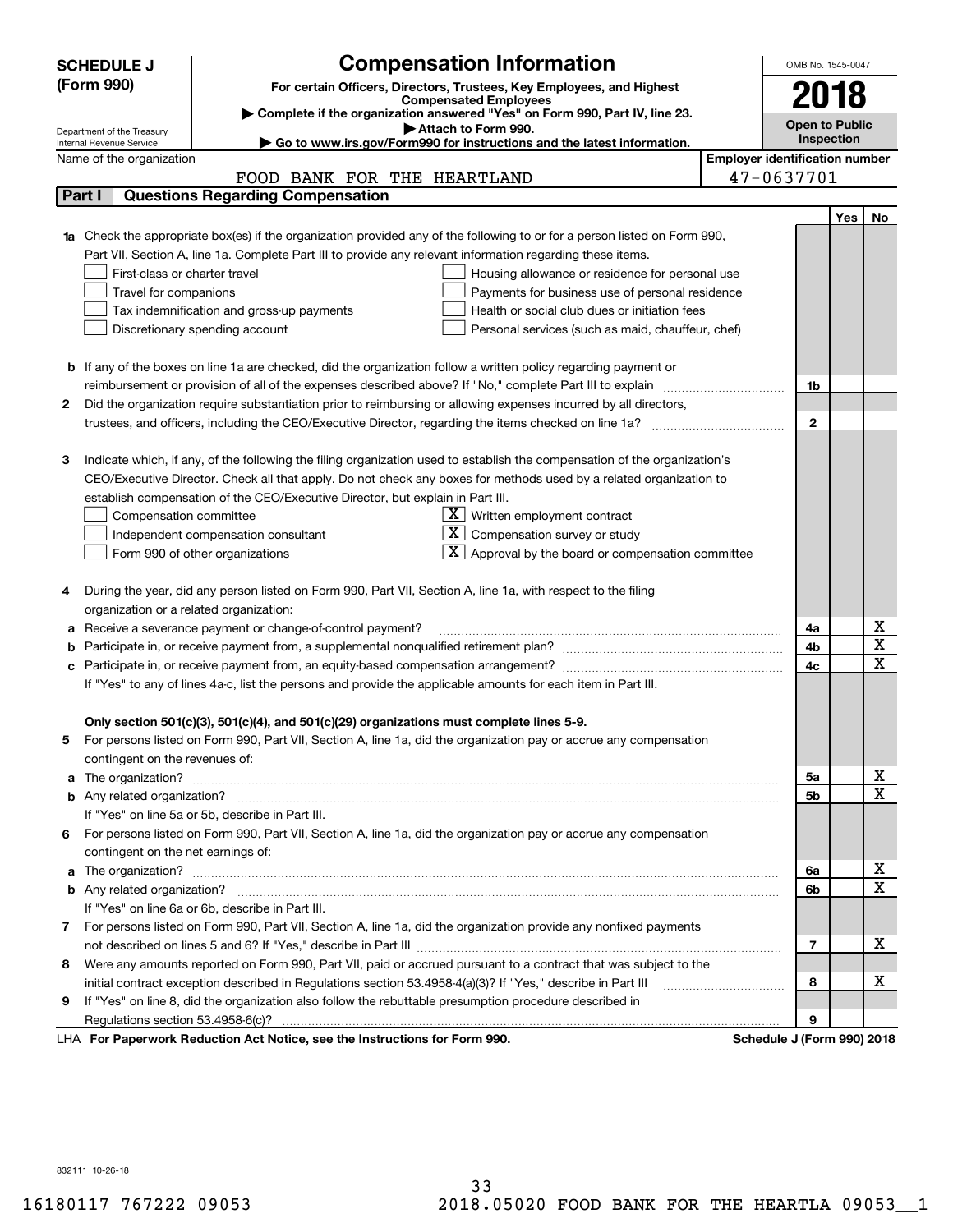47-0637701

**2**

# **Part II Officers, Directors, Trustees, Key Employees, and Highest Compensated Employees.**  Schedule J (Form 990) 2018 Page Use duplicate copies if additional space is needed.

For each individual whose compensation must be reported on Schedule J, report compensation from the organization on row (i) and from related organizations, described in the instructions, on row (ii). Do not list any individuals that aren't listed on Form 990, Part VII.

**Note:**  The sum of columns (B)(i)-(iii) for each listed individual must equal the total amount of Form 990, Part VII, Section A, line 1a, applicable column (D) and (E) amounts for that individual.

| (A) Name and Title       |             |                          | (B) Breakdown of W-2 and/or 1099-MISC compensation |                                           | (C) Retirement and<br>other deferred | (D) Nontaxable<br>benefits | (E) Total of columns<br>$(B)(i)-(D)$ | (F) Compensation<br>in column (B)         |
|--------------------------|-------------|--------------------------|----------------------------------------------------|-------------------------------------------|--------------------------------------|----------------------------|--------------------------------------|-------------------------------------------|
|                          |             | (i) Base<br>compensation | (ii) Bonus &<br>incentive<br>compensation          | (iii) Other<br>reportable<br>compensation | compensation                         |                            |                                      | reported as deferred<br>on prior Form 990 |
| SUSAN OGBORN<br>(1)      | (i)         | 115,901.                 | $\overline{0}$ .                                   | $\overline{0}$ .                          | $\overline{0}$ .                     | 10, 282.                   | 126, 183.                            | 0.                                        |
| FORMER PRESIDENT AND CEO | (ii)        | $\overline{0}$ .         | $\overline{0}$ .                                   | $\overline{0}$ .                          | $\overline{0}$ .                     | $\overline{0}$ .           | $\overline{0}$ .                     | $\overline{0}$ .                          |
|                          | $(\sf{i})$  |                          |                                                    |                                           |                                      |                            |                                      |                                           |
|                          | (ii)        |                          |                                                    |                                           |                                      |                            |                                      |                                           |
|                          | $(\sf{i})$  |                          |                                                    |                                           |                                      |                            |                                      |                                           |
|                          | (ii)        |                          |                                                    |                                           |                                      |                            |                                      |                                           |
|                          | $(\sf{i})$  |                          |                                                    |                                           |                                      |                            |                                      |                                           |
|                          | (ii)        |                          |                                                    |                                           |                                      |                            |                                      |                                           |
|                          | $(\sf{i})$  |                          |                                                    |                                           |                                      |                            |                                      |                                           |
|                          | (ii)        |                          |                                                    |                                           |                                      |                            |                                      |                                           |
|                          | $(\sf{i})$  |                          |                                                    |                                           |                                      |                            |                                      |                                           |
|                          | (ii)        |                          |                                                    |                                           |                                      |                            |                                      |                                           |
|                          | $(\sf{i})$  |                          |                                                    |                                           |                                      |                            |                                      |                                           |
|                          | (ii)        |                          |                                                    |                                           |                                      |                            |                                      |                                           |
|                          | (i)<br>(ii) |                          |                                                    |                                           |                                      |                            |                                      |                                           |
|                          | (i)         |                          |                                                    |                                           |                                      |                            |                                      |                                           |
|                          | (ii)        |                          |                                                    |                                           |                                      |                            |                                      |                                           |
|                          | (i)         |                          |                                                    |                                           |                                      |                            |                                      |                                           |
|                          | (ii)        |                          |                                                    |                                           |                                      |                            |                                      |                                           |
|                          | (i)         |                          |                                                    |                                           |                                      |                            |                                      |                                           |
|                          | (ii)        |                          |                                                    |                                           |                                      |                            |                                      |                                           |
|                          | (i)         |                          |                                                    |                                           |                                      |                            |                                      |                                           |
|                          | (ii)        |                          |                                                    |                                           |                                      |                            |                                      |                                           |
|                          | (i)         |                          |                                                    |                                           |                                      |                            |                                      |                                           |
|                          | (ii)        |                          |                                                    |                                           |                                      |                            |                                      |                                           |
|                          | (i)         |                          |                                                    |                                           |                                      |                            |                                      |                                           |
|                          | (ii)        |                          |                                                    |                                           |                                      |                            |                                      |                                           |
|                          | (i)         |                          |                                                    |                                           |                                      |                            |                                      |                                           |
|                          | (ii)        |                          |                                                    |                                           |                                      |                            |                                      |                                           |
|                          | $(\sf{i})$  |                          |                                                    |                                           |                                      |                            |                                      |                                           |
|                          | (ii)        |                          |                                                    |                                           |                                      |                            |                                      |                                           |

**Schedule J (Form 990) 2018**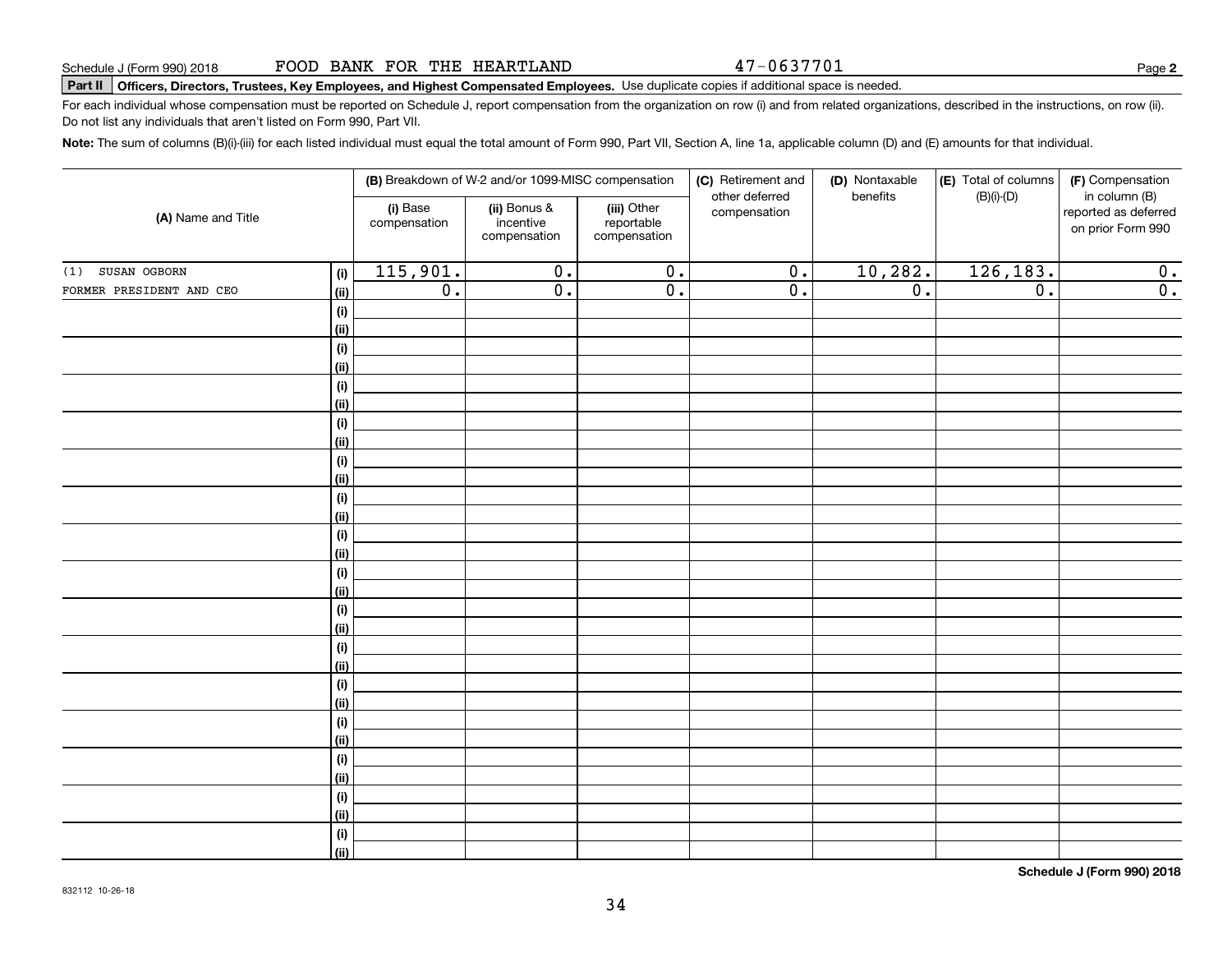#### **Part III Supplemental Information**

Schedule J (Form 990) 2018 FOOD BANK FOR THE HEARTLAND 47-0637701<br>Part III Supplemental Information<br>Provide the information, explanation, or descriptions required for Part I, lines 1a, 1b, 3, 4a, 4b, 4c, 5a, 5b, 6a, 6b, 7

**Schedule J (Form 990) 2018**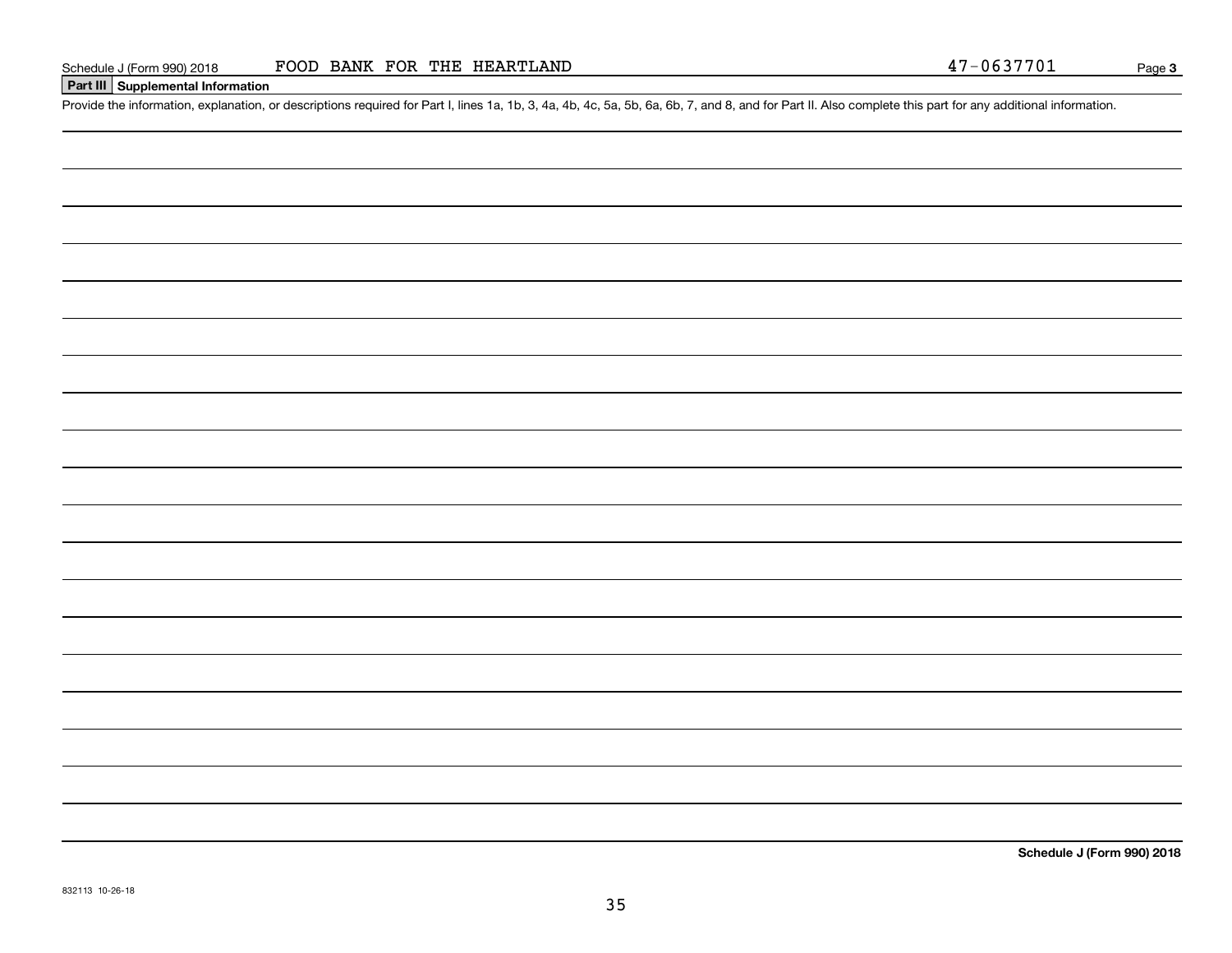| <b>SCHEDULE L</b>                                                                                                             |                   |                                       |                                                                            |  |                           | <b>Transactions With Interested Persons</b>                                                                                        |  |                                |     |                |                           | OMB No. 1545-0047            |     |             |
|-------------------------------------------------------------------------------------------------------------------------------|-------------------|---------------------------------------|----------------------------------------------------------------------------|--|---------------------------|------------------------------------------------------------------------------------------------------------------------------------|--|--------------------------------|-----|----------------|---------------------------|------------------------------|-----|-------------|
| (Form 990 or 990-EZ)                                                                                                          |                   |                                       |                                                                            |  |                           | Complete if the organization answered "Yes" on Form 990, Part IV, line 25a, 25b, 26, 27, 28a,                                      |  |                                |     |                |                           | 2018                         |     |             |
|                                                                                                                               |                   |                                       |                                                                            |  |                           | 28b, or 28c, or Form 990-EZ, Part V, line 38a or 40b.<br>Attach to Form 990 or Form 990-EZ.                                        |  |                                |     |                |                           | <b>Open To Public</b>        |     |             |
| Department of the Treasury<br>Internal Revenue Service                                                                        |                   |                                       |                                                                            |  |                           | Go to www.irs.gov/Form990 for instructions and the latest information.                                                             |  |                                |     |                |                           | Inspection                   |     |             |
| Name of the organization                                                                                                      |                   | <b>Employer identification number</b> |                                                                            |  |                           |                                                                                                                                    |  |                                |     |                |                           |                              |     |             |
| Part I                                                                                                                        |                   |                                       | FOOD BANK FOR THE HEARTLAND                                                |  |                           | Excess Benefit Transactions (section 501(c)(3), section 501(c)(4), and 501(c)(29) organizations only).                             |  |                                |     |                | 47-0637701                |                              |     |             |
|                                                                                                                               |                   |                                       |                                                                            |  |                           | Complete if the organization answered "Yes" on Form 990, Part IV, line 25a or 25b, or Form 990-EZ, Part V, line 40b.               |  |                                |     |                |                           |                              |     |             |
| 1                                                                                                                             |                   |                                       | (b) Relationship between disqualified                                      |  |                           |                                                                                                                                    |  |                                |     | (d) Corrected? |                           |                              |     |             |
| (a) Name of disqualified person                                                                                               |                   |                                       | person and organization                                                    |  |                           |                                                                                                                                    |  | (c) Description of transaction |     |                |                           |                              | Yes | No          |
|                                                                                                                               |                   |                                       |                                                                            |  |                           |                                                                                                                                    |  |                                |     |                |                           |                              |     |             |
|                                                                                                                               |                   |                                       |                                                                            |  |                           |                                                                                                                                    |  |                                |     |                |                           |                              |     |             |
|                                                                                                                               |                   |                                       |                                                                            |  |                           |                                                                                                                                    |  |                                |     |                |                           |                              |     |             |
|                                                                                                                               |                   |                                       |                                                                            |  |                           |                                                                                                                                    |  |                                |     |                |                           |                              |     |             |
|                                                                                                                               |                   |                                       |                                                                            |  |                           |                                                                                                                                    |  |                                |     |                |                           |                              |     |             |
| 2 Enter the amount of tax incurred by the organization managers or disqualified persons during the year under<br>section 4958 |                   |                                       |                                                                            |  |                           |                                                                                                                                    |  |                                |     |                |                           |                              |     |             |
|                                                                                                                               |                   |                                       |                                                                            |  |                           |                                                                                                                                    |  |                                |     |                | $\blacktriangleright$ \$  |                              |     |             |
|                                                                                                                               |                   |                                       |                                                                            |  |                           |                                                                                                                                    |  |                                |     |                |                           |                              |     |             |
| Part II                                                                                                                       |                   |                                       | Loans to and/or From Interested Persons.                                   |  |                           |                                                                                                                                    |  |                                |     |                |                           |                              |     |             |
|                                                                                                                               |                   |                                       |                                                                            |  |                           | Complete if the organization answered "Yes" on Form 990-EZ, Part V, line 38a or Form 990, Part IV, line 26; or if the organization |  |                                |     |                |                           |                              |     |             |
| (a) Name of                                                                                                                   | (b) Relationship  |                                       | reported an amount on Form 990, Part X, line 5, 6, or 22.<br>(c) Purpose   |  | (d) Loan to or            | (e) Original                                                                                                                       |  | (f) Balance due                |     | $(g)$ In       | (h) Approved              |                              |     | (i) Written |
| interested person                                                                                                             | with organization |                                       | of loan                                                                    |  | from the<br>organization? | principal amount                                                                                                                   |  |                                |     | default?       | by board or<br>committee? |                              |     | agreement?  |
|                                                                                                                               |                   |                                       |                                                                            |  | To From                   |                                                                                                                                    |  |                                | Yes | No             | Yes                       | No                           | Yes | No.         |
|                                                                                                                               |                   |                                       |                                                                            |  |                           |                                                                                                                                    |  |                                |     |                |                           |                              |     |             |
|                                                                                                                               |                   |                                       |                                                                            |  |                           |                                                                                                                                    |  |                                |     |                |                           |                              |     |             |
|                                                                                                                               |                   |                                       |                                                                            |  |                           |                                                                                                                                    |  |                                |     |                |                           |                              |     |             |
|                                                                                                                               |                   |                                       |                                                                            |  |                           |                                                                                                                                    |  |                                |     |                |                           |                              |     |             |
|                                                                                                                               |                   |                                       |                                                                            |  |                           |                                                                                                                                    |  |                                |     |                |                           |                              |     |             |
|                                                                                                                               |                   |                                       |                                                                            |  |                           |                                                                                                                                    |  |                                |     |                |                           |                              |     |             |
|                                                                                                                               |                   |                                       |                                                                            |  |                           |                                                                                                                                    |  |                                |     |                |                           |                              |     |             |
|                                                                                                                               |                   |                                       |                                                                            |  |                           |                                                                                                                                    |  |                                |     |                |                           |                              |     |             |
| Total                                                                                                                         |                   |                                       |                                                                            |  |                           | $\blacktriangleright$ \$                                                                                                           |  |                                |     |                |                           |                              |     |             |
| Part II                                                                                                                       |                   |                                       | <b>Grants or Assistance Benefiting Interested Persons.</b>                 |  |                           |                                                                                                                                    |  |                                |     |                |                           |                              |     |             |
|                                                                                                                               |                   |                                       | Complete if the organization answered "Yes" on Form 990, Part IV, line 27. |  |                           |                                                                                                                                    |  |                                |     |                |                           |                              |     |             |
| (a) Name of interested person                                                                                                 |                   |                                       | (b) Relationship between<br>interested person and<br>the organization      |  |                           | (c) Amount of<br>assistance                                                                                                        |  | (d) Type of<br>assistance      |     |                |                           | (e) Purpose of<br>assistance |     |             |
|                                                                                                                               |                   |                                       |                                                                            |  |                           |                                                                                                                                    |  |                                |     |                |                           |                              |     |             |
|                                                                                                                               |                   |                                       |                                                                            |  |                           |                                                                                                                                    |  |                                |     |                |                           |                              |     |             |
|                                                                                                                               |                   |                                       |                                                                            |  |                           |                                                                                                                                    |  |                                |     |                |                           |                              |     |             |
|                                                                                                                               |                   |                                       |                                                                            |  |                           |                                                                                                                                    |  |                                |     |                |                           |                              |     |             |
|                                                                                                                               |                   |                                       |                                                                            |  |                           |                                                                                                                                    |  |                                |     |                |                           |                              |     |             |
|                                                                                                                               |                   |                                       |                                                                            |  |                           |                                                                                                                                    |  |                                |     |                |                           |                              |     |             |
|                                                                                                                               |                   |                                       |                                                                            |  |                           |                                                                                                                                    |  |                                |     |                |                           |                              |     |             |
|                                                                                                                               |                   |                                       |                                                                            |  |                           |                                                                                                                                    |  |                                |     |                |                           |                              |     |             |
|                                                                                                                               |                   |                                       |                                                                            |  |                           |                                                                                                                                    |  |                                |     |                |                           |                              |     |             |

LHA For Paperwork Reduction Act Notice, see the Instructions for Form 990 or 990-EZ. Schedule L (Form 990 or 990-EZ) 2018

832131 10-25-18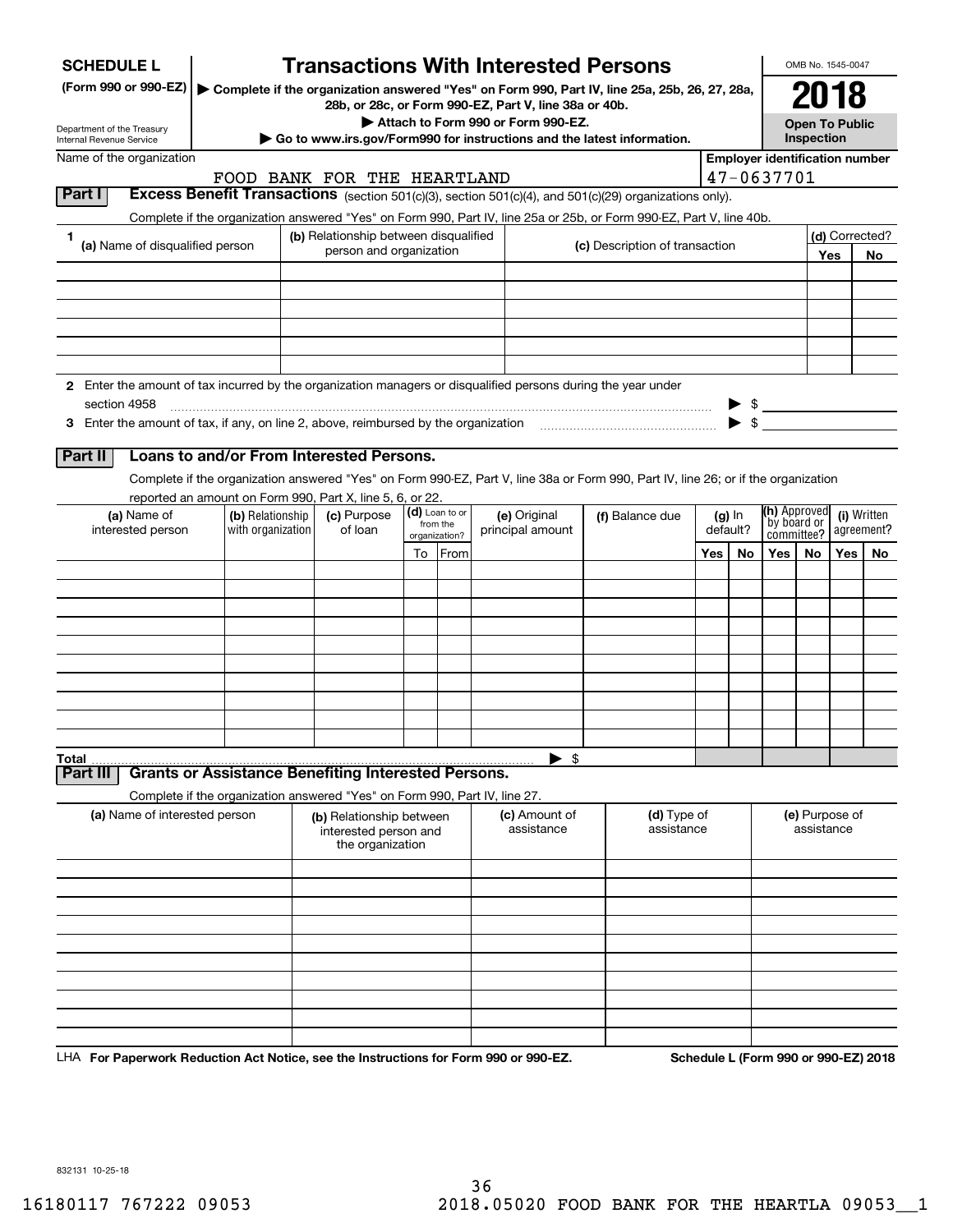| (a) Name of interested person                                                               | (b) Relationship between interested | Complete if the organization answered "Yes" on Form 990, Part IV, line 28a, 28b, or 28c. | (c) Amount of | (d) Description of   | (e) Sharing of<br>organization's |                         |  |  |
|---------------------------------------------------------------------------------------------|-------------------------------------|------------------------------------------------------------------------------------------|---------------|----------------------|----------------------------------|-------------------------|--|--|
|                                                                                             | person and the organization         |                                                                                          | transaction   | transaction          |                                  | revenues?<br>No         |  |  |
| BRIAN BARKS                                                                                 | BOARD MEMBER OF IFB                 |                                                                                          |               | 119,749. IOWA FOOD B | Yes                              | $\overline{\textbf{X}}$ |  |  |
|                                                                                             |                                     |                                                                                          |               |                      |                                  |                         |  |  |
|                                                                                             |                                     |                                                                                          |               |                      |                                  |                         |  |  |
|                                                                                             |                                     |                                                                                          |               |                      |                                  |                         |  |  |
|                                                                                             |                                     |                                                                                          |               |                      |                                  |                         |  |  |
|                                                                                             |                                     |                                                                                          |               |                      |                                  |                         |  |  |
|                                                                                             |                                     |                                                                                          |               |                      |                                  |                         |  |  |
|                                                                                             |                                     |                                                                                          |               |                      |                                  |                         |  |  |
| Part V<br><b>Supplemental Information.</b>                                                  |                                     |                                                                                          |               |                      |                                  |                         |  |  |
| Provide additional information for responses to questions on Schedule L (see instructions). |                                     |                                                                                          |               |                      |                                  |                         |  |  |
|                                                                                             |                                     |                                                                                          |               |                      |                                  |                         |  |  |
|                                                                                             |                                     |                                                                                          |               |                      |                                  |                         |  |  |
|                                                                                             |                                     |                                                                                          |               |                      |                                  |                         |  |  |
|                                                                                             |                                     |                                                                                          |               |                      |                                  |                         |  |  |
|                                                                                             |                                     |                                                                                          |               |                      |                                  |                         |  |  |
|                                                                                             |                                     |                                                                                          |               |                      |                                  |                         |  |  |
|                                                                                             |                                     |                                                                                          |               |                      |                                  |                         |  |  |
|                                                                                             |                                     |                                                                                          |               |                      |                                  |                         |  |  |
|                                                                                             |                                     |                                                                                          |               |                      |                                  |                         |  |  |
|                                                                                             |                                     |                                                                                          |               |                      |                                  |                         |  |  |
|                                                                                             |                                     |                                                                                          |               |                      |                                  |                         |  |  |
|                                                                                             |                                     |                                                                                          |               |                      |                                  |                         |  |  |
|                                                                                             |                                     |                                                                                          |               |                      |                                  |                         |  |  |
|                                                                                             |                                     |                                                                                          |               |                      |                                  |                         |  |  |
|                                                                                             |                                     |                                                                                          |               |                      |                                  |                         |  |  |
|                                                                                             |                                     |                                                                                          |               |                      |                                  |                         |  |  |
|                                                                                             |                                     |                                                                                          |               |                      |                                  |                         |  |  |
|                                                                                             |                                     |                                                                                          |               |                      |                                  |                         |  |  |
|                                                                                             |                                     |                                                                                          |               |                      |                                  |                         |  |  |
|                                                                                             |                                     |                                                                                          |               |                      |                                  |                         |  |  |
|                                                                                             |                                     |                                                                                          |               |                      |                                  |                         |  |  |
|                                                                                             |                                     |                                                                                          |               |                      |                                  |                         |  |  |
|                                                                                             |                                     |                                                                                          |               |                      |                                  |                         |  |  |
|                                                                                             |                                     |                                                                                          |               |                      |                                  |                         |  |  |
|                                                                                             |                                     |                                                                                          |               |                      |                                  |                         |  |  |
|                                                                                             |                                     |                                                                                          |               |                      |                                  |                         |  |  |
|                                                                                             |                                     |                                                                                          |               |                      |                                  |                         |  |  |
|                                                                                             |                                     |                                                                                          |               |                      |                                  |                         |  |  |
|                                                                                             |                                     |                                                                                          |               |                      |                                  |                         |  |  |
|                                                                                             |                                     |                                                                                          |               |                      |                                  |                         |  |  |
|                                                                                             |                                     |                                                                                          |               |                      |                                  |                         |  |  |
|                                                                                             |                                     |                                                                                          |               |                      |                                  |                         |  |  |
|                                                                                             |                                     |                                                                                          |               |                      |                                  |                         |  |  |

Schedule L (Form 990 or 990-EZ) 2018 F'OOD BANK F'OR 'I'HE HEAR'I'LLAND 4 7 - 0 6 3 7 7 0 L Page

FOOD BANK FOR THE HEARTLAND

37 16180117 767222 09053 2018.05020 FOOD BANK FOR THE HEARTLA 09053\_\_1

**2** 47-0637701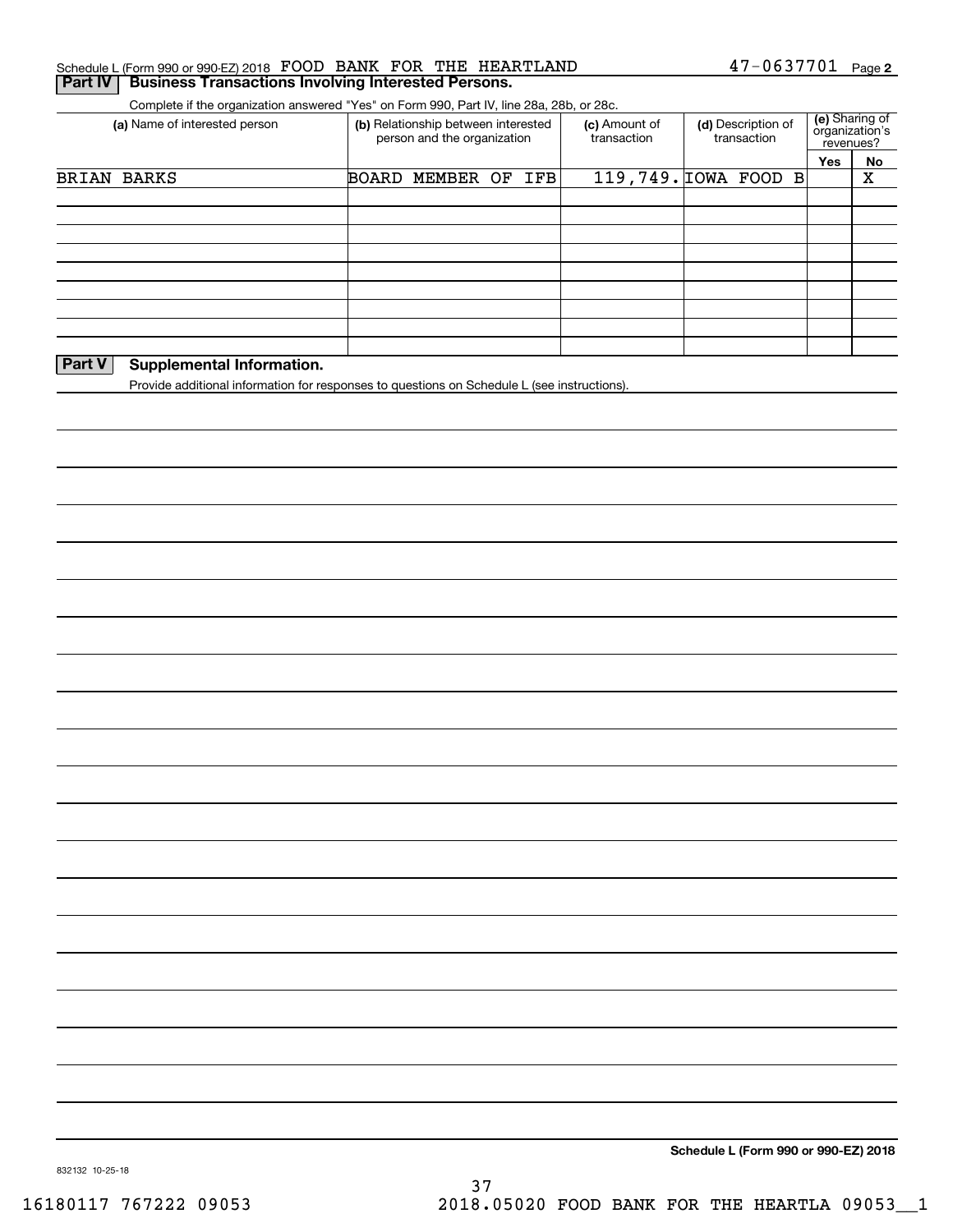#### **SCHEDULE M (Form 990)**

# **Noncash Contributions**

OMB No. 1545-0047

| Department of the Treasury |
|----------------------------|
| Internal Revenue Service   |

**Complete if the organizations answered "Yes" on Form 990, Part IV, lines 29 or 30.** <sup>J</sup>**2018 Attach to Form 990.** J

**Open to Public Inspection**

|              | Internal Revenue Service<br>Go to www.irs.gov/Form990 for instructions and the latest information.                                                                        |                               |                                      |                                                                                                       | Inspection                                                   |
|--------------|---------------------------------------------------------------------------------------------------------------------------------------------------------------------------|-------------------------------|--------------------------------------|-------------------------------------------------------------------------------------------------------|--------------------------------------------------------------|
|              | Name of the organization                                                                                                                                                  |                               |                                      |                                                                                                       | <b>Employer identification number</b>                        |
|              | FOOD BANK FOR THE HEARTLAND                                                                                                                                               |                               |                                      |                                                                                                       | 47-0637701                                                   |
|              | Part I<br><b>Types of Property</b>                                                                                                                                        |                               |                                      |                                                                                                       |                                                              |
|              |                                                                                                                                                                           | (a)<br>Check if<br>applicable | (b)<br>Number of<br>contributions or | (c)<br>Noncash contribution<br>amounts reported on<br>items contributed  Form 990, Part VIII, line 1g | (d)<br>Method of determining<br>noncash contribution amounts |
| 1            |                                                                                                                                                                           |                               |                                      |                                                                                                       |                                                              |
| $\mathbf{2}$ |                                                                                                                                                                           |                               |                                      |                                                                                                       |                                                              |
| 3            | Art - Fractional interests                                                                                                                                                |                               |                                      |                                                                                                       |                                                              |
| 4            |                                                                                                                                                                           |                               |                                      |                                                                                                       |                                                              |
| 5            | Clothing and household goods                                                                                                                                              |                               |                                      |                                                                                                       |                                                              |
| 6            |                                                                                                                                                                           |                               |                                      |                                                                                                       |                                                              |
| 7            |                                                                                                                                                                           |                               |                                      |                                                                                                       |                                                              |
| 8            |                                                                                                                                                                           |                               |                                      |                                                                                                       |                                                              |
| 9            | Securities - Publicly traded                                                                                                                                              |                               |                                      |                                                                                                       |                                                              |
| 10           | Securities - Closely held stock                                                                                                                                           |                               |                                      |                                                                                                       |                                                              |
| 11           | Securities - Partnership, LLC, or                                                                                                                                         |                               |                                      |                                                                                                       |                                                              |
|              | trust interests                                                                                                                                                           |                               |                                      |                                                                                                       |                                                              |
| 12           | Securities - Miscellaneous                                                                                                                                                |                               |                                      |                                                                                                       |                                                              |
| 13           | Qualified conservation contribution -                                                                                                                                     |                               |                                      |                                                                                                       |                                                              |
|              | Historic structures                                                                                                                                                       |                               |                                      |                                                                                                       |                                                              |
| 14           | Qualified conservation contribution - Other                                                                                                                               |                               |                                      |                                                                                                       |                                                              |
| 15           | Real estate - Residential                                                                                                                                                 |                               |                                      |                                                                                                       |                                                              |
| 16           |                                                                                                                                                                           |                               |                                      |                                                                                                       |                                                              |
| 17           |                                                                                                                                                                           |                               |                                      |                                                                                                       |                                                              |
| 18           |                                                                                                                                                                           |                               |                                      |                                                                                                       |                                                              |
| 19           |                                                                                                                                                                           | $\overline{\mathbf{x}}$       |                                      | 15,407,235. AVERAGE VALUE PER PO                                                                      |                                                              |
| 20           | Drugs and medical supplies                                                                                                                                                |                               |                                      |                                                                                                       |                                                              |
| 21           |                                                                                                                                                                           |                               |                                      |                                                                                                       |                                                              |
| 22           |                                                                                                                                                                           |                               |                                      |                                                                                                       |                                                              |
| 23           |                                                                                                                                                                           |                               |                                      |                                                                                                       |                                                              |
| 24           |                                                                                                                                                                           |                               |                                      |                                                                                                       |                                                              |
| 25           | Other $\blacktriangleright$<br>$($ $)$                                                                                                                                    |                               |                                      |                                                                                                       |                                                              |
| 26           | Other $\blacktriangleright$                                                                                                                                               |                               |                                      |                                                                                                       |                                                              |
| 27           | Other $\blacktriangleright$                                                                                                                                               |                               |                                      |                                                                                                       |                                                              |
| 28           | Other $\blacktriangleright$                                                                                                                                               |                               |                                      |                                                                                                       |                                                              |
| 29           | Number of Forms 8283 received by the organization during the tax year for contributions<br>for which the organization completed Form 8283, Part IV, Donee Acknowledgement |                               |                                      | 29                                                                                                    |                                                              |

|     |                                                                                                                                |     | Yes | No |
|-----|--------------------------------------------------------------------------------------------------------------------------------|-----|-----|----|
|     | 30a During the year, did the organization receive by contribution any property reported in Part I, lines 1 through 28, that it |     |     |    |
|     | must hold for at least three years from the date of the initial contribution, and which isn't required to be used for          |     |     |    |
|     | exempt purposes for the entire holding period?                                                                                 | 30a |     |    |
|     | <b>b</b> If "Yes," describe the arrangement in Part II.                                                                        |     |     |    |
| 31. | Does the organization have a gift acceptance policy that requires the review of any nonstandard contributions?                 | 31  |     | ⋏  |
| 32a | Does the organization hire or use third parties or related organizations to solicit, process, or sell noncash                  |     |     |    |
|     | contributions?                                                                                                                 | 32a |     |    |
|     | <b>b</b> If "Yes," describe in Part II.                                                                                        |     |     |    |
| 33  | If the organization didn't report an amount in column (c) for a type of property for which column (a) is checked,              |     |     |    |
|     | describe in Part II.                                                                                                           |     |     |    |
|     | .<br>.<br>$- - -$                                                                                                              |     |     |    |

**For Paperwork Reduction Act Notice, see the Instructions for Form 990. Schedule M (Form 990) 2018** LHA

832141 10-18-18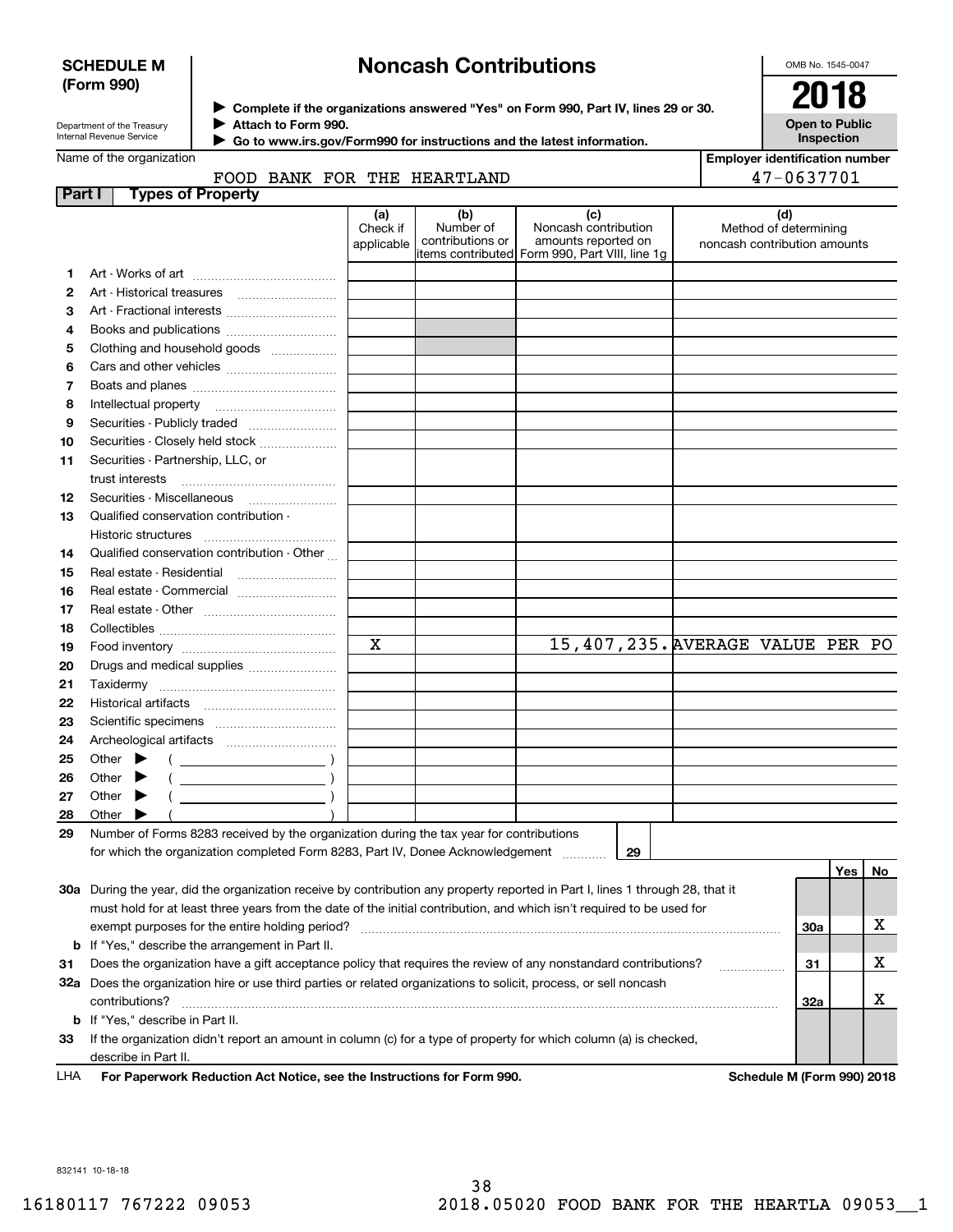| 832142 10-18-18 |      | Schedule M (Form 990) 2018 |
|-----------------|------|----------------------------|
|                 | $39$ |                            |

Part II | Supplemental Information. Provide the information required by Part I, lines 30b, 32b, and 33, and whether the organization is reporting in Part I, column (b), the number of contributions, the number of items received, or a combination of both. Also complete this part for any additional information.

**2**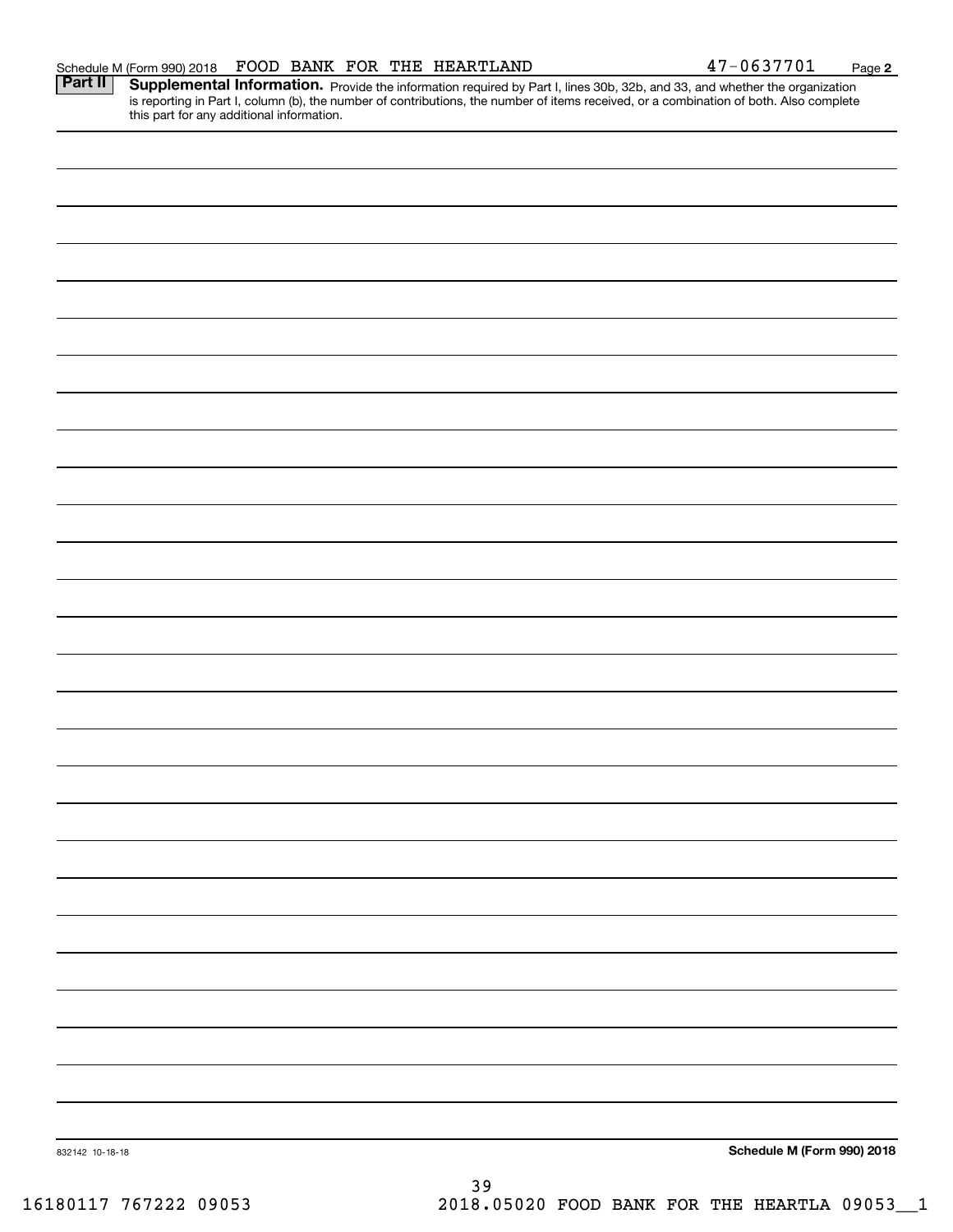**(Form 990 or 990-EZ)**

Department of the Treasury Internal Revenue Service Name of the organization

**SCHEDULE O Supplemental Information to Form 990 or 990-EZ**

**Complete to provide information for responses to specific questions on Form 990 or 990-EZ or to provide any additional information. | Attach to Form 990 or 990-EZ. | Go to www.irs.gov/Form990 for the latest information.**



**Employer identification number**

FOOD BANK FOR THE HEARTLAND  $\vert$  47-0637701

FORM 990, PART VI, SECTION B, LINE 11B:

THE FINANCE COMMITTEE REVIEWED AND APPROVED THE CPA PREPARED FORM 990.

BOARD OF DIRECTORS GAVE FINAL APPROVAL PRIOR TO FILING.

FORM 990, PART VI, SECTION B, LINE 12C:

EACH YEAR BOARD MEMBER IS REQUIRED TO SIGN A FORM INDICATING THEY HAVE

RECEIVED THE CONFLICT OF INTEREST POLICY AND THEIR WILLINGNESS TO COMPLY

WITH IT.

FORM 990, PART VI, SECTION B, LINE 15:

COMPENSATION FOR THE ORGANIZATION'S CEO IS ANNUALLY REVIEWED AND APPROVED

BY THE EXECUTIVE COMMITTEE AND THE FULL BOARD. THE ANNUAL REVIEW PROCESS

INCLUDES COMPARISON OF SIMILIAR-SIZED ORGANIZATIONS TO DETERMINE

APPROPRIATE COMPENSATION.

FORM 990, PART VI, SECTION C, LINE 19:

ALL ORGANIZATIONAL DOCUMENTS REQUIRED TO BE AVAILABLE TO THE PUBLIC ARE

40

AVAILABLE UPON REQUEST. THE FINANCIAL STATEMENTS ARE AVAILABLE ON THE

ORGANIZATION'S WEBSITE AND THE FORM 990 IS AVAILABLE ON GUIDESTAR.

832211 10-10-18 LHA For Paperwork Reduction Act Notice, see the Instructions for Form 990 or 990-EZ. Schedule O (Form 990 or 990-EZ) (2018)

16180117 767222 09053 2018.05020 FOOD BANK FOR THE HEARTLA 09053\_\_1